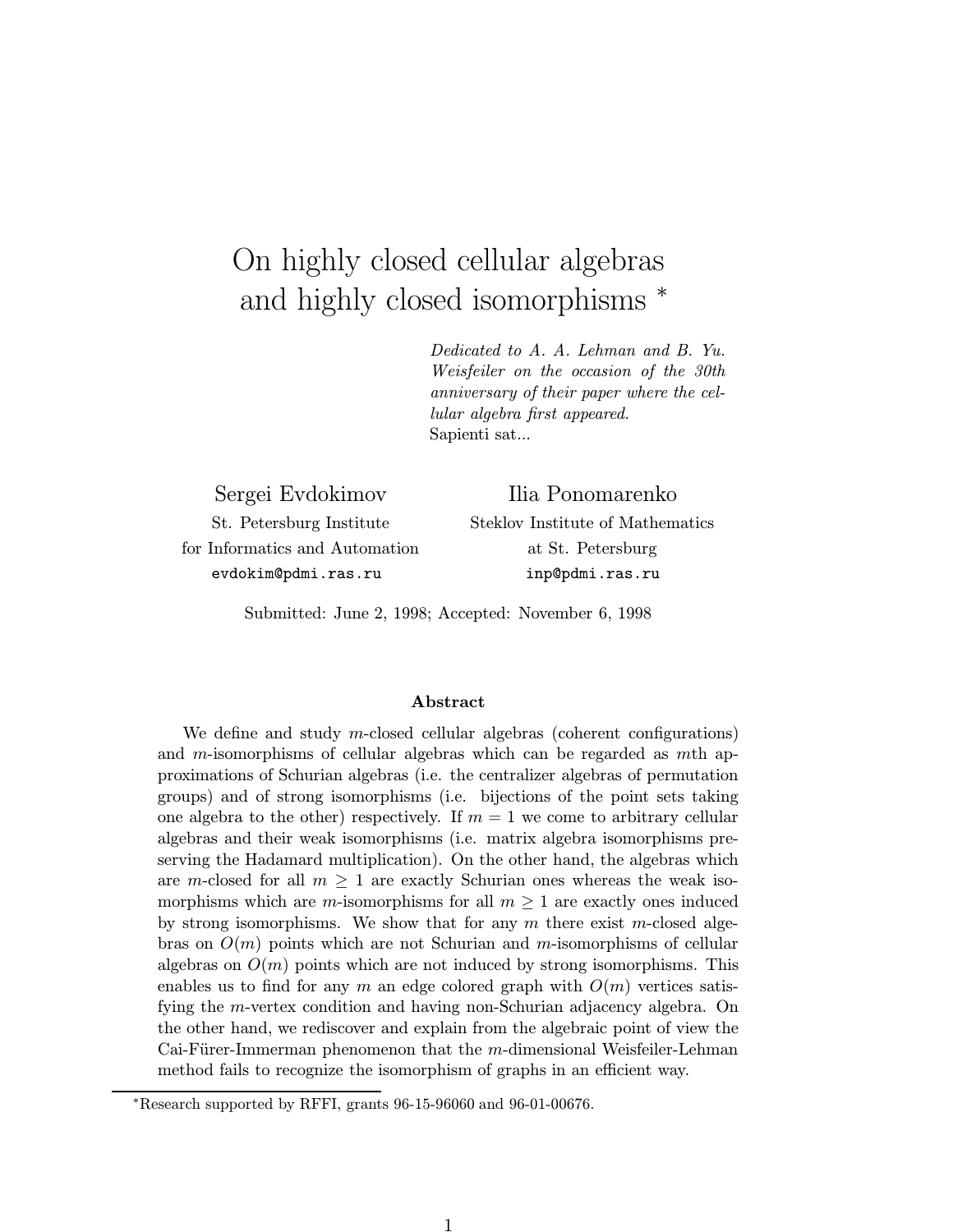### 1 Introduction

The association scheme theory was called in [2] a "group theory without groups". Indeed, the axiomatics of association schemes reflects combinatorial properties of permutation groups. The close connection between these objects is stressed by the fact that each permutation group produces a scheme the basis relations of which are exactly the 2-orbits of the group. However, this correspondence is not reversible and there are schemes which can not be obtained in such a way (for example, the scheme of the Shrikhande graph). A similar situation arises if one is interested in isomorphisms of schemes. Namely, each of them induces a combinatorial isomorphism which can be defined as an ordinary isomorphism of the adjacency algebras of the schemes preserving the basis matrices. But also in this case there are combinatorially isomorphic schemes which are not isomorphic (for example, the Hamming schemes and the schemes of the Doob graphs). The main purpose of this paper is to prove the nondegeneracy of the natural filtration of the class of all schemes (resp. of all combinatorial isomorphisms) whose limit is the class of all permutation group schemes (resp. genuine isomorphisms of schemes).

Having in mind the algebraic nature of the above questions we prefer to deal with the adjacency algebra of a coherent configuration being a generalization of an association scheme. These algebras were introduced by B. Yu. Weisfeiler and A. A. Lehman as cellular algebras and independently by  $D$ . G. Higman as coherent algebras (see [16] and  $[10]$ . They are by definition matrix algebras over  $\mathbb C$  closed under the Hadamard multiplication and the Hermitian conjugation and containing the identity matrix and the all-one matrix. Let  $W$  be a cellular algebra on a finite set  $V$ , i.e. a cellular subalgebra of the full matrix algebra  $\text{Mat}_V$  on V. The automorphism group  $\text{Aut}(W)$ of W consists by definition of all permutations of V preserving any matrix of  $W$ . In this language a group scheme corresponds to a Schurian cellular algebra (see [7] for the explanation of the term), i.e. one coinciding with the centralizer algebra of its automorphism group. A combinatorial isomorphism of coherent configurations is transformed to a weak isomorphism of cellular algebras which is by definition a matrix algebra isomorphism preserving the Hadamard multiplication.

Our technique is based on the following notion of the extended algebra introduced in [4] (for the exact definition see Section 3). For each positive integer m we define the m-dimensional extended algebra  $\widetilde{W}^{(m)}$  of a cellular algebra W on V as the smallest cellular algebra on  $V^m$  containing the m-fold tensor product of W and the adjacency matrix of the reflexive relation corresponding to the diagonal of  $V^m$ . (This definition differs from that of [4] but Theorem 3.2 of this paper establishes the equivalence between them.) Using the natural bijection between the diagonal of  $V^m$  and V we define a cellular algebra  $\overline{W}^{(m)}$  on V called the m-closure of W. This produces the following series of inclusions:

$$
W = \overline{W}^{(1)} \leq \ldots \leq \overline{W}^{(n)} = \ldots = \text{Sch}(W)
$$

where  $Sch(W)$  is the centralizer algebra of  $Aut(W)$  in  $Mat_V$  and n is the number of elements of V. Thus the m-closure of W can be viewed as an mth approximation of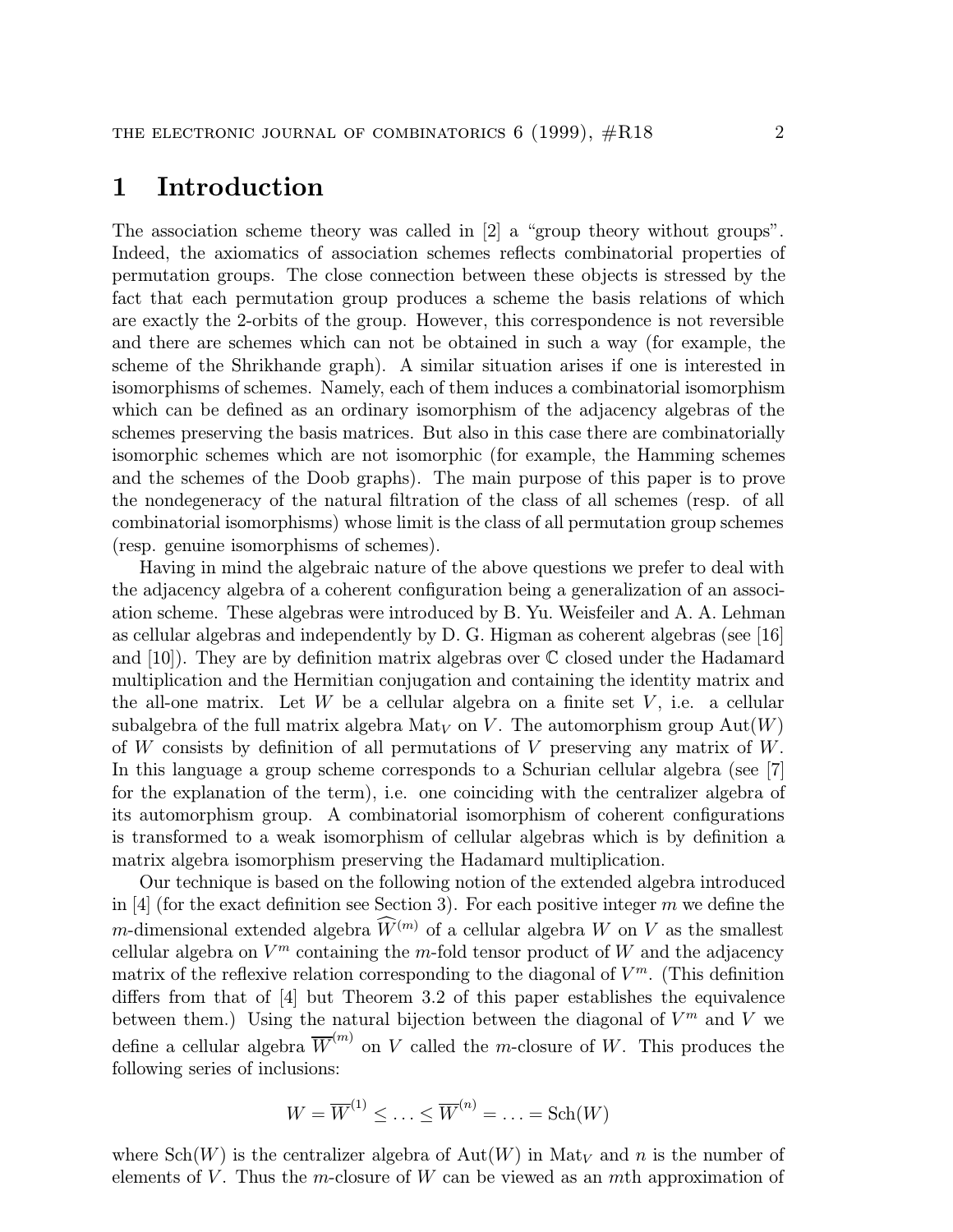its Schurian closure  $\text{Sch}(W)$ . We say that W is m-closed if  $\overline{W}^{(m)} = W$ . Each algebra is certainly 1-closed and it is  $m$ -closed for all  $m$  iff it is Schurian. Thus

$$
\bigcap_{m=1}^\infty \mathcal{W}_m = \mathcal{W}_\infty, \quad \mathcal{W}_m \supset \mathcal{W}_{m+1}
$$

where  $\mathcal{W}_m$  (resp.  $\mathcal{W}_{\infty}$ ) is the class of all m-closed (resp. Schurian) cellular algebras. Surely, the larger  $m$  is, the more an m-closed algebra is similar to the centralizer algebra of a permutation group. For example, some nontrivial facts from permutation group theory can be generalized even to 2-closed cellular algebras (see [5]). The following theorem shows in particular that the filtration  $\{\mathcal{W}_m\}_{m=1}^{\infty}$  does not collapse from any m.

**Theorem 1.1** There exists  $\varepsilon > 0$  such that for any sufficiently large positive integer n one can find a non-Schurian cellular algebra on n points which is m-closed for some  $m \geq |\varepsilon n|.$ 

One of the application of the theorem is related to constructing graphs satisfying the m-vertex condition in sense of  $[9]$  (see also Subsection 3.2). Namely, we show (Theorem 3.3) that the edge colored graph (coherent configuration) underlying an m-closed cellular algebra satisfies the m-vertex condition. So Theorem 1.1 implies the following statement.

Corollary 1.2 For any positive integer m there exists an edge colored graph with  $O(m)$  vertices satisfying the m-vertex condition and having non-Schurian adjacency algebra.

Concerning the combinatorial isomorphism problem we refine the concept of a weak isomorphism. Namely, we say that a weak isomorphism of cellular algebras is an  $m$ -isomorphism if it can be extended to a weak isomorphism of their  $m$ -extended algebras (see Section 4 for the exact definition). Obviously, each weak isomorphism is a 1-isomorphism in this sense. On the other hand, Theorem 4.5 shows that it is an m-isomorphism for all m iff it is induced by a strong isomorphism (which is by definition a bijection between the point sets preserving the algebras). The following theorem is similar to Theorem 1.1.

**Theorem 1.3** There exists  $\varepsilon > 0$  such that for any sufficiently large positive integer n one can find a cellular algebra on n points (even a Schurian one) admitting an m-isomorphism with  $m \geq |\varepsilon n|$  which is not induced by a strong isomorphism.

It follows from the proof of Theorem 1.3 that the required algebra can be chosen having simple spectrum. So there exist weak isomorphisms of cellular algebras with simple spectrum which are not induced by strong isomorphisms. This shows that Theorem 5.6 from [8] is not true.

Let us briefly outline the proofs of the theorems. To prove Theorem 1.3 we construct a family of cellular algebras with simple spectrum each of which corresponds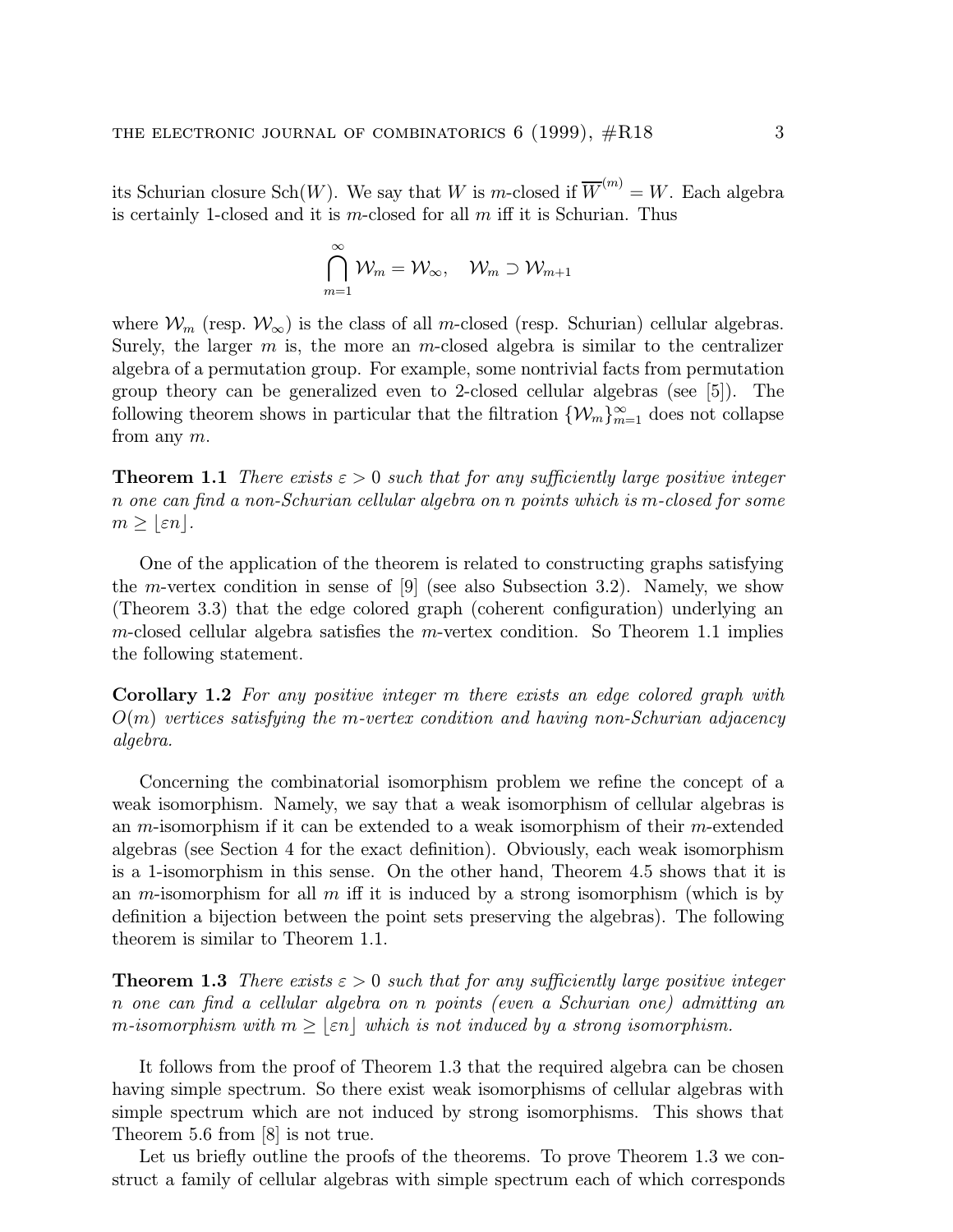to some cubic (3-regular) graph. Any such algebra admits a weak isomorphism  $\varphi$ which is not induced by a strong isomorphism (Theorem 5.5). Moreover, if the graph is a Ramanujan one, this weak isomorphism becomes induced by a strong one when restricted to sufficiently large point sets. In this case we are able to prove that  $\varphi$  is in fact an m-isomorphism for a sufficiently large m and the corresponding algebra  $W$  is a Schurian one. Theorem 1.1 is deduced from Theorem 1.3 by considering the wreath product of the cellular algebra W by the symmetric group on 2 points with respect to the weak isomorphism  $\varphi$ . This wreath product is not Schurian, since  $\varphi$  is not induced by a strong isomorphism. On the other hand, it is m-closed for a sufficiently large  $m$ due to the facts that so is W (being a Schurian one) and  $\varphi$  is an m-isomorphism. The last implication is the result of the detailed analysis of the extended algebras of general direct sums and wreath products (Theorems 7.5 and 7.7).

In the context of the discussed topics we can ask ourselves: is the filtration  $\{\mathcal{W}_m\}_{m=1}^{\infty}$ defined above natural in a sense. For instance, one can compare it to some other filtrations. A number of them arises from combinatorial algorithms related to the Graph Isomorphism Problem which is polynomial-time equivalent to the problem of constructing the Schurian closure of a cellular algebra. The analysis of such algorithms lead us in [4] to the following concept of a Schurian polynomial approximation scheme reflecting the idea of measuring non-Schurity.

Let us have a rule according to which given a cellular algebra  $W \leq \text{Mat}_V$  and a positive integer m a cellular algebra  $S_m(W) \leq \text{Mat}_V$  can be constructed. We say that the operators  $W \mapsto S_m(W)$   $(m = 1, 2,...)$  define a Schurian polynomial approximation scheme S if the following conditions are satisfied:

- (1)  $W = S_1(W) \le \ldots \le S_n(W) = \ldots = \text{Sch}(W);$
- (2)  $S_l(S_m(W)) = S_m(W)$  for all  $l = 1, ..., m;$
- (3)  $S_m(W)$  can be constructed in time  $n^{O(m)}$

where  $n$  is the number of elements of  $V$ .

Each scheme of such a kind defines a filtration of the class of all cellular algebras. Moreover, there is a natural way to compare the filtrations by comparing the underlying schemes. Namely, let  $S$  and  $T$  be two Schurian polynomial approximation schemes. We say that S is dominated by T if there exists a positive integer  $c = c(S, T)$ such that  $S_m(W) \leq T_{cm}(W)$  for all cellular algebras W and all m. Schemes S and T are called equivalent if each of them is dominated by the other.

We proved in [4] that the operators  $W \mapsto \overline{W}^{(m)}$  mapping a cellular algebra W to its m-closure define a Schurian polynomial approximation scheme. Another example is given by the well-known m-dimensional Weisfeiler-Lehman method (m-dim W-L, see [3]). Despite the fact that in its original form this method can be applied only to graphs, a natural interpretation of it produces the algorithm which given a cellular algebra W constructs a certain cellular algebra  $\text{WL}_m(W)$  ( $m = 1, 2, ...$ ) satisfying conditions (1)-(3) above (the exact definitions can be found in Section 6). The third main result of the paper shows that these schemes are equivalent.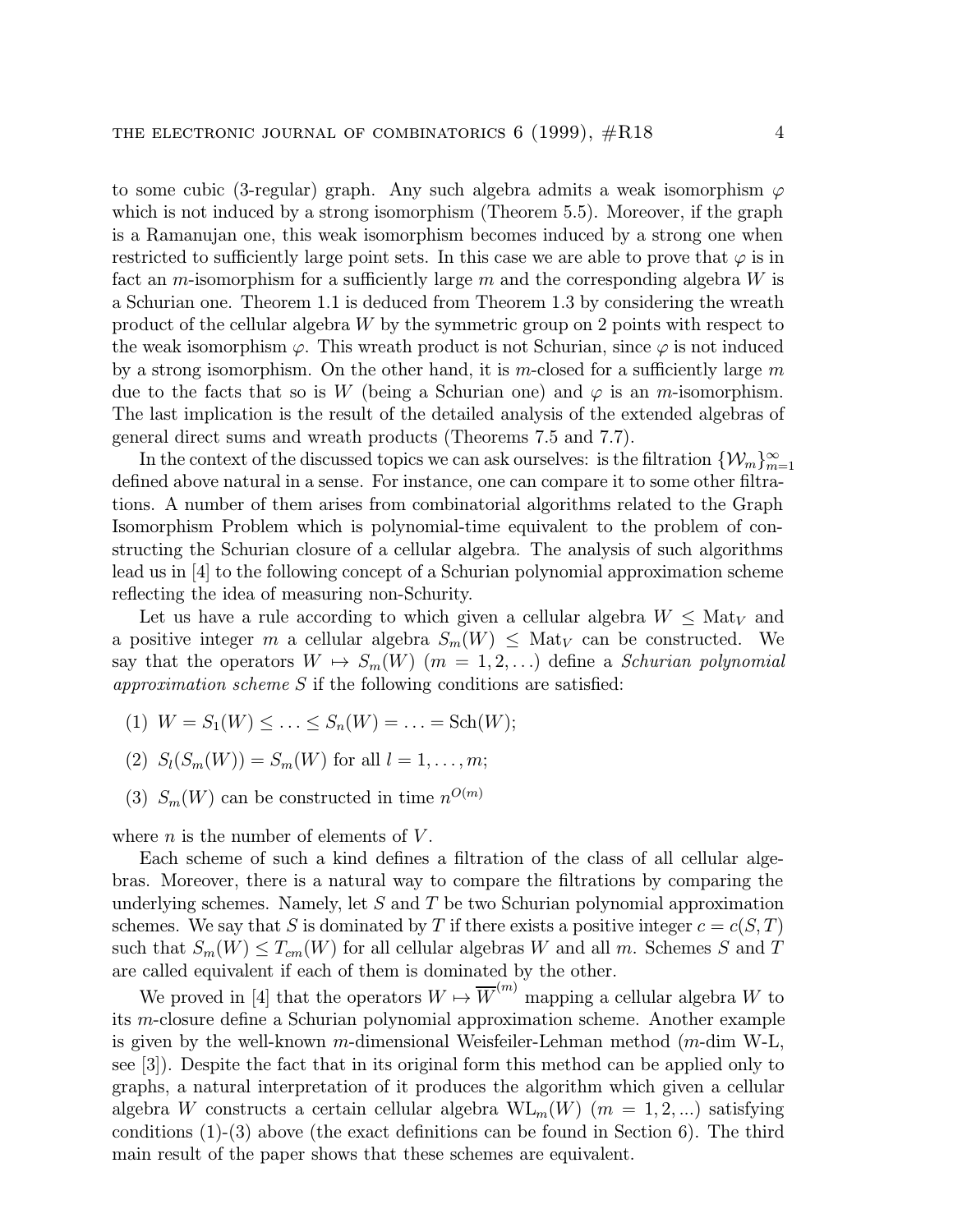**Theorem 1.4** Let  $W$  be a cellular algebra on  $V$ . Then

$$
WL_m(W) \leq \overline{W}^{(m)} \leq WL_{3m}(W), \quad m = 1, 2, \dots
$$

In particular, the Schurian polynomial approximation schemes corresponding to the m-closure and the m-dimensional Weisfeiler-Lehman methods are equivalent.

The proof of the theorem is based on the notion of a *stable* partition of  $V^m$ , the axiomatics of which gathers some combinatorial regularity conditions generalizing those satisfied by the m-orbits of a permutation group. It should be noted that similar objects were considered in [11] and [13]. The key point of the analysis consists of the fact that the partition of  $V^m$  found by the m-dim W-L method is a stable partition of  $V^m$  in our sense (Theorem 6.1). Besides, it turns out that a stable partition of  $V^{3m}$  produces a coherent configuration on  $V^m$  (Lemma 6.3). Combining these observations and the inclusion  $\text{WL}_m(W) \leq \overline{W}^{(m)}$  proved in [4] we obtain the required statement.

We complete the introduction by making some remarks concerning the m-dim W-L method. This method was discovered to test the isomorphism of two graphs by comparing the canonical colorings of  $V^m$  constructed from them. However it was proved in [3] that there exist infinitly many pairs of non-isomorphic vertex colored graphs with  $O(m)$  vertices for which the m-dim W-L method does not recognize their non-isomorphism. Nevertheless, the technique used for the proof of this result leaves the algebraic nature of this phenomenon unclear. In contrast to [3] the results of the present paper completely clarify the situation. Namely, let  $\Gamma_1$  and  $\Gamma_2$  be two graphs which can not be identified by the  $m$ -dim W-L method (see [3]). Then the cellular algebras  $W_1$  and  $W_2$  generated by the adjacency matrices of them are weakly isomorphic and this weak isomorphism is not induced by a strong one. Moreover, it follows from Theorem 6.4 that the last isomorphism can be extended to a weak isomorphism of the  $\lfloor m/3 \rfloor$ -extended algebras corresponding to  $W_1$  and  $W_2$ . So it is in fact an  $\lfloor m/3 \rfloor$ -isomorphism. Thus the algebraic reason for the high-dimensional W-L method to fail in recognizing the isomorphism of graphs is that there are highly closed isomorphisms of cellular algebras which are not induced by strong isomorphisms (Theorem 1.3).

In fact the construction underlying Theorem 1.3 produces for any positive integer m examples of non-isomorphic edge colored graphs (even vertex colored ones) with  $O(m)$  vertices which are indistinguishable by the m-dim W-L method due to Theorem 6.4. We notice that these graphs slightly differ from those found by Cai-Fürer-Immerman in [3].

The paper consists of six sections and Appendix. Section 2 contains the main definitions and notation concerning cellular algebras. In Section 3 we define extended algebras and closures. Also we describe the connection of these notions with the mvertex condition. Section 4 is devoted to refining the notion of a weak isomorphism. In Sections 5 and 6 we prove Theorems 1.1 and 1.3, and Theorem 1.4 respectively. Appendix contains the explicit description of the extended algebras of the direct sum and the wreath product by a permutation group. These results are used in proving Theorems 1.1 and 1.3.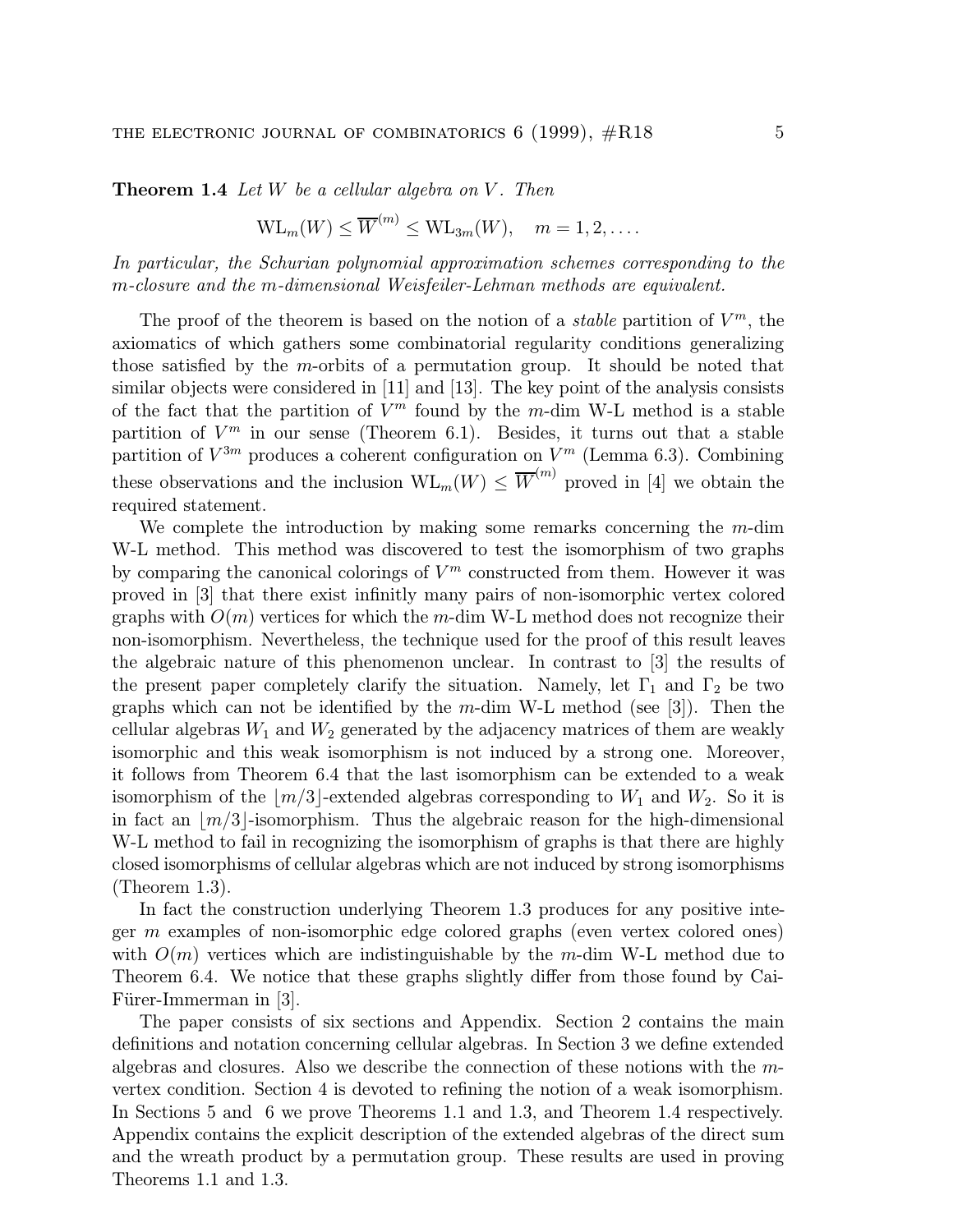**Notation.** As usual by  $\mathbb C$  we denote the complex field.

Throughout the paper V denotes a finite set with  $n = |V|$  elements.

The algebra of all complex matrices whose rows and columns are indexed by the elements of V is denoted by  $\text{Mat}_V$ , its unit element (the identity matrix) by  $I_V$  and the all-one matrix by  $J_V$ . For  $U \subset V$  the algebra  $\text{Mat}_U$  is considered in a natural way as a subalgebra of  ${\rm Mat}_V$ .

For  $U, U' \subset V$  let  $J_{U,U'}$  denote the  $\{0,1\}$ -matrix with 1's exactly on the places belonging to  $U \times U'$ .

The transpose of a matrix A is denoted by  $A<sup>T</sup>$ , its Hermitian conjugate by  $A^*$ .

Each bijection  $g: V \to V'$  defines a natural algebra isomorphism from Mat<sub>V</sub> onto Mat<sub>V'</sub>. The image of a matrix A under q will be denoted by  $A<sup>g</sup>$ .

The group of all permutations of V is denoted by  $\text{Sym}(V)$ .

For integers  $l, m$  the set  $\{l, l + 1, \ldots, m\}$  is denoted by  $[l, m]$ . We write  $[m]$ , Sym $(m)$ , Mat<sub>m</sub>,  $V^m$  and V instead of  $[1, m]$ , Sym $([m])$ , Mat<sub>[m]</sub>,  $V^{[m]}$  and  $V^1$  respectively.

#### 2 Cellular algebras

All undefined terms below concerning cellular algebras and permutation groups can be found in [17] and [18] respectively.

**2.1.** By a cellular algebra on V we mean a subalgebra W of Mat<sub>V</sub> for which the following conditions are satisfied:

- (C1)  $I_V, J_V \in W;$
- (C2)  $\forall A \in W : A^* \in W;$
- $(C3) \ \forall A, B \in W: A \circ B \in W,$

where  $A \circ B$  is the Hadamard (componentwise) product of the matrices A and B. It follows from  $(C2)$  that W is a semisimple algebra over  $\mathbb{C}$ .

Each cellular algebra W on V has a uniquely determined linear base  $\mathcal{R} = \mathcal{R}(W)$ consisting of {0,1}-matrices such that

$$
\sum_{R \in \mathcal{R}} R = J_V \quad \text{and} \quad R \in \mathcal{R} \iff R^T \in \mathcal{R}.
$$
 (1)

The linear base  $\mathcal R$  is called the *standard basis* of W and its elements the *basis matrices*. The nonnegative integers  $c_{R,S}^T$  defined by  $RS = \sum_{T \in \mathcal{R}} c_{R,S}^T \cdot T$  where  $R, S \in \mathcal{R}$ , are called the structure constants of W.

Set Cel(W) =  $\{U \subset V : I_U \in \mathcal{R}\}\$ and Cel<sup>\*</sup>(W) =  $\{\bigcup_{U \in S} U : S \subset \text{Cell}(W)\}.$ Each element of Cel $(W)$  (resp. Cel<sup>\*</sup> $(W)$ ) is called a *cell* of  $\widetilde{W}$  (resp. a *cellular set* of  $W$ ). Obviously,

$$
V = \bigcup_{U \in \text{Cell}(W)} U \qquad \text{(disjoint union)}.
$$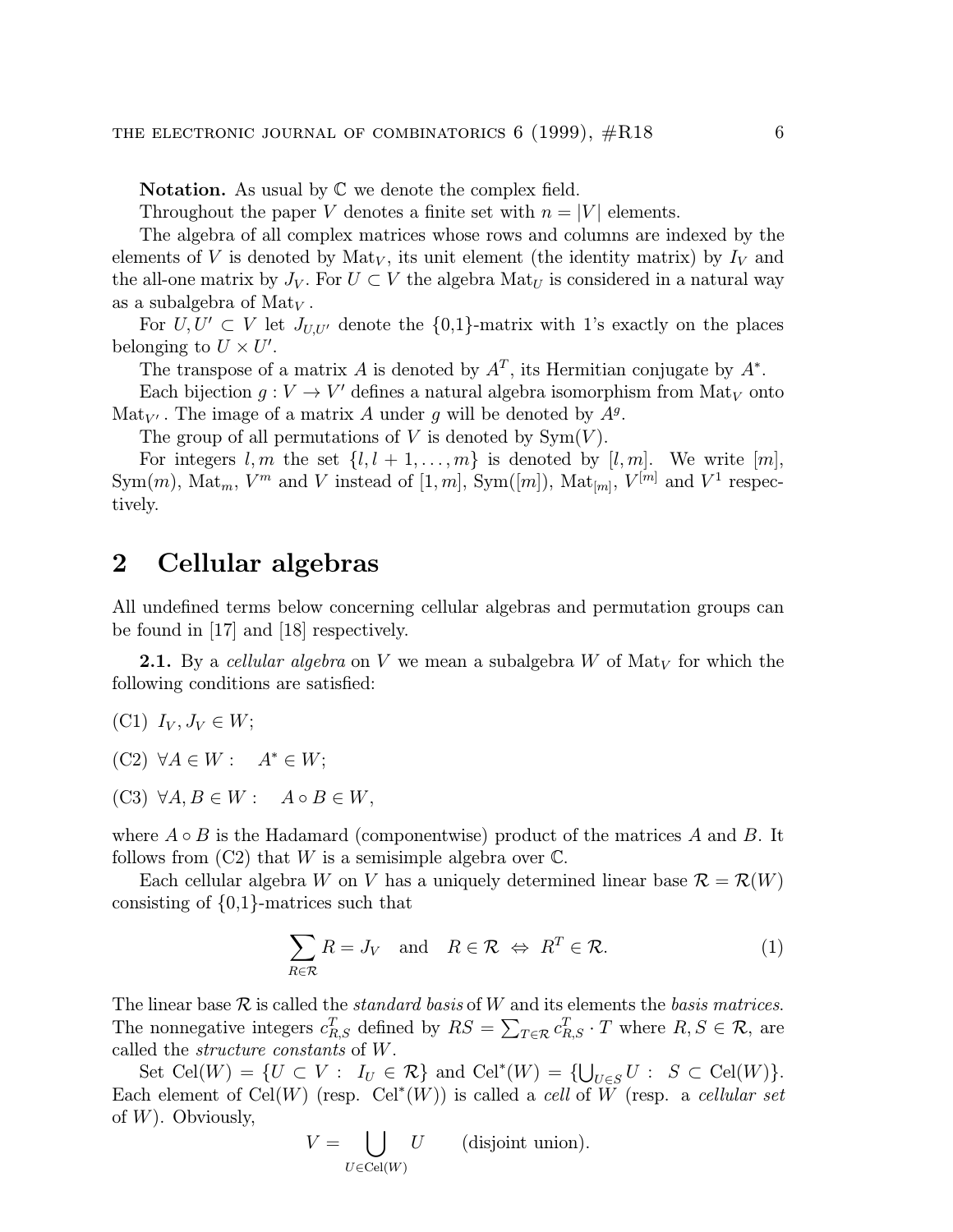The algebra W is called *homogeneous* if  $|\text{CeI}(W)| = 1$ . For  $U, U' \in \text{Cell}^*(W)$  set  $\mathcal{R}_{U, U'} = \{R \in \mathcal{R} : R \circ J_{U, U'} = R\}$ . Then

$$
\mathcal{R} = \bigcup_{U,U' \in \text{Cell}(W)} \mathcal{R}_{U,U'} \qquad \text{(disjoint union)}.
$$

Moreover, given cells  $U, U'$  the number of 1's in the uth row (resp. vth column) of the matrix  $R \in \mathcal{R}_{U,U'}$  does not depend on the choice of  $u \in U$  (resp.  $v \in U'$ ).

For each  $U \in \text{Cell}^*(W)$  we view the subalgebra  $I_U W I_U$  of W as a cellular algebra on U and denote it by  $W_U$ . The basis matrices of  $W_U$  are in 1-1 correspondence to the matrices of  $\mathcal{R}_{U,U}$ . If  $U \in \text{Cell}(W)$  we call  $W_U$  the homogeneous component of W corresponding to U.

Each matrix  $R \in \mathcal{R}$  being a  $\{0,1\}$ -matrix is the adjacency matrix of some binary relation on V called a *basis relation* of W. By  $(1)$  the set of all of them form a partition of  $V \times V$  which can be interpreted as a coherent configuration on V (see [10]). We use all the notations introduced for basis matrices also for basis relations.

2.2. A large class of cellular algebras comes from permutation groups as follows (see [17]). Let  $G \le Sym(V)$  be a permutation group and

$$
\mathcal{Z}(G) = \mathcal{Z}(G, V) = \{ A \in \text{Mat}_V : A^g = A, g \in G \}
$$

be its centralizer algebra. Then  $\mathcal{Z}(G)$  is a cellular algebra on V such that  $\text{Cell}(\mathcal{Z}(G))$  =  $Orb(G)$  and  $\mathcal{R}(\mathcal{Z}(G)) = Orb_2(G)$  where  $Orb(G)$  is the set of orbits of G and  $Orb_2(G)$ is the set of its 2-orbits.

We say that cellular algebras W on V and W' on V' are strongly isomorphic, if  $W^g = W'$  for some bijection  $g: V \to V'$  called a strong isomorphism from W to W'. Clearly, g induces a bijection between the sets  $\mathcal{R}(W)$  and  $\mathcal{R}(W')$ . We use notation  $Iso(W, W')$  for the set of all isomorphisms from W to W'.

The group  $Iso(W, W)$  contains a normal subgroup

$$
Aut(W) = \{ g \in Sym(V) : A^g = A, A \in W \}
$$

called the *automorphism group* of W. If  $W = \mathcal{Z}(\text{Aut}(W))$ , then W is called *Schurian*. It is easy to see that W is Schurian iff the set of its basis relations coincides with the set of 2-orbits of Aut $(W)$ . It follows from [18] that there exist cellular algebras which are not Schurian (see also [7]).

**2.3.** The set of all cellular algebras on  $V$  is ordered by inclusion. The largest and the smallest elements of this set are respectively the full matrix algebra  $\text{Mat}_{V}$  and the simplex on V, i.e. the algebra with the linear base  $\{I_V, J_V\}$ . For cellular algebras W and W' we write  $W \leq W'$  if W is a subalgebra of W'.

Given subsets  $X_1, \ldots, X_s$  of Mat<sub>V</sub>, their cellular closure, i.e. the smallest cellular algebra containing all of them, is denoted by  $[X_1, \ldots, X_s]$ . If  $X_i = \{A_i\}$  we omit the braces.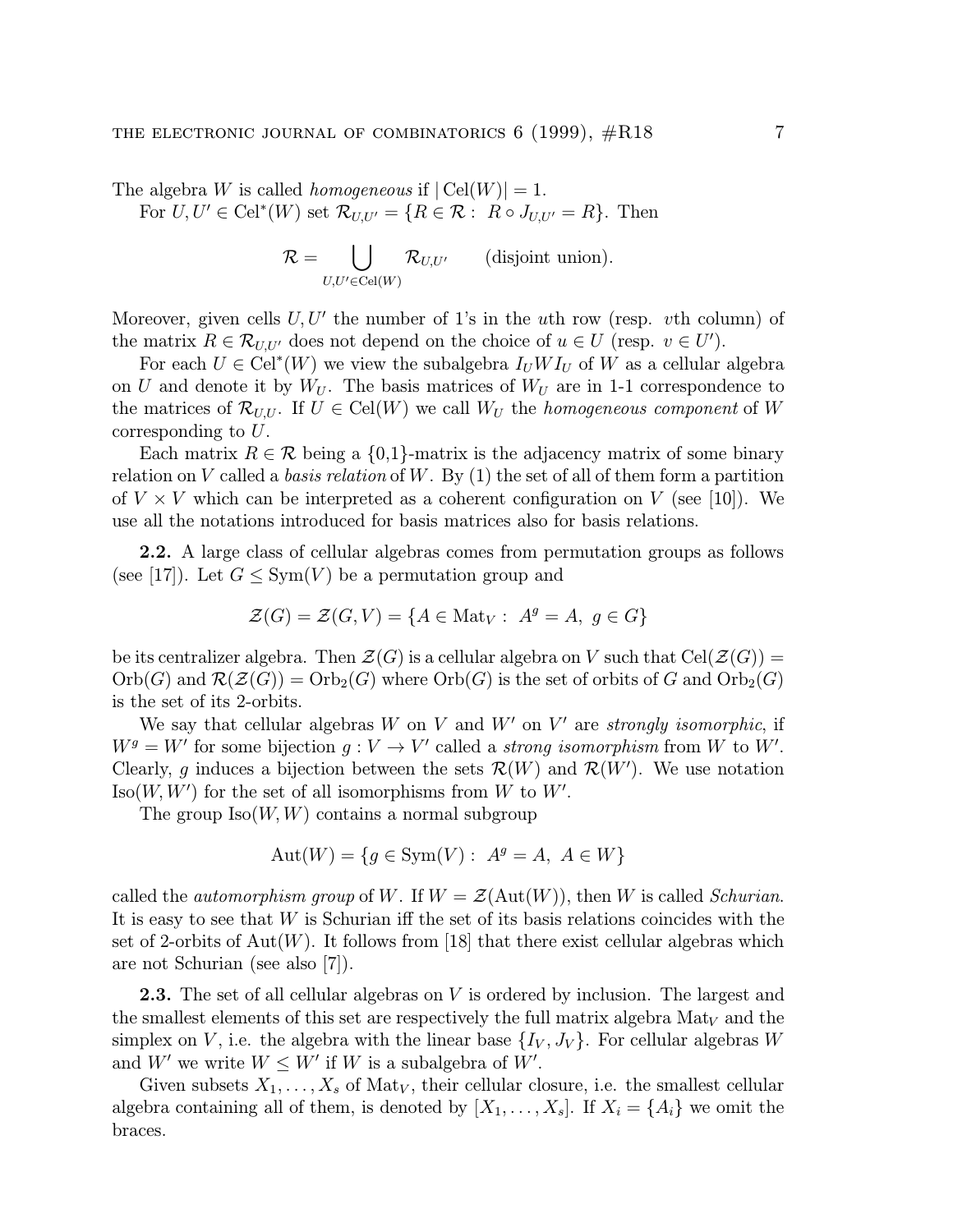#### 3 Extended algebras and closures

3.1. The notion of an m-closed cellular algebra was introduced in [4] in connection with the Schurity problem. It goes back to [17] where a similar notion was defined in an algorithmic way. We start with the main definitions concerning highly closed cellular algebras.

Let W be a cellular algebra on V. For each positive integer  $m$  we set

$$
\widehat{W} = \widehat{W}^{(m)} = [W^m, \ \mathcal{Z}_m(V)]
$$

where  $W^m = W \otimes \cdots \otimes W$  is the m-fold tensor product of W and  $\mathcal{Z}_m(V)$  is the centralizer algebra of the coordinatewise action of  $\text{Sym}(V)$  on  $V^m$ . We call the cellular algebra  $W \leq \text{Mat}_{V^m}$  the m-dimensional extended algebra of W. The group  $\text{Aut}(W)$ acts faithfully on the set

$$
\Delta = \Delta^{(m)}(V) = \{(v, \ldots, v) \in V^m : v \in V\}.
$$

Moreover, the mapping  $\delta : v \mapsto (v, \ldots, v)$  induces a permutation group isomorphism between  $\text{Aut}(W)$  and the constituent of  $\text{Aut}(W)$  on  $\Delta$ . Set

$$
\overline{W} = \overline{W}^{(m)} = ((\widehat{W}^{(m)})_{\Delta})^{\delta^{-1}}.
$$

We call  $\overline{W}$  the m-closure of W and say that W is m-closed if  $W = \overline{W}$ . Each cellular algebra is certainly 1-closed. The following proposition describes the relationship between the m-closures for  $m > 1$  and the Schurian closure  $Sch(W) = \mathcal{Z}(Aut(W))$ of a cellular algebra W and shows that in a sense  $\overline{W}$  can be regarded as an mth approximation of  $\operatorname{Sch}(W)$ .

**Proposition 3.1** ([4], Proposition 3.3) For each cellular algebra W on n points the following statements hold:

(1) 
$$
Aut(\overline{W}^{(m)}) = Aut(W) \text{ for all } m \geq 1;
$$

$$
(2) \ \ W = \overline{W}^{(1)} \leq \ldots \leq \overline{W}^{(n)} = \ldots = \mathrm{Sch}(W);
$$

$$
(3) \overline{\left(\overline{W}^{(m)}\right)}^{(l)} = \overline{W}^{(m)} \text{ for all } l \in [m]. \blacksquare
$$

The following statement gives in fact an equivalent definition of the m-extended algebra and hence of the m-closure.

**Theorem 3.2** Let  $W \leq \text{Mat}_V$  be a cellular algebra. Then  $\widehat{W} = [W^m, I_\Delta].$ 

**Proof.** We will prove the following equality:

$$
\mathcal{Z}_m(V) = [\mathcal{Z}_1(V)^m, I_\Delta].\tag{2}
$$

Then since obviously  $W^m \geq \mathcal{Z}_1(V)^m$ , we will have

$$
\widehat{W} = [W^m, \mathcal{Z}_m(V)] = [W^m, \mathcal{Z}_1(V)^m, I_\Delta] = [W^m, I_\Delta].
$$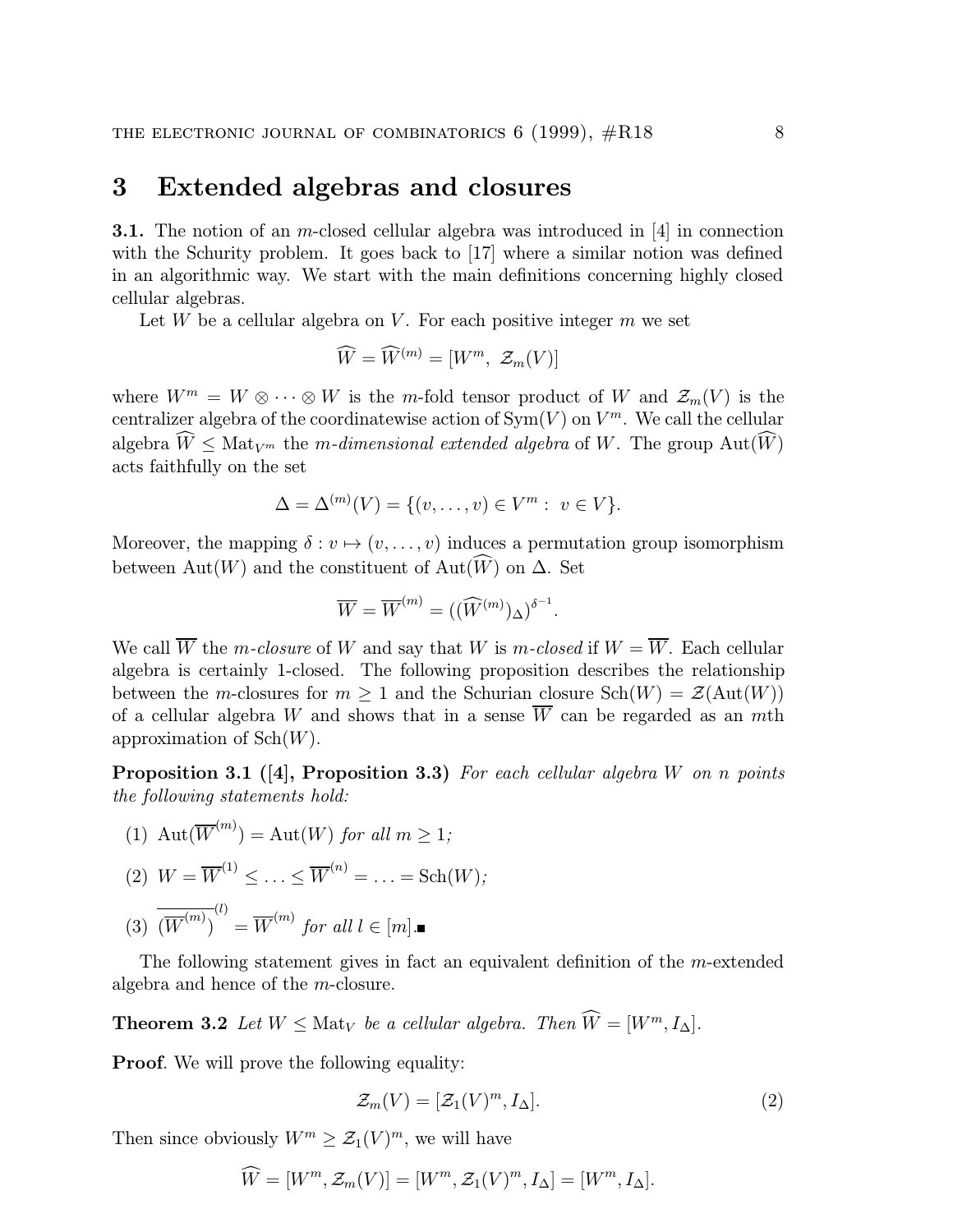To prove  $(2)$  it suffices to check that any 2-orbit R of the coordinatewise action of Sym(V) on  $V^m$  is a union of the basis relations of the algebra  $[\mathcal{Z}_1(V)^m, I_\Delta]$ . It is easy to see that the set of all of these 2-orbits is in 1-1 correspondence with the set of all equivalence relations  $E$  on  $[2m]$  having at most n classes so that

$$
R = R(E) = \{ (\bar{u}, \bar{v}) \in V^m \times V^m : (\bar{u} \cdot \bar{v})_i = (\bar{u} \cdot \bar{v})_j \iff (i, j) \in E \}
$$
(3)

where  $\bar{u} \cdot \bar{v} \in V^{2m}$  is the composition of  $\bar{u}$  and  $\bar{v}$ . Any  $R(E)$  can be expressed with the help of set-theoretic operations by the sets

$$
R(S) = \{ (\bar{u}, \bar{v}) : i, j \in S \implies (\bar{u} \cdot \bar{v})_i = (\bar{u} \cdot \bar{v})_j \}
$$
(4)

with nonempty  $S \subset [2m]$ . Set  $A(S) = (\bigotimes_{i=1}^{m} A_i^{(0)}) I_{\Delta}(\bigotimes_{i=1}^{m} A_i^{(1)})$  where  $A_i^{(l)}$  coincides with  $I_V$  or  $J_V$  depending on whether  $lm + i$  belongs or does not belong to  $S \cap [1 +$  $[m, m + lm], l = 0, 1.$  Then a straightforward check shows that  $A(S)$  equals the adjacency matrix of the relation  $R(S)$ . So the latter matrix belongs to the right side of  $(2)$ .

3.2. In this subsection we prove a theorem which is needed for Corollary 1.2.

Under a *colored graph*  $\Gamma$  on V we mean a pair  $(V, c)$  where  $c = c_{\Gamma}$  is a mapping from  $V \times V$  to the set of positive integers. The number  $c(u, v)$  is called the *color* of a pair  $(u, v)$ . The following definition goes back to [9]. A colored graph  $\Gamma$  is called satisfying the *m-vertex condition* if for each colored graph  $K$  on *m* vertices with designated pair of vertices  $(x, y)$ , the number of embeddings of K as induced subgraph of  $\Gamma$  such that  $(x, y)$  is mapped to  $(u, v)$ , depends only on the color of the pair  $(u, v)$ . A detailed information about this notion can be found in [7, p.70].

We say that a colored graph  $\Gamma$  is associated with a cellular algebra W if the color classes of  $\Gamma$  coincide with the basis relations of W. In fact, the graph  $\Gamma$  is nothing else than the coherent configuration (with labeling) underlying  $W$ .

Theorem 3.3 A colored graph associated with an m-closed cellular algebra satisfies the m-vertex condition.

Proof. First we prove the following statement.

**Lemma 3.4** Let W be a cellular algebra on V and X be a cell of its m-extended algebra. Then the set  $R_{i,j}(X) = \{(v_i, v_j) : \overline{v} \in X\}$  is a basis relation of the algebra  $\overline{W}$ for all  $i, j \in [m]$ .

**Proof.** It follows from statement (2) of Proposition 3.6 of [4] that  $R_{i,j}(X) \subset R$  for some  $R \in \mathcal{R}(\overline{W})$ . On the other hand, by statement (1) of the same proposition the set  $X_R = \{(u, \ldots, u, v) \in V^m : (u, v) \in R\}$  is a cell of W. So the number of 1's in any row of the adjacency matrix of the relation  $\{(\overline{u}, \overline{v}) \in X_R \times X : u_1 = v_i, u_m = v_j\}$ is the same (this relation is obviously a union of basis ones). By the choice of  $R$  the last number is not zero. Thus  $R_{i,j}(X) = R$ .

Let now  $\Gamma$  be a graph associated with an m-closed algebra  $W \leq \text{Mat}_V$  and  $\mathcal K$  be an arbitrary colored graph on  $[m]$  with designated pair of vertices  $(x, y)$ . Let  $u, v \in V$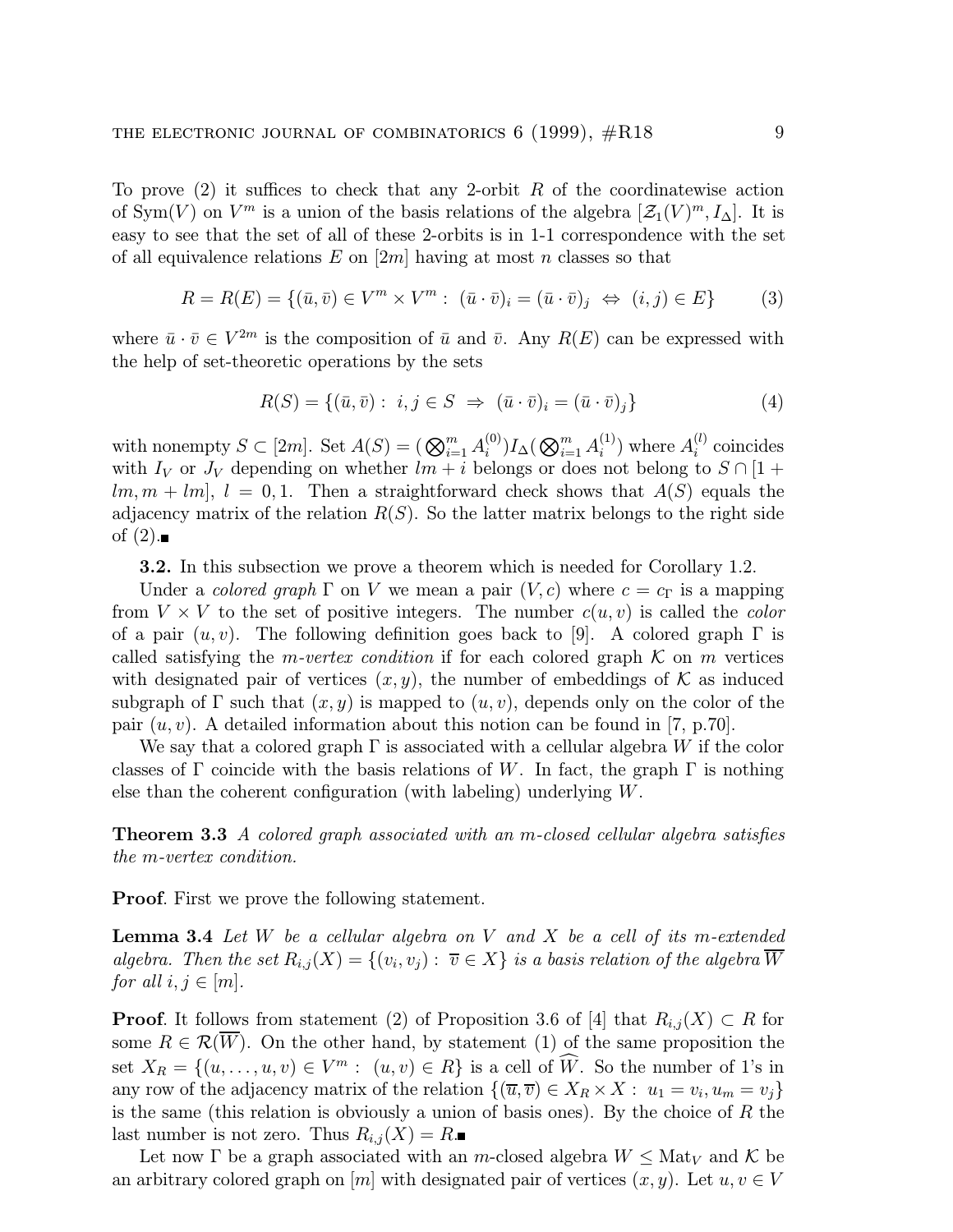and  $\overline{u} = u^{\delta}, \overline{v} = v^{\delta}$ . It is easy to see that the number of embeddings of K as induced subgraph of  $\Gamma$  such that  $(x, y)$  is mapped to  $(u, v)$  equals the cardinality of the set

$$
\{\overline{w} \in V^m: w_x = u, w_y = v, c_{\Gamma}(w_i, w_j) = c_{\mathcal{K}}(i, j), i, j \in [m]\}.
$$
 (5)

Since  $\overline{W} = W$ , by Lemma 3.4 the set  $X = {\overline{w} : c_{\Gamma}(w_i, w_j) = c_{\mathcal{K}}(i, j), i, j \in [m]}$  is a cellular set of W and depends only on  $c_{\Gamma}(u, v)$ , i.e. on the basis relation R of W such that  $(u, v) \in R$ . So the set (5) coincides with

$$
\{\overline{w} \in V^m : (\overline{u}, \overline{w}) \in R_1, (\overline{w}, \overline{v}) \in R_2, \overline{w} \in X\}
$$
(6)

where  $R_1$  (resp.  $R_2$ ) is the binary relation on  $V^m$  defined by the equality of the first and xth (resp. *yth* and first) coordinates. However the cardinality of the set  $(6)$ equals the sum of the structure constants  $c_{S,T}^{R_0}$  of  $\widehat{W}$  where  $R_0 = R^{\delta}$ , and S and T run over the sets of basis relations of W contained in  $(\Delta \times X) \cap R_1$  and  $(X \times \Delta) \cap R_2$ respectively. Since the last number depends only on  $R$ , we are done.

Remark 3.5 In fact, it can be proved that the graph of Theorem 3.4 satisfies the 3m-vertex condition. However, the proof of this statement is out of the scope of this paper.

#### 4 Weak isomorphisms and their extensions

4.1. Along with the notion of a strong isomorphism we consider for cellular algebras that of a weak one. Namely, cellular algebras  $W$  on  $V$  and  $W'$  on  $V'$  are called weakly *isomorphic* if there exists an algebra isomorphism  $\varphi : W \to W'$  such that

$$
\varphi(A \circ B) = \varphi(A) \circ \varphi(B) \quad \text{for all} \quad A, B \in W.
$$

Any such  $\varphi$  is called a *weak isomorphism* from W to W'. The set of all of them is denoted by  $\text{Isow}(W, W')$ . If  $W = W'$  we write  $\text{Isow}(W)$  instead of  $\text{Isow}(W, W)$ . Clearly, Isow $(W)$  forms a group which is isomorphic to a subgroup of  $Sym(\mathcal{R}(W))$ . We note that each strong isomorphism from  $W$  to  $W'$  induces in a natural way a weak isomorphism between these algebras.

The following statement establishes the simplest properties of weak isomorphisms.

**Lemma 4.1** Let  $W \leq \text{Mat}_V$ ,  $W' \leq \text{Mat}_{V'}$  be cellular algebras and  $\varphi \in \text{Isow}(W, W')$ be a weak isomorphism. Then

- (1)  $\varphi(\mathcal{R}) = \mathcal{R}'$  where  $\mathcal{R} = \mathcal{R}(W)$  and  $\mathcal{R}' = \mathcal{R}(W')$ . Besides,  $\varphi(R^T) = \varphi(R)^T$  for all  $R \in \mathcal{R}$ .
- (2)  $\varphi$  induces a natural bijection  $U \mapsto U^{\varphi}$  from Cel<sup>\*</sup>(W) onto Cel<sup>\*</sup>(W') preserving cells such that  $\varphi(I_U) = I_{U}$ . Moreover,  $|U| = |U^{\varphi}|$  and, in particular,  $|V| =$  $|V'|$ .
- (3)  $\varphi(\mathcal{R}_{U_1,U_2}) = \mathcal{R}'_{U_1^{\varphi},U_2^{\varphi}}$  for all  $U_1, U_2 \in \text{Cell}^*(W)$ .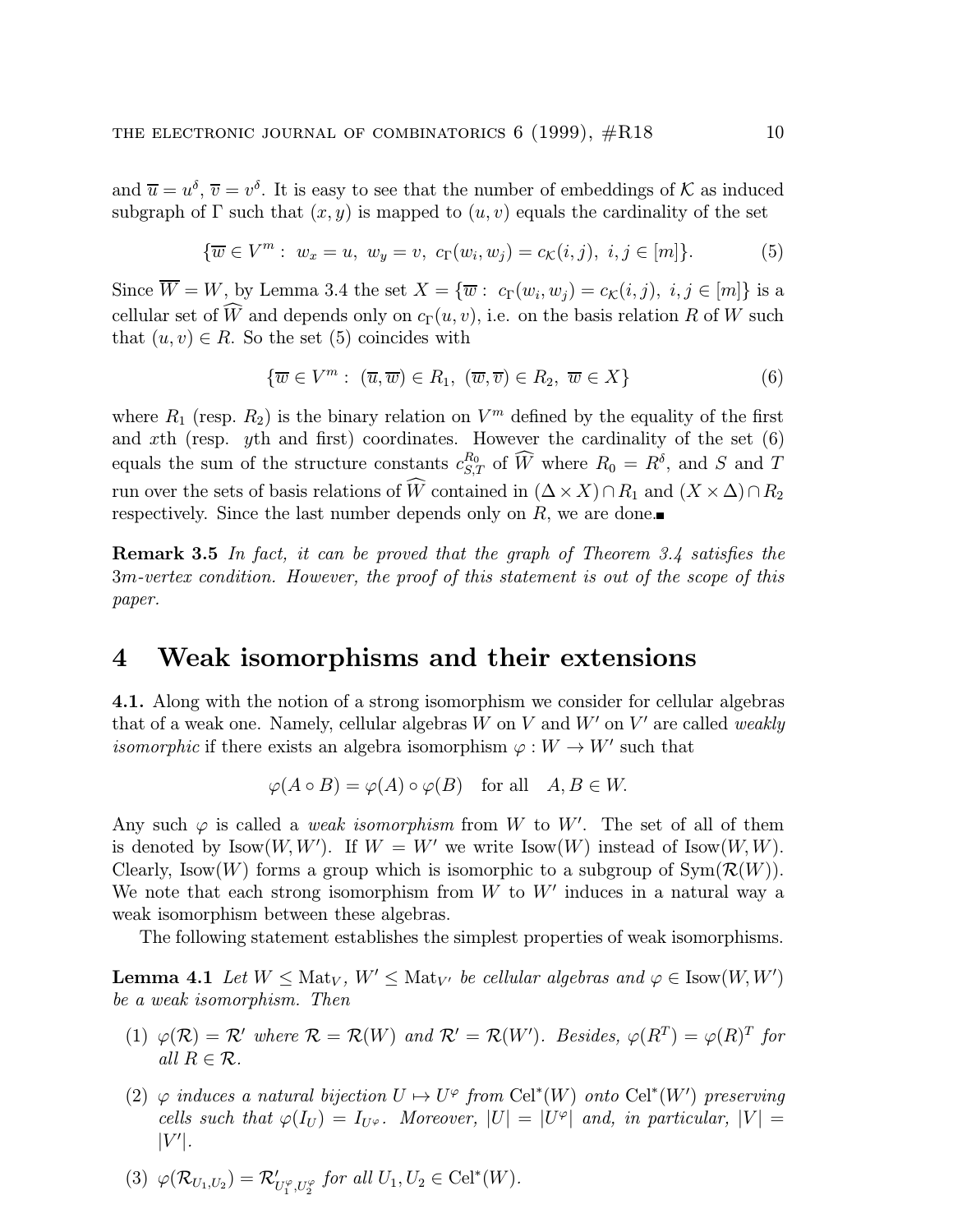Proof. The first part of statement (1) is trivial. The second follows from the observation that given  $R \in \mathcal{R}$ , the matrix  $R^T$  is the only matrix of  $\mathcal R$  whose product by R is not orthogonal to  $I_V$  with respect to the Hadamard multiplication. Let  $U \in \text{Cell}^*(W)$ . Then the equalities  $I_U I_U = I_U \circ I_U = I_U$  imply that  $\varphi(I_U)\varphi(I_U) =$  $\varphi(I_U) \circ \varphi(I_U) = \varphi(I_U)$ . So there exists  $U' \subset V'$  such that  $\varphi(I_U) = I_{U'}$ . Since  $I_{U'} \in W'$ , we have  $U' \in \text{Cell}^*(W')$ . Set  $U^{\varphi} = U'$ . Since  $I_V = \sum_{U \in \text{Cell}(W)} I_U$  and  $\varphi(I_V) = I_{V'}$ , the mapping  $U \mapsto U^{\varphi}$  gives a bijection from Cel(W) to Cel(W'), which proves the first part of statement (2). Note that  $\varphi(J_V) = J_{V'}$ . So  $\varphi(J_U) = \varphi(I_U J_V I_U) =$  $I_{U} \varphi J_{V'} I_{U} \varphi = J_{U} \varphi$  for all  $U \in \text{Cell}^*(W)$ . Now the rest of statement (2) follows from the equality  $J_U^2 = |U|J_U$ . Statement (3) is the consequence of the equality  $\mathcal{R}_{U_1,U_2} = \{I_{U_1}R I_{U_2}: R \in \mathcal{R}, I_{U_1}R I_{U_2} \neq 0\}$  and statements (1) and (2).

Lemma 4.1 implies that if  $U$  is a cellular set of  $W$ , then any weak isomorphism  $\varphi: W \to W'$  induces a weak isomorphism from  $W_U$  to  $W'_{U^{\varphi}}$ . It will be denoted by  $\varphi_U$  and called the *restriction* of  $\varphi$  to U.

**4.2.** Let  $\varphi: W \to W'$  be a weak isomorphism from a cellular algebra  $W \leq \text{Mat}_V$ to a cellular algebra  $W' \leq \text{Mat}_{V'}$ .

**Definition 4.2** We say that a weak isomorphism  $\psi : W \to W'$  is an m-extension of  $\varphi$  if the following conditions are satisfied:

(i)  $\psi(I_{\Delta})=I_{\Delta}$ ,

(ii) 
$$
\psi(A) = \varphi^m(A)
$$
 for all  $A \in W^m$ ,

where  $\Delta$  and  $\Delta'$  are the diagonals of  $V^m$  and  $(V')^m$  respectively and  $\varphi^m$  is the weak isomorphism from  $W^m$  to  $(W')^m$  induced by  $\varphi$ .

The proof of Theorem 3.2 implies that  $\psi$  takes a basis matrix of  $\mathcal{Z}_m(V)$  to the corresponding basis matrix of  $\mathcal{Z}_m(V')$  (i.e. with the same defining equivalence relation E on [2m], see (3)). It follows from (ii) that any 1-extension of  $\varphi$  coincides with  $\varphi$ .

**Lemma 4.3** Let  $\psi$  be an m-extension of a weak isomorphism  $\varphi : W \to W'$ . Then

- (1)  $\psi$  is uniquely determined by  $\varphi$ .
- (2)  $\varphi$  has an *l*-extension for all  $l \in [m]$ .

Proof. The first statement immediately follows from Theorem 3.2 whereas the second one is the consequence of statement (2) of Lemma 7.3.

The weak isomorphism  $\psi : W \to W'$  (uniquely determined by  $\varphi$  according to Lemma 4.3) will be denoted below by  $\hat{\varphi}$ .

4.3. Now we are ready to introduce the central notion of the paper.

**Definition 4.4** A weak isomorphism  $\varphi$  is called an m-isomorphism if there exists an m-extension of  $\varphi$ .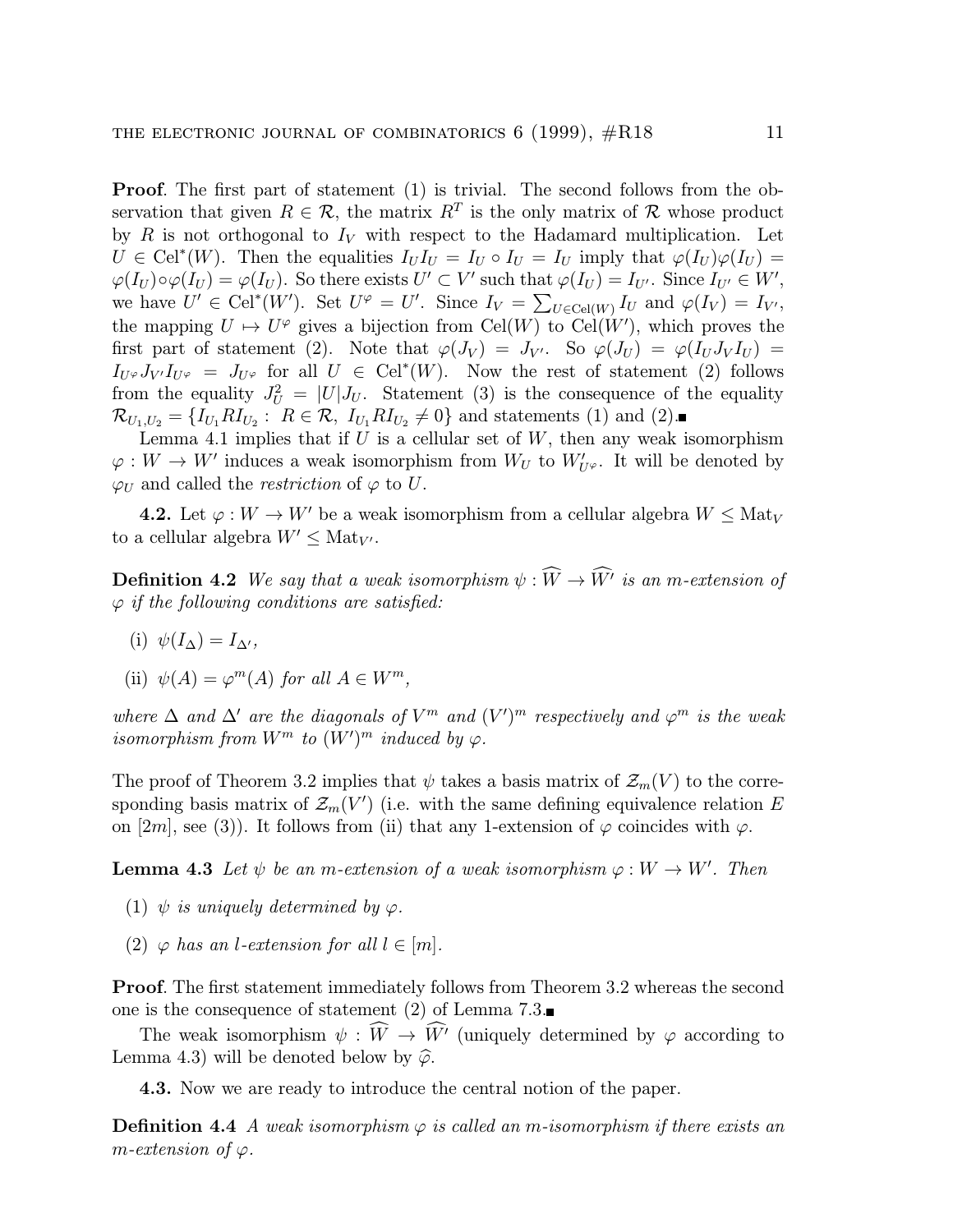Obviously, the inverse of an  $m$ -isomorphism as well as the composition of  $m$ -isomorphisms is also an *m*-isomorphism. The set of all *m*-isomorphisms from W to W' will be denoted by  $\text{Isow}_m(W, W')$ . It follows from statement (2) of Lemma 4.3 that

$$
Isowl(W, W') \supset Isowm(W, W'), \quad l \in [m].
$$
 (7)

Obviously,  $\text{Isow}_1(W, W') = \text{Isow}(W, W')$ .

We note that given  $g \in \text{Iso}(W, W')$  its m-fold Cartesian product  $g^m$  belongs to  $\text{Iso}(W^m,(W')^m)$  and takes  $I_{\Delta}$  to  $I_{\Delta'}$ . So  $g^m$  belongs to  $\text{Iso}(W,W')$  and the weak isomorphism from  $W$  to  $W'$  induced by it is the *m*-extension of the weak isomorphism induced by g. Thus any weak isomorphism induced by a strong isomorphism (the set of all of them will be denoted by  $\text{Isow}_{\infty}(W, W')$  is an m-isomorphism for all m. The following statement shows that the converse statement is also true.

**Theorem 4.5** Isow<sub>m</sub> $(W, W') =$ Isow<sub>∞</sub> $(W, W')$  for all  $m \geq n$ .

**Proof.** Let  $\varphi \in \text{Isow}_m(W, W')$  where  $m \geq n$ . Choose  $\overline{v} = (v_1, \dots, v_m) \in V^m$  such that  $V = \{v_1, \ldots, v_n\}$  and denote by U the cell of W containing  $\overline{v}$ . Since U is contained in an orbit of  $Sym(V)$  acting on  $V^m$ , the last equality holds also for all points of U and  $|\mathcal{R}(W_U)| = |U|$ , i.e.  $W_U$  is the centralizer algebra of a regular permutation group. Hence by Lemma 4.1 so is the algebra  $\hat{W'}_{U'}$  where  $U' = U^{\hat{\varphi}}$ . It is easy to see that any weak isomorphism of such algebras is induced by a strong isomorphism. So there exists a bijection  $h: U \to U'$  inducing  $\widehat{\varphi}_U$ :

$$
\widehat{\varphi}(A) = A^h, \quad A \in \widehat{W}_U. \tag{8}
$$

Since  $\hat{\varphi}$  takes a basis matrix of  $\mathcal{Z}_m(V)$  to the corresponding basis matrix of  $\mathcal{Z}_m(V')$ (i.e. with the same defining equivalence relation E on  $[2m]$ , see (3)), there exists a uniquely determined bijection  $g: V \to V'$  such that

$$
\overline{v}^h = (v_1^g, \dots, v_m^g). \tag{9}
$$

To complete the proof it suffices to check that  $(\varphi(R))_{v_i^g,v_j^g} = R_{v_i,v_j}$  for all  $R \in \mathcal{R}(W)$ and  $i, j \in [n]$ . Denote by  $A_i$  (resp.  $A'_i$ ) the adjacency matrix in  $\text{Mat}_{V^m}$  (resp.  $\text{Mat}_{(V')^m}$ ) of the relation (4) with  $S = \{i\} \cup [m+1, 2m]$ . Then

$$
(\varphi(R))_{v_i^g, v_j^g} = (A_i' \varphi(R)^{\delta'} A_j'^T)_{\overline{v}^h, \overline{v}^h} = (\widehat{\varphi}(A_i) \widehat{\varphi}(R^{\delta}) \widehat{\varphi}(A_j)^T)_{\overline{v}^h, \overline{v}^h} = (A_i R^{\delta} A_j^T)_{\overline{v}, \overline{v}} = R_{v_i, v_j}
$$

where  $\delta$  and  $\delta'$  are the diagonal inclusions of V into  $V^m$  and  $V'$  into  $(V')^m$ . (We made use of (9), (8) and the fact that  $\hat{\varphi}$  is the *m*-extension of  $\varphi$ .

**4.4.** It seems difficult to verify that a given weak isomorphism is actually an  $m$ isomorphism. However, we can give a sufficient condition for this. To formulate it let us denote by  $\text{Cei}_k^*(W)$  the set of all cellular sets of W containing at most k cells. We will also make use of the obvious inclusion  $\widehat{W}_U \leq \widehat{W}_{U^m}$  where  $U \in \text{Cell}^*(W)$  and  $\widehat{W}_U$ is the *m*-extended algebra of  $W_U$ .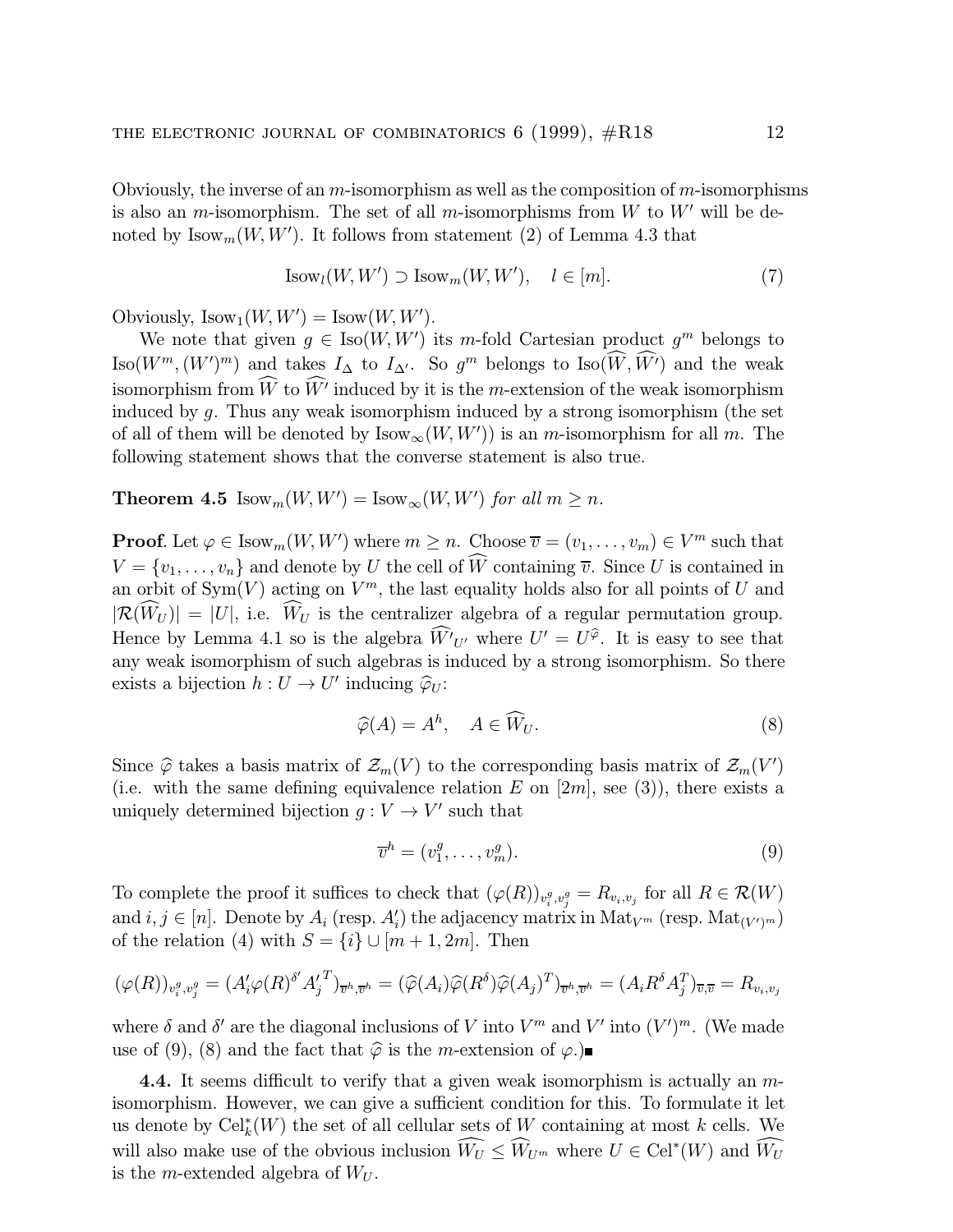**Theorem 4.6** Let  $W \leq \text{Mat}_V, W' \leq \text{Mat}_{V'}$  be cellular algebras and  $\varphi \in \text{Isow}(W, W')$ be a weak isomorphism. Suppose also that for positive integers  $k,m$  the following conditions are satisfied:

- (i) For any  $U \in \text{Cell}_{k}^{*}(W)$  there exist an m-extension of  $\varphi_{U}$  and a weak isomorphism  $\psi_U \in \text{Isow}(W_{U^m}, W'(U^{\varphi})^m)$  extending it.
- (ii) For any  $U_1, U_2 \in \text{Cell}_k^*(W)$  the restrictions of  $\psi_{U_1}$  and  $\psi_{U_2}$  to  $(U_1 \cap U_2)^m$  coincide.

Then  $\varphi \in \text{Isow}_m(W, W')$  whenever  $k \geq 3m$ .

**Proof.** Supposing  $k \geq 3m$  let us define a mapping  $\psi : \mathcal{R} \to \mathcal{R}'$  where  $\mathcal{R} = \mathcal{R}(W)$ and  $\mathcal{R}' = \mathcal{R}(\hat{W}')$  as follows. Given  $R \in \mathcal{R}$  set

$$
\psi(R) = \psi_U(R). \tag{10}
$$

where  $U \in \text{Cell}_{k}^*(W)$  is chosen such that  $R \in \mathcal{R}_{U^m, U^m}$ . Since  $2m \leq k$ , at least one such U does exist. By (ii) the element  $\psi(R)$  does not depend on the choice of U. Obviously,  $\psi$  is a bijection (the inverse map is given by  $(\psi_U)^{-1}$ ). This defines a linear 1-1 mapping from W to W' for which we use the same notation  $\psi$ .

Let  $R, S \in \mathcal{R}$  with  $RS \neq 0$ . Then  $R, S \in \mathcal{R}_{U^m, U^m}$  for some  $U \in \text{Cell}^*_{3m}(W)$ . Since  $3m \leq k$ , we obtain from (10) and (i) that

$$
\psi(RS) = \psi_U(RS) = \psi_U(R)\psi_U(S) = \psi(R)\psi(S),
$$

which implies that  $\psi \in \text{Isow}(W)$ . It also follows from (10) and (i) that the restriction of  $\psi$  to  $U^m$  extends the m-extension of  $\varphi_U$  for all  $U \in \text{Cell}_k^*(W)$ . So  $\psi$  is the mextension of  $\varphi$ .

In Section 5 it will be convenient for us to make use of a weaker version of the theorem as follows.

**Corollary 4.7** The conclusion of Theorem 4.6 still holds if conditions (i) and (ii) are replaced by the following conditions:

- (i') For any  $U \in \text{Cell}_k^*(W)$  there exists a bijection  $h = h(U) \in \text{Iso}(W, W')$  such that  $U^h=U^\varphi$  and the weak isomorphism from  $W_U$  to  $W'_{U^\varphi}$  induced by it coincides with  $\varphi_{U}$ .
- (ii') For any  $U_1, U_2 \in \text{Cell}_k^*(W)$  there exists a permutation  $h = h(U_1, U_2) \in \text{Aut}(W)$ such that

$$
(h_1)_U = h_U (h_2)_U
$$

where  $h_1$  and  $h_2$  are the bijections associated with  $U_1$  and  $U_2$ ,  $U = U_1 \cap U_2$  and  $h_U$ ,  $(h_1)_U$  and  $(h_2)_U$  are the bijections obtained from h,  $h_1$  and  $h_2$  by restriction to U.

**Proof.** Set  $\psi_U$  to be the restriction to  $U^m$  of the weak isomorphism from  $\widetilde{W}$  to  $\widetilde{W'}$ induced by the m-fold Cartesian product of  $h$ . Then conditions (i) and (ii) follow from  $(i')$  and  $(ii')$  respectively.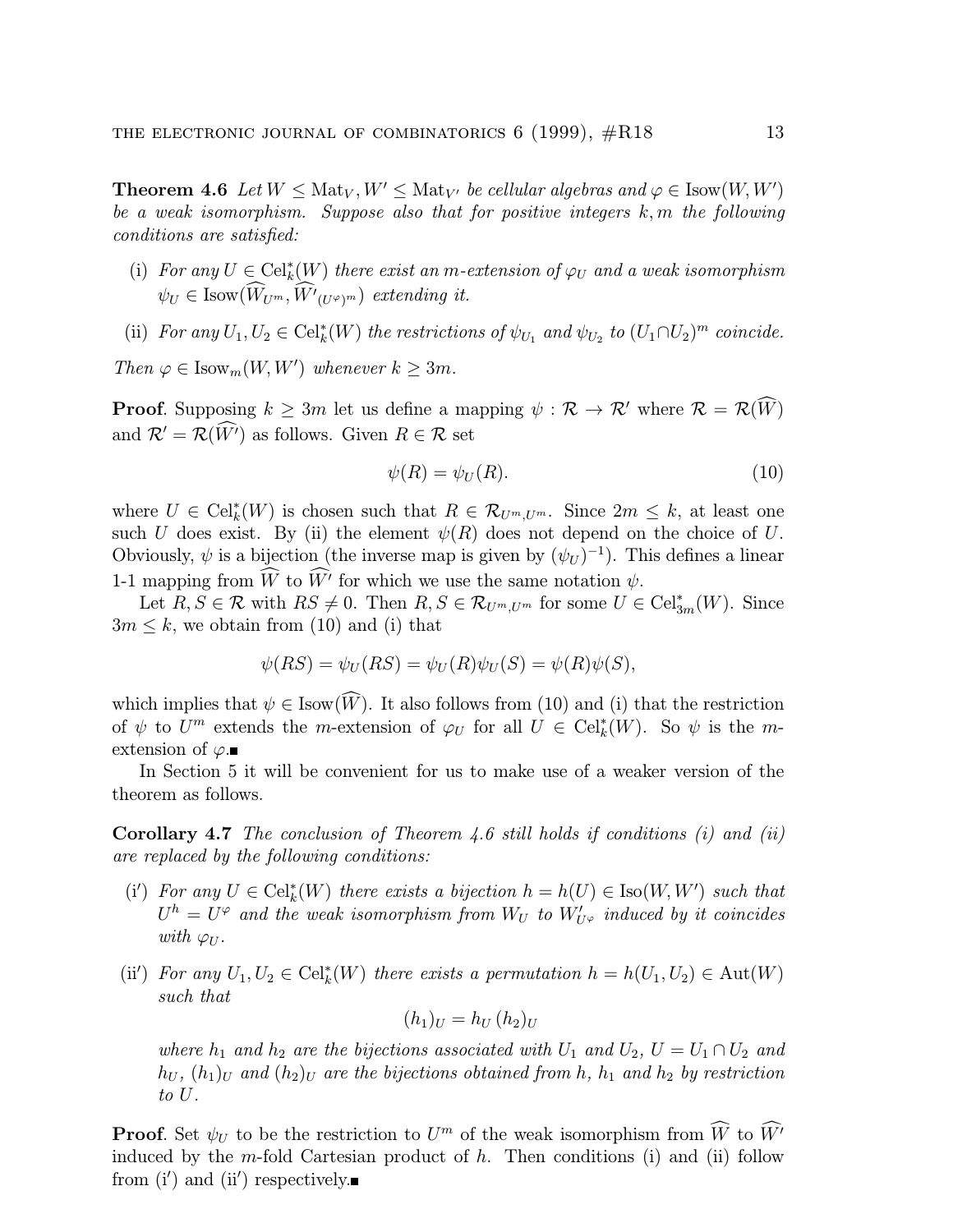#### 5 Proofs of Theorems 1.1 and 1.3

Our constructions below involve the notions of the direct sum of cellular algebras and the wreath product of a cellular algebra by a permutation group. As to the definitions see Subsection 7.1

**5.1.** Let G be an elementary Abelian group of order 4 and  $V_i = G$ ,  $i \in [s]$ , and consider G as acting on  $V_i$  by multiplications. Let us denote by K the class of all cellular algebras  $W$  on the disjoint union  $V$  of  $V_i$ 's such that

$$
W \ge \mathop{\boxplus}_{i=1}^s \mathcal{Z}(G, V_i), \qquad \text{Cell}(W) = \{V_i : i \in [s]\}.
$$

For  $W \in \mathcal{K}$  the group Aut $(W)$  is naturally identified with a subgroup of  $G<sup>s</sup>$  the elements of which will be denoted by  $(g_1, \ldots, g_s)$ . Moreover, each element of  $G^s$  can be considered as a strong isomorphism of  $W$  to itself inducing the identity isomorphism of all of its homogeneous components. Below we set  $\mathcal{R} = \mathcal{R}(W)$  and  $\mathcal{R}_{i,j} = \mathcal{R}_{V_i,V_j}$ where  $i, j \in |s|$ .

The following statement is straightforward from the definitions (see also [8]).

**Lemma 5.1** Let  $W \in \mathcal{K}$ . Then

- (1)  $W_V = \mathcal{Z}(G, V_i)$  for all i.
- (2) If  $i \neq j$ , then  $W_{V_i \cup V_j} = \mathcal{Z}(G_{i,j}, V_i \cup V_j)$  where  $G_{i,j}$  is a subgroup of  $G \times G$  of index 1, 2 or 4. Moreover,  $\text{Aut}(W_{V_i \cup V_j}) = G_{i,j}$  and  $|\mathcal{R}_{i,j}| = [G \times G : G_{i,j}].$
- (3) If  $|\mathcal{R}_{i,j}| = 2$ , then  $G_{i,j}$  is of the form

$$
K(c_1, c_2) = \langle c_1 \rangle \times \langle c_2 \rangle \cup \overline{\langle c_1 \rangle} \times \overline{\langle c_2 \rangle}
$$

where  $c_1 = c_1(i, j), c_2 = c_2(i, j)$  are uniquely determined elements of  $G \setminus \{1\}$ ,  $\langle c_l \rangle = \{1, c_l\}$  and  $\overline{\langle c_l \rangle} = G \setminus \langle c_l \rangle$ ,  $l = 1, 2$ . Moreover,  $c_1(i, j) = c_2(j, i)$  and  $\mathcal{R}_{i,j}$  consists of the adjacency matrices of the relation  $G_{i,j}$  and its complement in  $V_i \times V_j$ .

It follows from statement (1) and Proposition 2.1 of [6] that K consists of algebras with simple spectrum.

5.2. In this paper we are especially interested in the subclass  $\mathcal{K}^*$  of the class  $\mathcal{K}$ consisting of all cellular algebras W such that

- (i)  $|\mathcal{R}_{i,j}| \leq 2$  for all  $i \neq j$ .
- (ii) Given  $i \in [s]$  the elements  $c_1(i, j)$  with  $|\mathcal{R}_{i,j}| = 2$  are pairwise distinct.

We associate to such an algebra a graph  $\Gamma = \Gamma(W)$  with vertex set  $V(\Gamma) = [s]$ and edge set  $E(\Gamma) = \{(i, j): |\mathcal{R}_{i,j}| = 2\}$ . Since  $|\mathcal{R}_{i,j}| = |\mathcal{R}_{j,i}|$ , this graph can be considered as an undirected one. We observe that

$$
|\mathcal{R}_{i,j}| = \begin{cases} 4, & \text{if } i = j, \\ 2, & \text{if } (i,j) \in E(\Gamma), \\ 1, & \text{otherwise} \end{cases}
$$
 (11)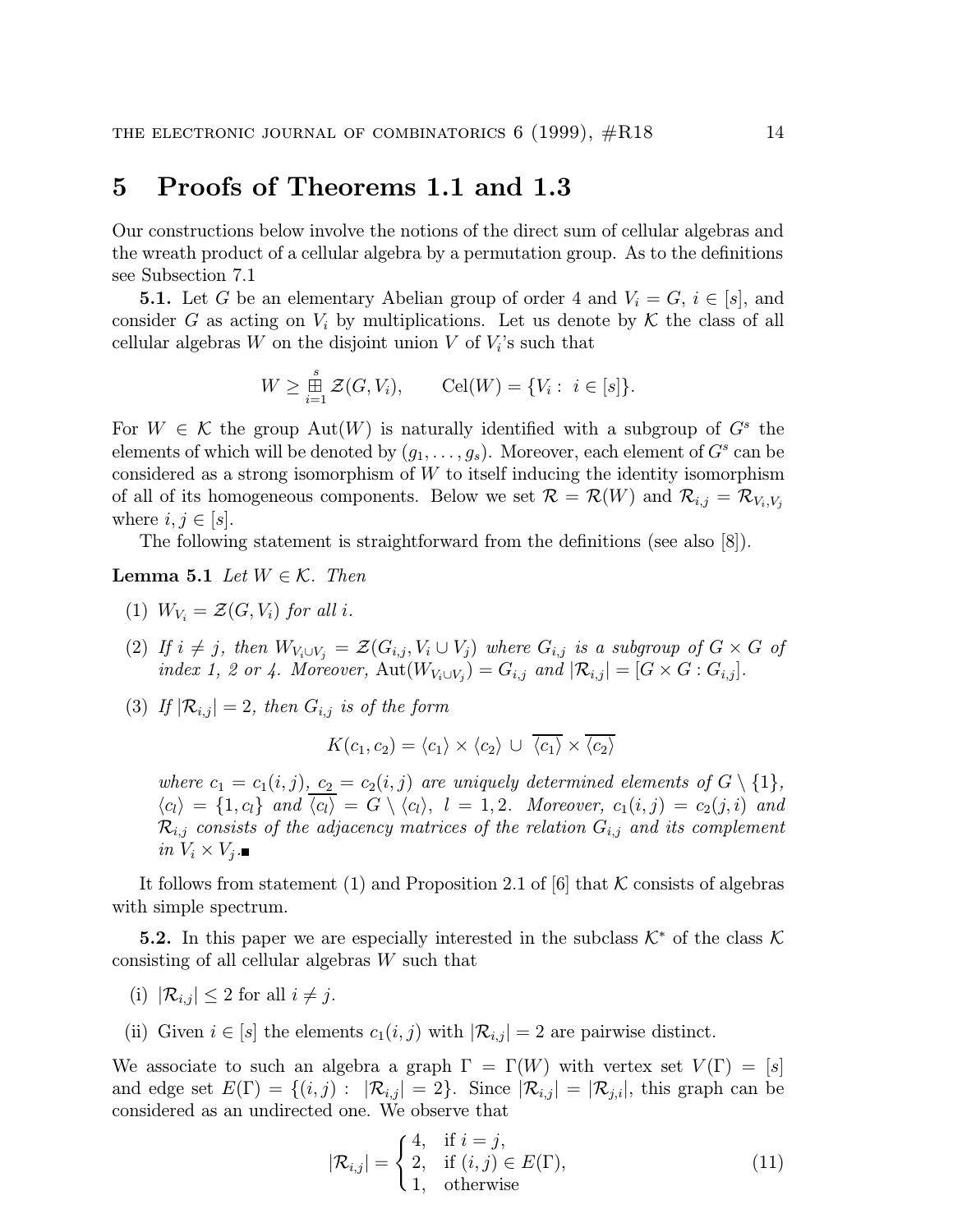It should be noted that each weak isomorphism of the algebras belonging  $\mathcal{K}^*$  induces an isomorphism of the corresponding graphs. Moreover, it is easy to see that each isomorphism of the graphs is induced by a strong isomorphism of the algebras.

**Lemma 5.2** Let  $\Gamma$  be an undirected graph with  $V(\Gamma) = |s|$ . Then  $\Gamma = \Gamma(W)$  for some  $W \in \mathcal{K}^*$  iff the degree of any vertex of  $\Gamma$  is at most 3.

**Proof.** Let  $W \in \mathcal{K}^*$ . It follows from (ii) and the definition of  $c_1(i, j)$  that the degree of a vertex i in the graph  $\Gamma(W)$  is at most  $|G \setminus \{1\}| = 3$ , which proves the necessity. Conversely, let the degree of any vertex of  $\Gamma$  be at most 3. For each  $i \in [s]$  choose an injection

$$
f_i: \{j: (i,j) \in E(\Gamma)\} \to G \setminus \{1\}
$$

and denote by W the linear subspace of  $\text{Mat}_V$  spanned by  $\bigoplus_{i=1}^s \mathcal{Z}(G, V_i)$  and the adjacency matrices  $A(i, j)$  of the relations  $K(c_1, c_2) \subset V_i \times V_j$  where  $c_1 = c_1(i, j)$  $f_i(j), c_2 = c_2(i, j) = f_j(i)$  for all  $(i, j) \in E(\Gamma)$ . Let  $(i, j), (j, k) \in E(\Gamma)$  and  $i \neq k$ . Then  $c_2(i, j) \neq c_1(j, k)$  and so

$$
A(i,j) \cdot A(j,k) = J_{V_i,V_k}.
$$

This implies that the linear space  $W$  is closed with respect to the matrix multiplication and hence is a cellular algebra from  $\mathcal{K}^*$ .

Let us study the isomorphisms of a cellular algebra  $W \in \mathcal{K}^*$  to itself leaving any cell of W fixed. For an edge  $(i, j)$  of the graph  $\Gamma = \Gamma(W)$  set

$$
g_{(i,j)} = (h_1, \dots, h_s), \qquad h_k = \begin{cases} c_1(i,j), & \text{if } k = i, \\ c_2(i,j), & \text{if } k = j, \\ 1, & \text{otherwise.} \end{cases}
$$
(12)

Let  $P = (i_0, \ldots, i_t) \in [s]^{t+1}$  be a path in the graph  $\Gamma$  from  $i_0$  to  $i_t$  (i.e.  $(i_{l-1}, i_l) \in E(\Gamma)$ for all  $l \in [t]$ . We define a permutation of V by

$$
g_P = \prod_{l=1}^t g_{(i_{l-1}, i_l)}.\tag{13}
$$

Clearly,  $g_P \in \text{Iso}(W, W)$  for all P (including ones with  $t = 0$  for which  $g_P = 1$ ) and also

$$
g_{P \cdot P'} = g_P g_{P'}, \quad g_{P^{-1}} = g_P^{-1}
$$
 (14)

where  $P \cdot P'$  is the composition of the paths P and P' (providing that the last vertex of P coincides with the first vertex of  $P'$ ) and  $P^{-1}$  is the reverse of P. Denote by  $\varphi_P$ the weak isomorphism of the algebra  $W$  to itself induced by the strong isomorphism g<sub>P</sub>. Obviously,  $\varphi_P$  is identical on each homogeneous component of W and  $\varphi_P^2 = \text{id}_W$ .

**Lemma 5.3** Let  $W \in \mathcal{K}^*$  and  $\Gamma = \Gamma(W)$ . Then the following statements hold:

(1) Let  $\varphi = \varphi_{(i,j)}$  where  $(i,j) \in E(\Gamma)$ . Then the action of  $\varphi$  on the set  $\mathcal{R}_{a,b}$  is nontrivial iff  $(a, b) \in E(\Gamma)$  and  $|\{a, b\} \cap \{i, j\}| = 1$ .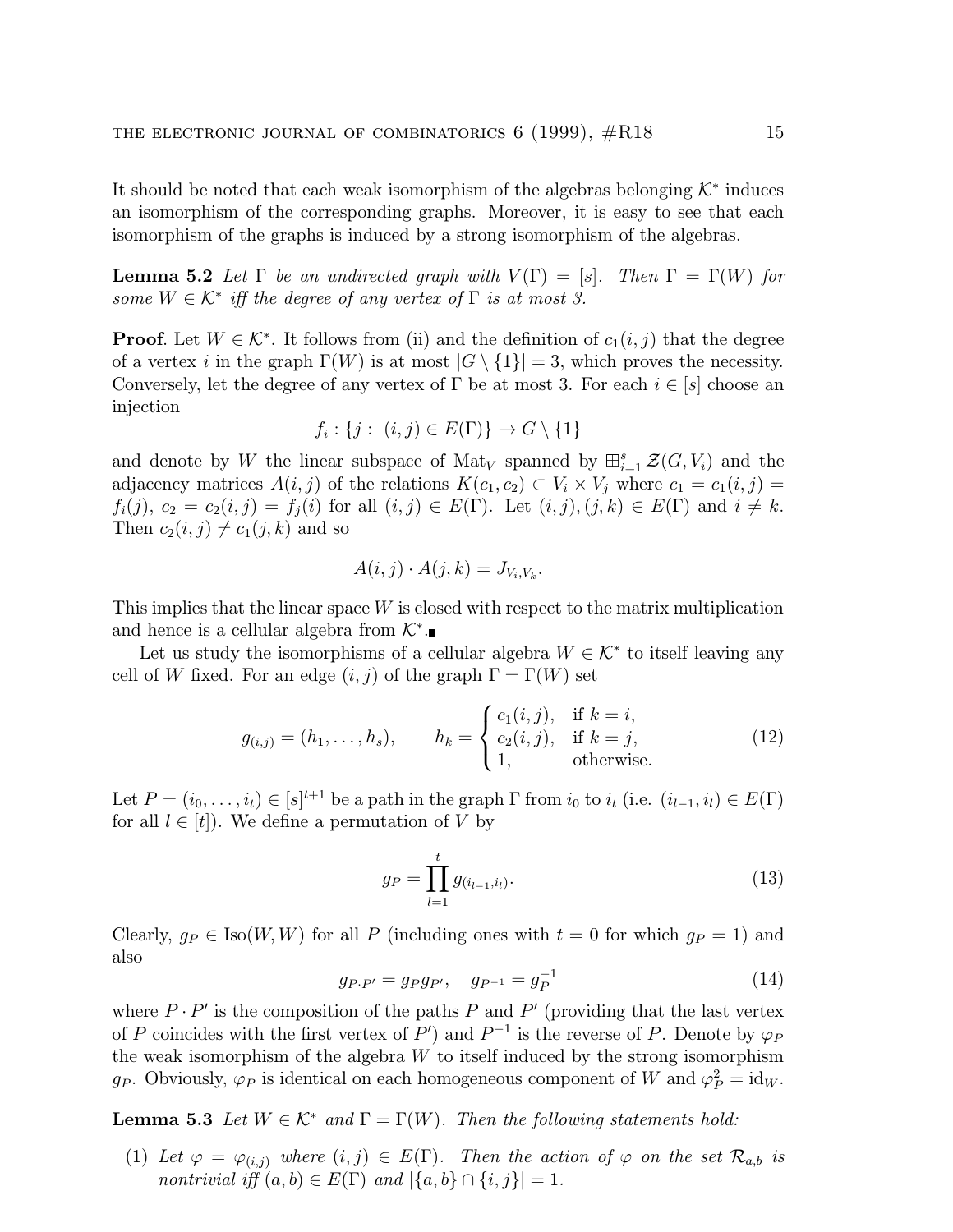- (2) If  $P = (i_0, \ldots, i_t)$  is a closed path in the graph  $\Gamma$  (i.e.  $i_0 = i_t$ ), then  $g_P \in \text{Aut}(W)$ .
- (3) If  $\Gamma$  is a 3-connected graph, then W is a Schurian algebra.

**Proof.** If  $\varphi$  is not identical on  $\mathcal{R}_{a,b}$ , then obviously  $(a, b) \in E(\Gamma)$  and  $\{a, b\} \cap$  ${i, j} \neq \emptyset$  (see (11) and (12)). Further, if  ${a, b} = {i, j}$ , then  $g_{(i,j)}$  is of the form  $(c_1(a, b), c_2(a, b))$  on  $V_a \cup V_b$  and consequently belongs to  $Aut(W_{V_a \cup V_b})$  (see Lemma 5.1) acting trivially on  $\mathcal{R}_{a,b}$ . Conversely, let  $(a, b) \in E(\Gamma)$  and for instance  $a = i, b \neq j$ . Then  $g_{(i,j)}$  is of the form  $(c_1(a, j), 1)$  on  $V_a \cup V_b$  with  $c_1(a, j) \neq c_1(a, b)$  and so can not belong to Aut( $W_{V_a \cup V_b}$ ). This proves statement (1). Now, if P is a closed path in  $\Gamma$ , then by statement (1) and formula (14) the weak isomorphism  $\varphi_P$  acts trivially on the set R. This means that  $g_P \in \text{Aut}(W)$ , which proves statement (2).

To prove statement (3) we will make use of the following property of a 3-connected graph: given an edge and a vertex nonincident to each other, there exists a cycle (a closed path without repeating vertices) passing through the edge but not through the vertex. (Indeed, the subgraph obtained by removing the vertex is 2-connected and so there is a cycle in it passing through the edge, see Corollaries 2 and 4 on pp. 168 and 169 of [1]). Given distinct  $i, j \in [s]$  we define a set  $S_{i,j}$  of cycles of the graph  $\Gamma$ as follows. If  $(i, j) \in E(\Gamma)$ , then  $S_{i,j}$  consists of 3 elements: a cycle passing through i but not through  $j$ , a cycle passing through  $j$  but not through  $i$  and a cycle passing through the edge  $(i, j)$ . If  $(i, j) \notin E(\Gamma)$ , then  $S_{i,j}$  consists of 4 elements: 2 cycles passing through  $i$  but not through  $j$  covering all edges incident to  $i$  and 2 cycles passing through j but not through i covering all edges incident to j.

It follows from (12) and (13) that the order of the group generated by all permutations  $g_P$ ,  $P \in S_{i,j}$ , and even of its constituent  $H_{i,j}$  on  $V_i \cup V_j$  equals  $2^{|S_{i,j}|}$ . So

$$
|H_{i,j}| = \begin{cases} 8, & \text{if } (i,j) \in E(\Gamma), \\ 16, & \text{otherwise.} \end{cases}
$$

On the other hand, by statement (2) of the lemma the group  $H_{i,j}$  is a subgroup of Aut $(W_{V_i \cup V_j})$  whereas  $|\text{Aut}(W_{V_i \cup V_j})| = 16/|\mathcal{R}_{i,j}|$  by statement (2) of Lemma 5.1. Thus  $H_{i,j} = \text{Aut}(W_{V_i \cup V_j})$  by (11). Since the algebra  $W_{V_i \cup V_j}$  is obviously Schurian and each element of  $H_{i,j}$  is the restriction of an automorphism of W, statement (3) follows.

**Remark 5.4** In fact, if  $\Gamma$  is a connected cubic graph, then the 3-connectivity of  $\Gamma$ is also necessary for W to be Schurian. This can be proved by using the fact that in this case the group  $Aut(W)$  is generated by the permutations  $g_P$  where P runs over all cycles of  $\Gamma$ .

**5.3.** Let  $W \in \mathcal{K}^*$  and  $a \in [s]$ . Set

$$
\psi_a=\prod_{b\in\Gamma(a)}\psi_{a,b}
$$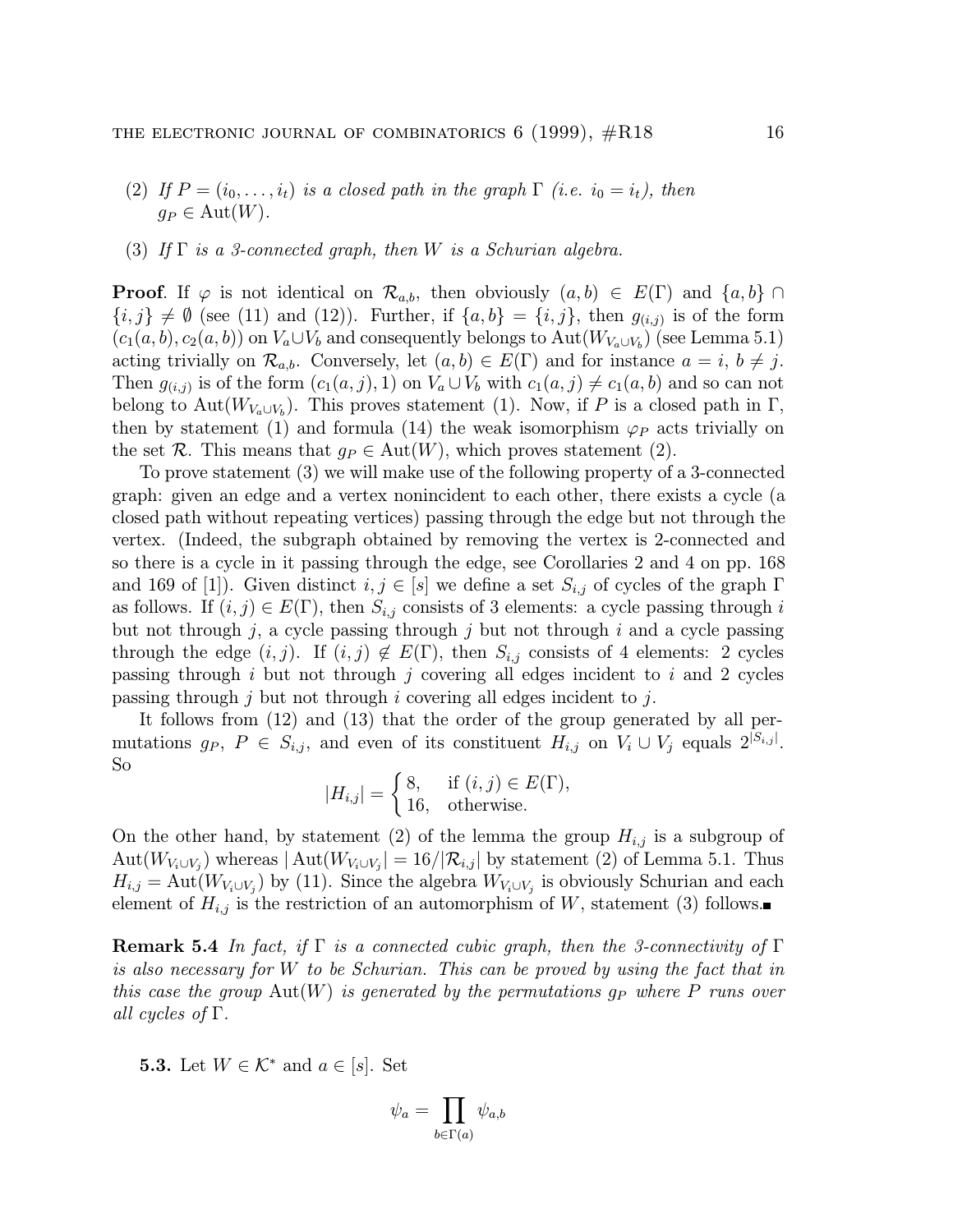where  $\Gamma = \Gamma(W)$ ,  $\Gamma(a)$  is the neighbourhood of a in  $\Gamma$  and  $\psi_{a,b}$  is the weak isomorphism of the algebra W defined for  $R \in \mathcal{R}$  by

$$
\psi_{a,b}(R) = \begin{cases} J_{V_a,V_b} - R, & \text{if } R \in \mathcal{R}_{a,b}, \\ J_{V_b,V_a} - R, & \text{if } R \in \mathcal{R}_{b,a}, \\ R, & \text{otherwise.} \end{cases}
$$

Then  $\psi_a$  is an involutory weak isomorphism of W moving R iff  $R \in \mathcal{R}_{a,b} \cup \mathcal{R}_{b,a}$ with  $b \in \Gamma(a)$ . These weak isomorphisms are closely related to those of the previous subsection. Namely, by statement (1) of Lemma 5.3 we have  $\varphi_{(i,j)} = \psi_i \psi_j$  for all  $(i, j) \in E(\Gamma)$ . So

$$
\varphi_P = \psi_a \psi_b \tag{15}
$$

where P is any path in the graph  $\Gamma$  from a to b.

**Theorem 5.5** Let  $W \in \mathcal{K}^*$ ,  $\Gamma = \Gamma(W)$  be a cubic graph and  $a \in |s|$ . Then

- (1) The weak isomorphism  $\psi_a$  is not induced by a permutation of V.
- (2) If  $\Gamma$  is a connected graph with no separator of some cardinality  $k \geq 3m$ , then  $\psi_a \in \text{Isow}_m(W)$ . (A set X is called a separator of  $\Gamma$  if any connected component of the induced subgraph  $\Gamma \setminus X$  on  $[s] \setminus X$  has at most  $s/2$  vertices.)

**Proof.** Given  $\varphi \in \text{Isow}(W)$  leaving any cell of W fixed let us denote by  $T(\varphi)$  (resp.  $t(\varphi)$  the set of all 2-subsets  $\{i, j\}$  of  $[s]$  such that  $\varphi(R) \neq R$  for some  $R \in \mathcal{R}_{i,j} \cup \mathcal{R}_{j,i}$ (resp. its cardinality). Then, obviously,  $t(\psi_a) = 3$ . So to prove statement (1) it suffices to check that

$$
t(\varphi_g) \equiv 0 \text{ (mod 2)}, \quad g \in G^s \tag{16}
$$

where  $\varphi_g$  is the weak isomorphism of W induced by g (see Subsection 5.1). It is easy to see that

$$
|T(\varphi_{gh})| = |T(\varphi_g)| + |T(\varphi_h)| - 2|T(\varphi_g) \cap T(\varphi_h)|, \quad g, h \in G^s
$$

whence  $t(\varphi_{gh}) = t(\varphi_g) + (\varphi_h) \pmod{2}$  for all g, h. Now (16) follows from the straightforward equality  $t(\varphi_g) = 2$  where  $g = (g_1, \ldots, g_s)$  with exactly one of  $g_i$ 's not equal to 1.

To prove (2) it suffices to verify that for  $\varphi = \psi_a$  conditions (i') and (ii') of Corollary 4.7 are satisfied. Let  $U \in \mathrm{Cell}_k^*(W)$ . Denote by  $C_U$  the vertex set of a largest connected component of the graph  $\Gamma \backslash X_U$  where  $X_U$  is the subset of [s] corresponding to the cells of W contained in U. Choose a vertex  $b = b_U \in C_U$  and a path  $P = P_U$  in the graph  $\Gamma$  from a to b. Then by (15) and the fact that  $b \notin U$  we have  $(\varphi_P)_U = (\psi_a)_U$ . So the condition (i') is satisfied for  $h = g_P$ .

Let  $U_1, U_2 \in \text{Cell}_k^*(W)$ . Set  $b_i = b_{U_i}, C_i = C_{U_i}, X_i = X_{U_i}, P_i = P_{U_i}$   $(i = 1, 2)$ . Then  $|C_i| > s/2$ , since  $X_i$  is not a separator of  $\Gamma$  by the hypothesis of statement (2). So  $C_1 \cap C_2 \neq \emptyset$  and there exists a path  $P_{1,2}$  in  $\Gamma$  from  $b_1$  to  $b_2$  all vertices of which belong to  $C_1 \cup C_2$ . Set  $P = P_1 \cdot P_{1,2} \cdot P_2^{-1}$ . Then by (14) and the fact that  $P_{1,2}$  contains no vertices of  $U = U_1 \cap U_2$  we have

$$
(g_P)_U = (g_{P_1}g_{P_{1,2}}g_{P_2}^{-1})_U = (h_1)_U (h_2^{-1})_U
$$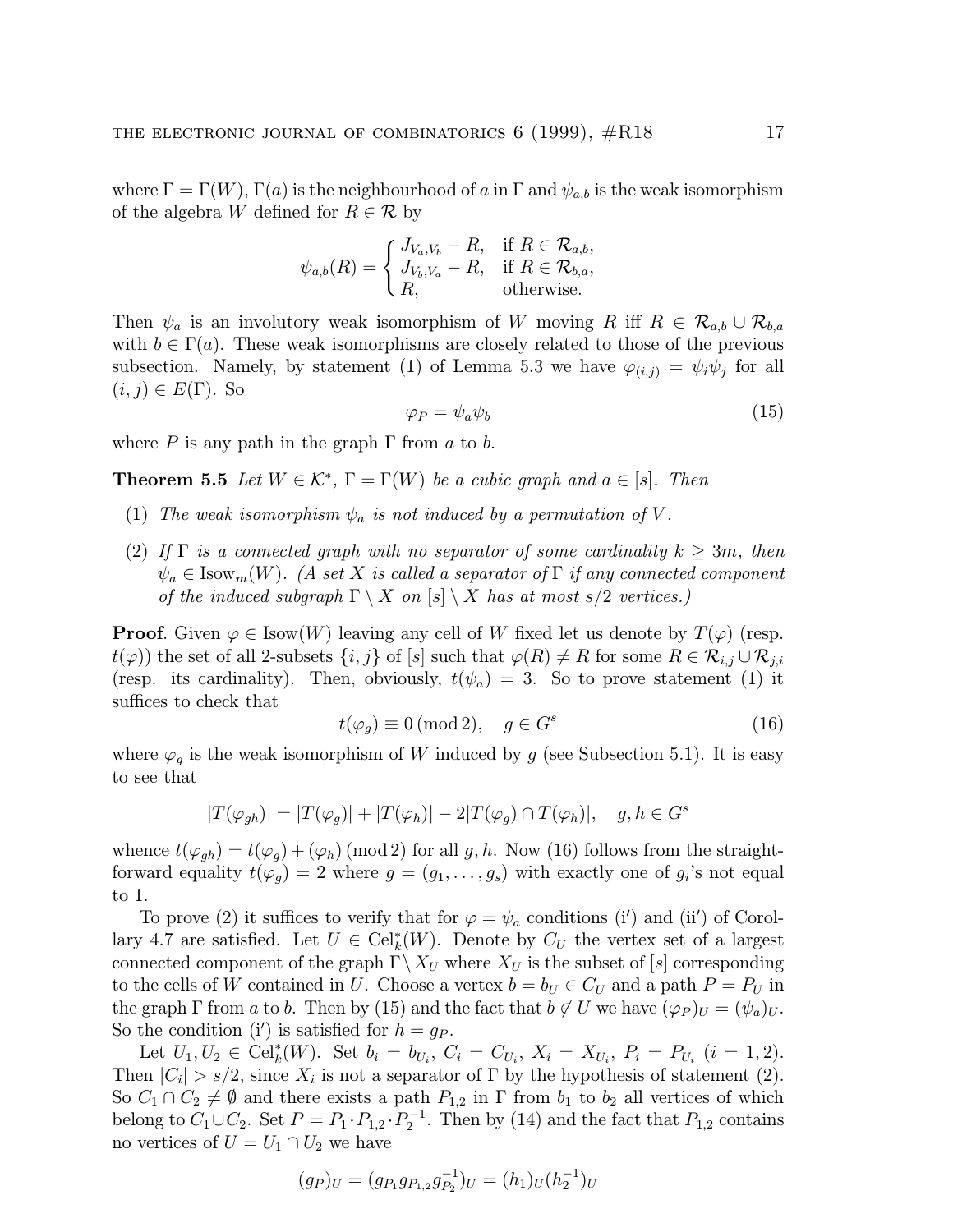where  $h_1 = g_{P_1}, h_2 = g_{P_2}$ . It follows from statement (2) of Lemma 5.3 that  $g_P \in \text{Aut}(W)$ . Thus the condition (ii') is satisfied for  $h = g_P$ .

**Remark 5.6** Let  $\Gamma(W)$  be a connected cubic graph and  $\varphi_1, \varphi_2 \in \text{Isow}(W)$  be weak isomorphisms leaving any cell of W fixed such that  $(\varphi_1)_{V_i} = (\varphi_2)_{V_i}$  for all  $i \in [s]$ . Then it can be proved by the same technique that  $\varphi_1\varphi_2^{-1}$  is induced by a strong isomorphism of W iff  $t(\varphi_1) = t(\varphi_2) \pmod{2}$ .

5.4. Proof of Theorem 1.3. It follows from [12] and [14] that for all sufficiently large l the graph  $CD(l, 3)$  defined in [12] is a connected, edge-transitive, cubic Ramanujan graph with  $s_l = 2 \cdot 3^{l - \lfloor \frac{l+2}{4} \rfloor + 1}$  vertices. One can easily veryfy that there exists  $\varepsilon' > 0$  such that any cubic Ramanujan graph with s vertices has no separator of cardinality k for all  $k \leq \varepsilon's$ . By Lemma 5.2 there exists a cellular algebra  $W(l) \in \mathcal{K}^*$  on  $4s_l$  points with  $\Gamma(W(l)) = CD(l, 3)$ . So by Theorem 5.5 there exists an  $\lfloor \frac{s_l \varepsilon'}{3} \rfloor$ -isomorphism  $\varphi(l)$  of  $W(l)$  which is not induced by a strong isomorphism. According to [15] the graph  $CD(l, 3)$  being a connected edge-transitive cubic graph, is 3-connected. Thus  $W(l)$  is a Schurian algebra by statement (3) of Lemma 5.3.

Let us define a cellular algebra  $W_n$  on n points by  $W_n = W(l) \boxplus Mat_{n-4s_l}$  where l is the largest positive integer for which  $4s_l \leq n$ . Let  $\varphi_n$  be the weak isomorphism of  $W_n$ coinciding with  $\varphi(l)$  on the first summand and identical on the second one. Then by above  $W_n$  is a Schurian algebra and  $\varphi_n$  is not induced by a strong isomorphism for all sufficiently large n. Set  $m = \lfloor \frac{s_l \varepsilon'}{3} \rfloor$ . Since  $\varphi(l) \in \text{Isow}_m(W(l))$ , Theorem 7.6 implies that  $\varphi_n \in \text{Isow}_m(W_n)$ . Taking into account the inequality  $s_l/n \geq s_l/s_{l+1} \geq 1/12$ , we conclude that  $m \geq \lfloor n\varepsilon \rfloor$  where  $\varepsilon = \varepsilon'/36$ .

**5.5. Proof of Theorem 1.1.** Let W and  $\varphi$  be the Schurian algebra on n points and the m-isomorphism from Theorem 1.3. Set  $W' = W_{\psi} G$  where  $W =$  $\{W_i\}_{i=1}^2$ ,  $\Psi = {\psi_{i,j}}_{i,j=1}^2$ ,  $G = \text{Sym}(2)$  with  $W_1 = W_2 = W$  and  $\psi_{1,2} = \varphi$ . Then by statement (3) of Theorem 7.7 the algebra  $W'$  is m-closed. On the other hand,  $W'$  is not Schurian by Corollary 7.9. Thus for a sufficiently large even integer the required algebra is constructed. The odd case is reduced to the even one by considering the algebra  $W' \boxplus \text{Mat}_1$ .

#### 6 Proof of Theorem 1.4

We start with the description of the m-dimensional Weisfeiler-Lehman method and the Schurian polynomial approximation scheme associated with it. Below a mapping f from  $V^m$  to the set of positive integers is called a *coloring* of  $V^m$ . Any nonempty set  $f^{-1}(i) \subset V^m$  is called a *color class* of f. The following algorithm was described in [3] (see also [4]).

#### m-dim stabilization

**Input:** a coloring  $f_0$  of  $V^m$ . **Output:** a coloring f of  $V^m$ .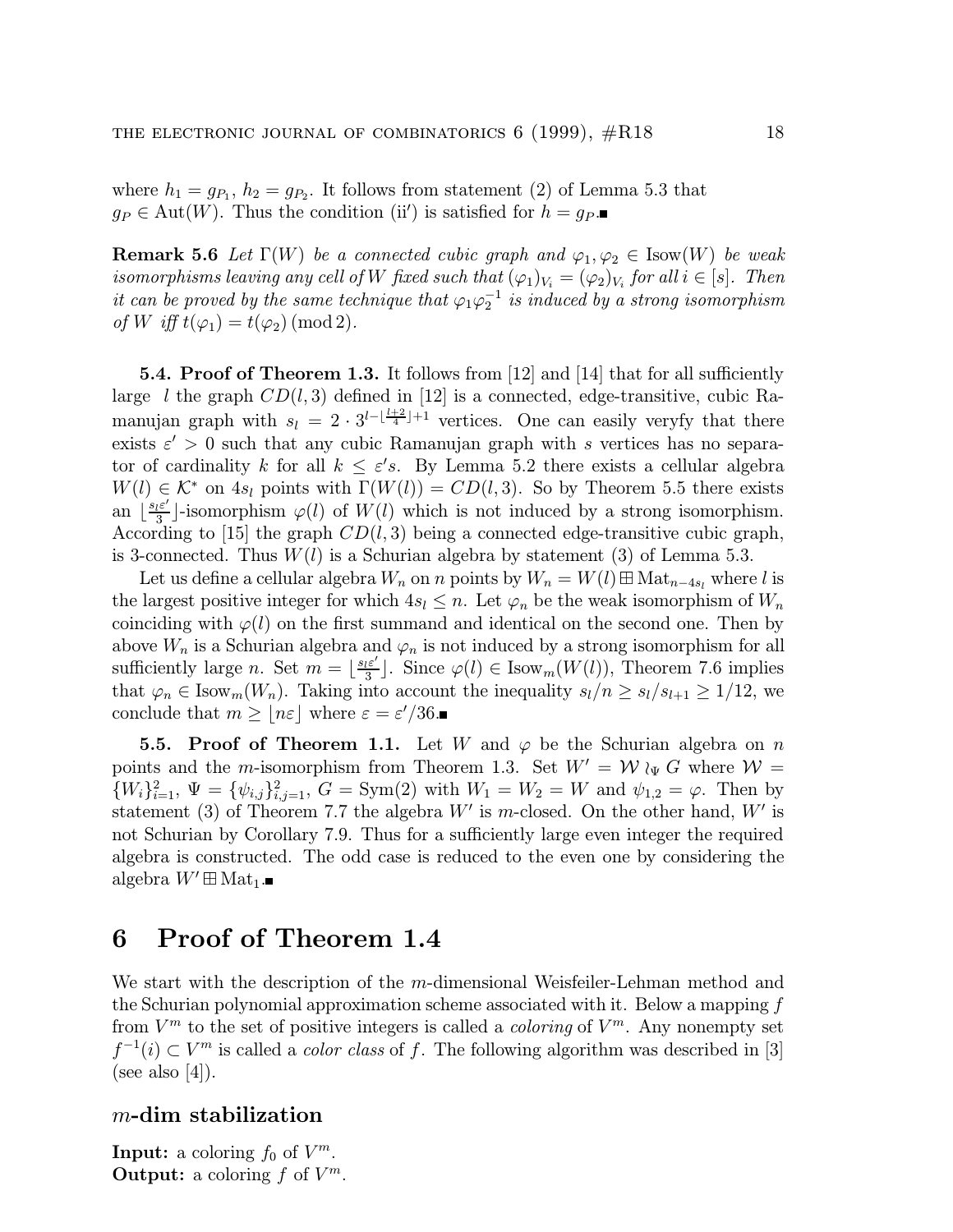Step 1. Set  $k = 0$ . **Step 2.** For each  $\bar{v} \in V^m$  find a formal sum  $S(\bar{v}) = \sum_{u \in V} f_k(\bar{v}/u)$  where  $\bar{v}/u = (\bar{v}_{1,u}, \ldots, \bar{v}_{m,u})$  with  $\bar{v}_{i,u} = (v_1, \ldots, v_{i-1}, u, v_{i+1}, \ldots, v_m)$ , and  $f_k(\bar{v}/u)=(f_k(\bar{v}_{1,u}),\ldots,f_k(\bar{v}_{m,u})).$ **Step 3.** Find a coloring  $f_{k+1}$  of  $V^m$  such that

$$
f_{k+1}(\overline{v}) = f_{k+1}(\overline{v}') \quad \Leftrightarrow \quad (f_k(\overline{v}) = f_k(\overline{v}'), S(\overline{v}) = S(\overline{v}')).
$$

If the numbers of color classes of  $f_k$  and  $f_{k+1}$  are different, then  $k := k+1$  and go to Step 2. Otherwise set  $f = f_k$ .

For a cellular algebra W on V with standard basis  $\mathcal R$  let us denote by  $f_0$  the coloring of  $V^m$  defined by

$$
f_0(\bar{v}) = f_0(\bar{v}') \quad \Leftrightarrow \quad \forall R \in \mathcal{R} \,\,\forall i, j \in [m]: \,\, ((v_i, v_j) \in R \quad \Leftrightarrow \quad (v_i', v_j') \in R)
$$

and set

$$
WL_1(W) = W
$$
 and  $WL_m(W) = [\mathcal{R}_f]$ ,  $m \ge 2$ 

where f is the coloring of  $V^m$  derived from  $f_0$  by the m-dim stabilization procedure and  $\mathcal{R}_f$  is the set of the adjacency matrices of the relations

$$
\{(u',v') \in V \times V : f(u',\ldots,u',v') = f(u,\ldots,u,v)\}, \quad u,v \in V.
$$

Let us define  $\mathcal{P}_m = \mathcal{P}_m(W)$  to be the partition of  $V^m$  into the cells of W if  $m = 1$ , and into the color classes of f if  $m \geq 2$ . In the last case denote by  $\mathcal{P}_{m,k}(W)$ ,  $k = 0, \ldots, \overline{k}$ the partition of  $V^m$  into the classes of the coloring  $f_k$  obtained in applying the m-dim stabilization procedure to the coloring  $f_0$ . Then

$$
\mathcal{P}_{m,0} \le \mathcal{P}_{m,1} \le \cdots \le \mathcal{P}_{m,\bar{k}} = \mathcal{P}_m \tag{17}
$$

where for partitions  $P, P'$  of  $V^m$  we write  $P \le P'$  if  $P'$  is the refinement of  $P$ .

**Theorem 6.1** The partition  $\mathcal{P} = \mathcal{P}_m(W)$ ,  $m \geq 1$  satisfies the following conditions:

- (P1) P is normal, i.e. the set  $\pi_L^{-1}(\Delta^{(L)})$  is a union of the elements of P for all  $L \subset M$ where  $\Delta^{(L)} = \Delta^{(L)}(V) = \{(v, \ldots, v) \in V^L : v \in V\}$  and  $\pi_L = \pi_L^M : V^M \to V^L$ is a natural projection,
- (P2) P is invariant, i.e.  $\mathcal{P}^g = \mathcal{P}$  for all  $g \in \text{Sym}(M)$  where  $\mathcal{P}^g = \{T^g : T \in \mathcal{P}\}, g \in$  $Sym(M),$
- (P3) P is regular, i.e. given  $T \in \mathcal{P}$ ,  $S \in \pi_L(\mathcal{P})$  the number  $|\pi_L^{-1}(\overline{u}) \cap T|$  does not depend on  $\overline{u} \in S$  for all  $L \subset M$  where  $\pi_L(\mathcal{P}) = {\pi_L(T) : T \in \mathcal{P}}$ ,

where  $M = [m]$ .

**Proof.** It follows from the definition of the coloring  $f_0$  that the partition  $\mathcal{P}_{m,0}$  satisfies conditions (P1) and (P2). So  $\mathcal{P}_{m,k+1}$  and hence  $\mathcal{P}_m$  satisfies (P1) by (17) and (P2) by the definition of  $f_{k+1}$  at Step 3. Thus it suffices to check that  $\mathcal{P}_m$  satisfies condition (P3) or, equivalently, the following condition: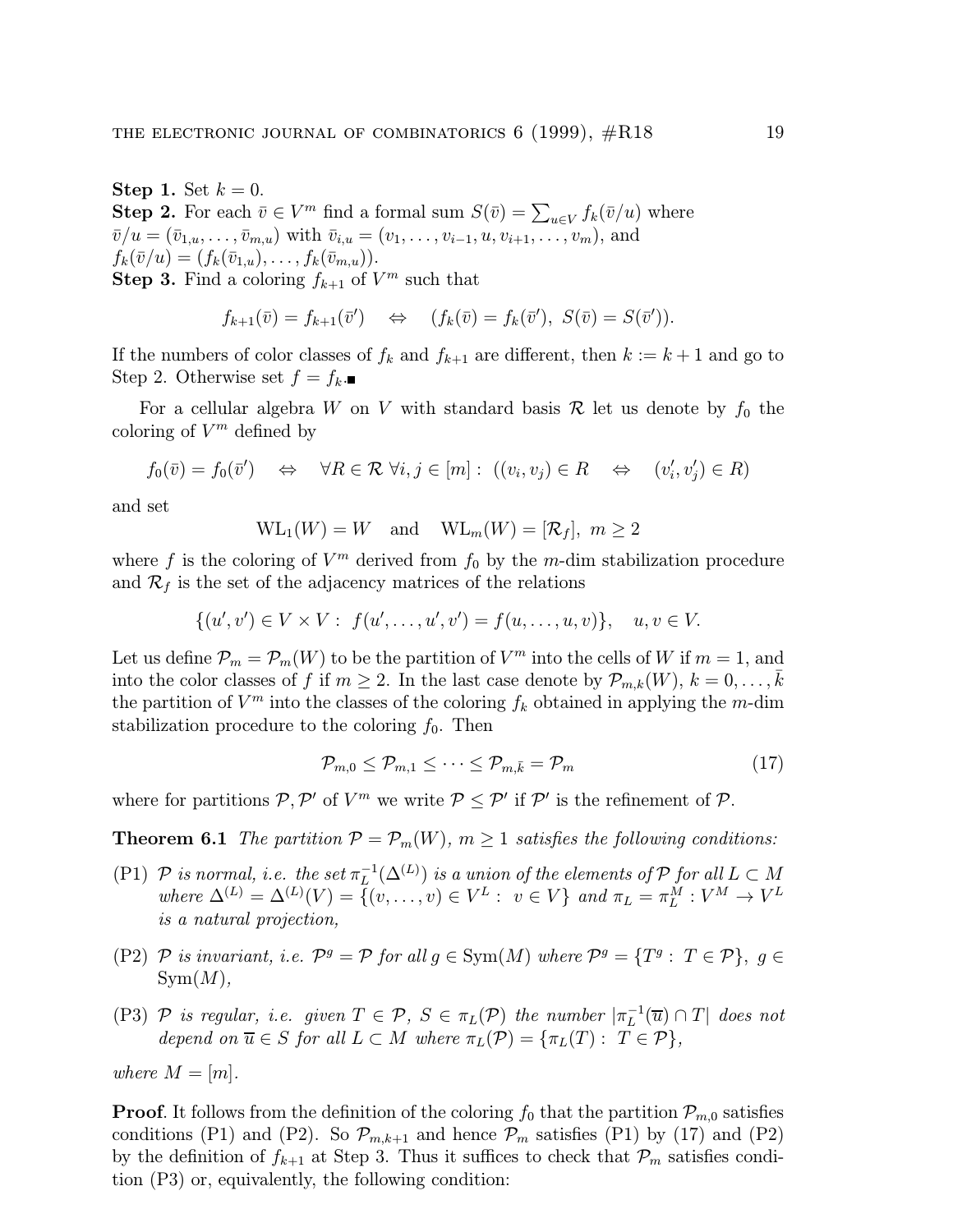(P3<sup>\*</sup>) given  $l \in [m-1]$  and  $S \in \pi_{l+1}(\mathcal{P})$ ,  $R \in \pi_l(\mathcal{P})$  the number  $|(\pi_l^{l+1})^{-1}(\overline{u}) \cap S|$  does not depend on  $\overline{u} \in R$ 

where  $\pi_l^{l+1} = \pi_{[l]}^{[l+1]}$  and  $\pi_l = \pi_{[l]}$ . For  $l \in [m]$  let  $\eta_l$  be the mapping defined by

$$
\eta_l: V^m \to V^m, \quad (v_1, \ldots, v_m) \mapsto (v_1, \ldots, v_l, v_1, \ldots, v_1).
$$

Lemma 6.2  $T \in \mathcal{P}_m$  implies  $\eta_l(T) \in \mathcal{P}_m$ .

**Proof.** Using induction on  $l = m, m - 1, \ldots$  we assume that  $T = \eta_{l+1}(T)$ . Let  $\overline{v} = (v_1,\ldots,v_m) \in T$ . Then by the definition of the initial coloring  $f_0$  and formula (17) we conclude that the final color of the tuple  $\overline{v}_{l+1,u}$  for  $u = v_1$  differs from that for  $u \neq v_1$  (see Step 2). So the final color of  $\eta_l(\overline{v})$  does not depend on the choice of  $\overline{v}$ in the color class T due to the termination condition at Step 3. Thus  $\eta_l(T) \subset T'$  for some  $T' \in \mathcal{P}_m$ . To prove the inverse inclusion we observe that  $T' \subset \eta_l(V^m)$ . On the other hand, given  $\overline{v}' \in T'$  the number  $|\{u \in V : \overline{v}'_{l+1,u} \in T\}|$  does not depend on  $\overline{v}'$ and is positive since  $\eta_l(T) \neq \emptyset$ . Thus  $T' \subset \eta_l(T)$ .

To prove (P3<sup>\*</sup>) set  $S = \pi_{l+1}(T)$  and  $R = \pi_l(T')$  where  $T, T' \in \mathcal{P}_m$ . By Lemma 6.2 we assume  $T = \eta_{l+1}(T), T' = \eta_l(T')$ . For  $\overline{u} \in V^l$  set  $\overline{v} = \eta_l(\overline{v}')$  where  $\overline{v}'$  is any element of the set  $(\pi_l^m)^{-1}(\overline{u})$ . Then obviously

$$
|(\pi_l^{l+1})^{-1}(\overline{u}) \cap S| = |\{u \in V : \overline{v}_{l+1,u} \in T\}|.
$$

If  $\overline{u}$  runs over R, then  $\overline{v}$  runs over T'. Since the right side of the last equality does not depend on  $\overline{v} \in T'$ , we conclude that the left side of it does not depend on  $\overline{u} \in R$ .

Below given a finite set M a partition  $P$  of  $V^M$  satisfying (P1)–(P3) will be called stable. The following statement contains the simplest properties of a stable partition to be used in proving Theorem 1.4.

**Lemma 6.3** Let  $P$  be a stable partition of  $V^M$ . Then

- (1)  $\pi_L(\mathcal{P})$  is a stable partition of  $V^L$  for all  $L \subset M$ ,
- (2) if  $M = I \times K$ , then  $P$  is a stable partition of  $(V^I)^K$ .
- (3) if  $M = [3]$ , then  $\pi_{[2]}(\mathcal{P})$  is the set of basis relations of a cellular algebra on V.

**Proof.** To prove statement (1) we observe first that the elements of  $\pi_L(\mathcal{P})$  are pairwise disjoint by (P3) and so  $\pi_L(\mathcal{P})$  is a partition of  $V^L$ . The obvious equality  $(\pi_K^L)^{-1}(\Delta^{(K)}) = \pi_L(\pi_K^{-1}(\Delta^{(K)}))$  with  $K \subset L$  implies that this partition is normal. It is also invariant since  $\pi_L(T)^g = \pi_L(T^{\tilde{g}})$  for all  $g \in \text{Sym}(L)$  where  $\tilde{g}$  is the image of g under the natural injection of  $Sym(L)$  into  $Sym(M)$ . Finally, let  $S \in \pi_L(\mathcal{P})$ ,  $R \in \pi_K^L(\pi_L(\mathcal{P}))$ ,  $K \subset L$ , and  $\overline{u} \in R$ . Then

$$
|V|^{|M\setminus L|} |(\pi_K^L)^{-1}(\overline{u}) \cap S| = |\pi_L^{-1}((\pi_K^L)^{-1}(\overline{u}) \cap S)| = |\pi_K^{-1}(\overline{u}) \cap \pi_L^{-1}(S)|.
$$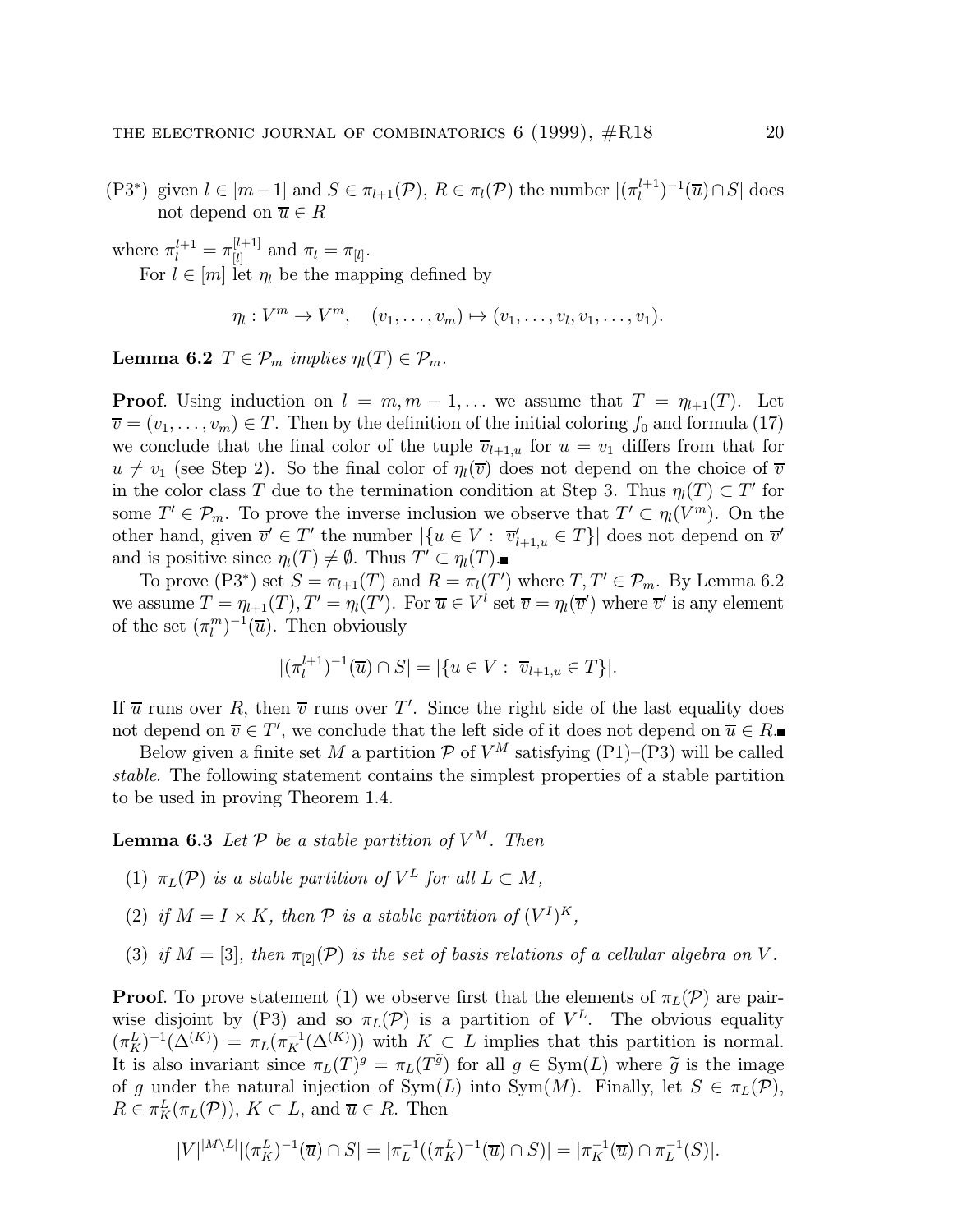Since  $\pi_L(\mathcal{P})$  is a partition of  $V^L$ , we see that  $\pi_L^{-1}(S) = \bigcup_{T \in \mathcal{P}, T \in \pi_L^{-1}(S)} T$ . So the last number equals  $\sum_{T} |\pi_K^{-1}(\overline{u}) \cap T|$ . Thus the regularity of  $\pi_L(\mathcal{P})$  follows from the regularity of P.

Let us prove statement (2). The normality of  $\mathcal{P}$  as a partition of  $(V^I)^K$  follows from the equality

$$
(\pi_J^K)^{-1}(\Delta^{(J)}(V^I)) = \bigcap_{i \in I} \pi_{\{i\} \times J}^{-1}(\Delta^{(\{i\} \times J)})
$$

where  $J \subset K$  and the normality of  $\mathcal{P}$  as a partition of  $V^M$ . The invariance (resp. regularity) of  $P$  as a partition of  $(V<sup>I</sup>)<sup>K</sup>$  is obtained by the specialization of  $(P2)$ (resp.  $(P3)$ ) for q belonging to the subgroup of  $Sym(M)$  equal to the wreath product of the identity group on I and Sym $(K)$  (resp. for  $L = I \times J$ ,  $J \subset K$ ).

Let us prove the third statement. Set  $\mathcal{R} = \pi_{2}(\mathcal{P})$ . It follows from statement (1) that R is a stable partition of  $V^2$ . In particular,  $V^2$  and  $\Delta^{([2])}(V)$  are unions of the elements of R. Besides,  $\mathcal{R}^T = \mathcal{R}$  since  $R^T = R^g$  for all  $R \in \mathcal{R}$  where q is the transposition belonging to Sym(2). So it suffices to check that given  $Q, R, S \in \mathcal{R}$  the number

$$
p(u_1, u_2; Q, R) = |\{u \in V : (u_1, u) \in Q, (u, u_2) \in R\}|\
$$

does not depend on the choice of  $(u_1, u_2) \in S$ . However,  $p(u_1, u_2; Q, R)$  coincides with the sum of the numbers  $|\pi_L^{-1}(\overline{u}) \cap T|$  where  $L = [2], \overline{u} = (u_1, u_2) \in S$  and T runs over the elements of  $P$  contained in the set

$$
\pi_L^{-1}(Q) \cap \pi_L^{-1}(R)^g \cap \pi_L^{-1}(S)^h
$$

with  $g = (1, 2, 3)$ ,  $h = (2, 3)$  in cyclic notation. By (P3) these numbers do not depend on  $\overline{u}$ .

Now we are ready to prove Theorem 1.4. Let us compare the partitions of Cartesian powers of V associated with the Schurian polynomial approximation schemes  $\{\overline{W}^{(m)}\}$  and  $\{\text{WL}_m(W)\}\$  where W is a cellular algebra on V.

**Theorem 6.4** For all cellular algebra W and all  $m \geq 1$ 

$$
\mathcal{P}_m(W) \le \text{Cell}(\widehat{W}^{(m)}), \qquad \mathcal{R}(\widehat{W}^{(m)}) \le \pi_{2m}(\mathcal{P}_{3m}(W)). \tag{18}
$$

(We consider the elements of  $\mathcal{R}(W^{(m)})$  as subsets of  $V^{2m}$ , see proof of Theorem 3.2.)

Proof. The first inequality was in fact proved in Proposition 4.1 of [4]. According to Theorem 6.1  $\mathcal{P}_{3m}(W)$  is a stable partition of  $V^{3m}$ . So by Lemma 6.3 there exists a cellular algebra  $\widehat{A}_m(W)$  on  $V^m$  whose set of basis relations coincides with  $\pi_{2m}(\mathcal{P}_{3m}(W))$ . It follows from (P1) with  $\mathcal{P} = \mathcal{P}_{3m}(W)$  that  $I_{\Delta^{(m)}} \in \hat{A}_m(W)$ . Besides,  $\mathcal{R}(W^m) \leq \pi_{2m}(\mathcal{P}_{3m,0}(W))$  by the definition of the initial coloring  $f_0$ , whence  $W^m \leq \widehat{A}_m(W)$ . Thus

$$
\widehat{W}^{(m)} \leq \widehat{A}_m(W)
$$

by Theorem 3.2.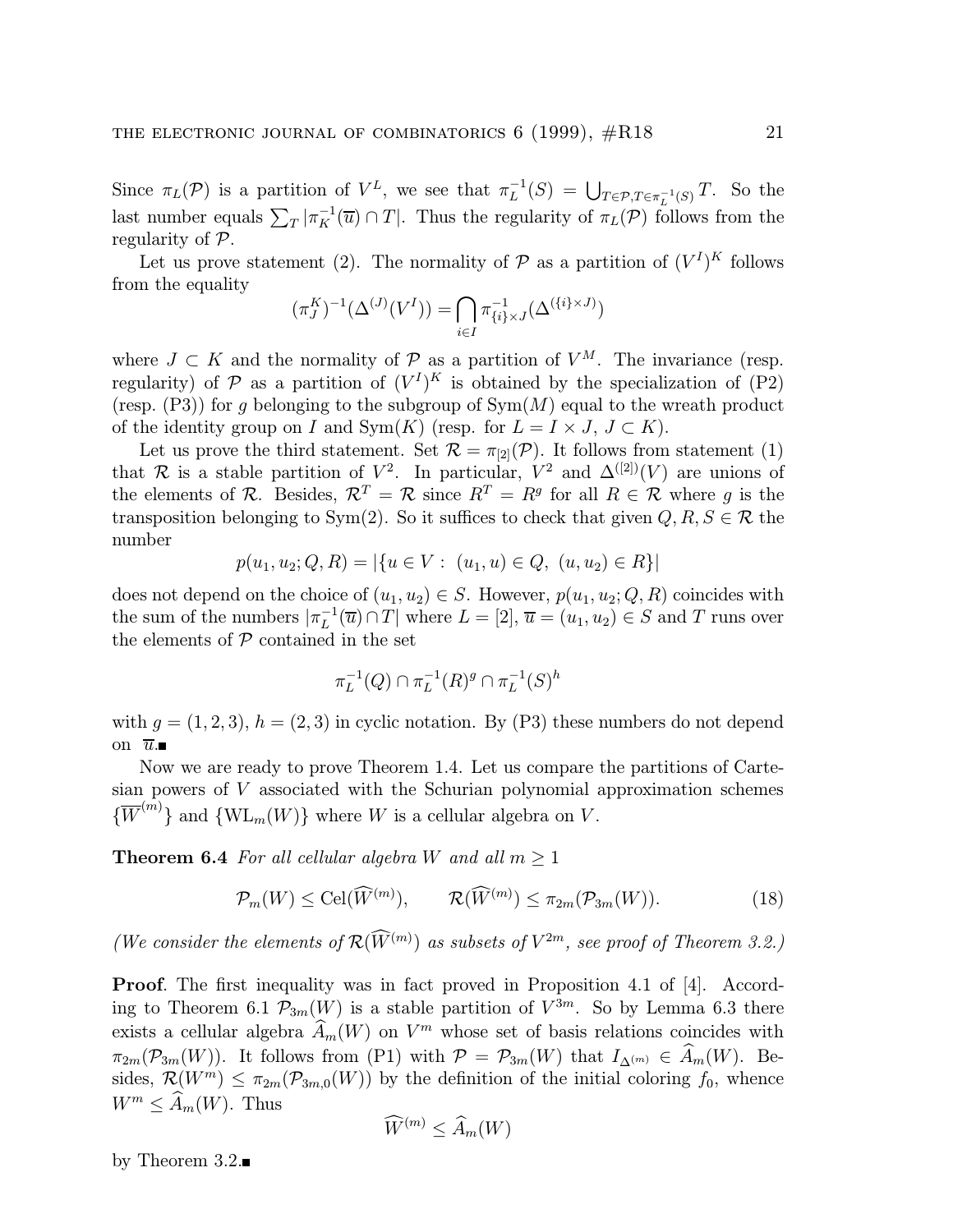The inclusion  $\text{WL}_m(W) \leq \overline{W}^{(m)}$  was proved in Theorem 1.2 of [4] (in fact deduced from the first inequality of Theorem 6.4). To prove the inclusion  $\overline{W}^{(m)} \leq \text{WL}_{3m}(W)$ we observe that by Theorem 6.1 the partition  $\mathcal{P}_{3m}(W)$  is stable and hence

$$
\mathcal{R}(\mathrm{WL}_{3m}(W)) = \pi_2(\mathcal{P}_{3m}(W)) = \pi_2(\pi_{2m}(\mathcal{P}_{3m}(W))) = \pi_2(\mathcal{R}(\widehat{A}_m))
$$

where  $\widehat{A}_m = \widehat{A}_m(W)$  is the cellular algebra on  $V^m$  defined in the proof of Theorem 6.4. On the other hand, the stability of partition  $\pi_{2m}(\mathcal{P}_{3m}(W))$  (see Lemma 6.3) implies that  $\pi_2(\mathcal{R}(\widehat{A}_m)) = \mathcal{R}(((\widehat{A}_m)_{\Delta})^{\delta^{-1}})$  where  $\Delta$  and  $\delta$  are defined in Subsection 3.1. So by the second inequality of Theorem 6.4 we have

$$
\mathcal{R}(\mathrm{WL}_{3m}(W)) = \mathcal{R}(((\widehat{A}_{m})_{\Delta})^{\delta^{-1}}) \ge \mathcal{R}(((\widehat{W}^{(m)})_{\Delta})^{\delta^{-1}}) = \mathcal{R}(\overline{W}^{(m)}).
$$

This completes the proof of Theorem 1.4.

## 7 Appendix

**7.1.** Throughout the subsection we denote by  $W_i$  (resp.  $W_i'$ ) a cellular algebra on a set  $V_i$  (resp. $V'_i$ ) where  $i \in [s]$ .

Following [17] we call the cellular algebra

$$
\mathop \boxplus \limits_{i=1}^s W_i = [\bigcup_{i=1}^s \mathcal{R}(W_i)]
$$

on the disjoint union V of  $V_i$ 's the *direct sum* of  $W_i$ 's. Obviously, it does not depend on the ordering of the summands. Any set  $V_i$  is a cellular set of this algebra. Any of its basis relations contained in  $V_i \times V_j$  coincides with a basis relation of  $W_i$  (for  $i = j$ ) or equals the direct product of a cell of  $W_i$  and a cell of  $W_j$  (for  $i \neq j$ ).

Let  $\varphi_i \in \text{Isow}(W_i, W_i')$  for all  $i \in [s]$ . Then the mapping

$$
\varphi : \stackrel{s}{\underset{i=1}{\boxplus}} W_i \to \stackrel{s}{\underset{i=1}{\boxplus}} W_i' \tag{19}
$$

coinciding with  $\varphi_i$  on  $W_i$  and taking  $J_{X,Y}$  to  $J_{X',Y'}$  where  $X \in \text{Cell}(W_i)$ ,  $Y \in \text{Cell}(W_j)$ ,  $i \neq j$ , and  $X' = X^{\varphi_i}$ ,  $Y' = Y^{\varphi_j}$ , is obviously a weak isomorphism. We say that it is induced by  $\varphi_i$ 's. It is easy to see that each weak isomorphism  $\varphi$  of the direct sums such that  $\varphi(W_i) = W'_i$  for all i can be obtained in this way.

Let  $W \leq \text{Mat}_V$  be a cellular algebra and  $\Phi \subset \text{Isow}(W)$  be a group of its weak isomorphisms. Then according to [5] the set  $W^{\Phi} = \{A \in W : \varphi(A) = A, \varphi \in \Phi\}$  is a cellular algebra on V. If  $\Phi \subset \text{Isow}_m(W)$ , then  $W^{\Phi} \leq \widetilde{W}^{\Phi}$  where  $\widetilde{\Phi} = {\widehat{\varphi}}^{(m)} : \varphi \in \Phi$ .

Let now  $\mathcal{W} = \{W_i\}_{i=1}^s$  and  $\Psi = \{\psi_{i,j}\}_{i,j=1}^s$  with  $\psi_{i,j} \in \text{Isow}(W_i, W_j)$  such that

$$
\psi_{i,j} \psi_{j,k} = \psi_{i,k}, \qquad i, j, k \in [s]
$$
\n
$$
(20)
$$

It is easy to see that  $\psi_{i,i} = id_{W_i}$  and  $\psi_{i,j}^{-1} = \psi_{j,i}$  for all i, j. Any permutation  $g \in \text{Sym}(s)$  induces s weak isomorphisms  $\psi_{i,i}^{\dagger} g : W_i \to W_{i} g, i \in [s]$ , and hence by (19) a weak isomorphism  $\varphi_g: W \to W$  where  $W = \boxplus_{i=1}^s W_i$ . Obviously, given a group  $G \le \text{Sym}(s)$  the set  $\Phi(\Psi, G) = {\varphi_q : g \in G}$  is a subgroup of Isow $(W)$ .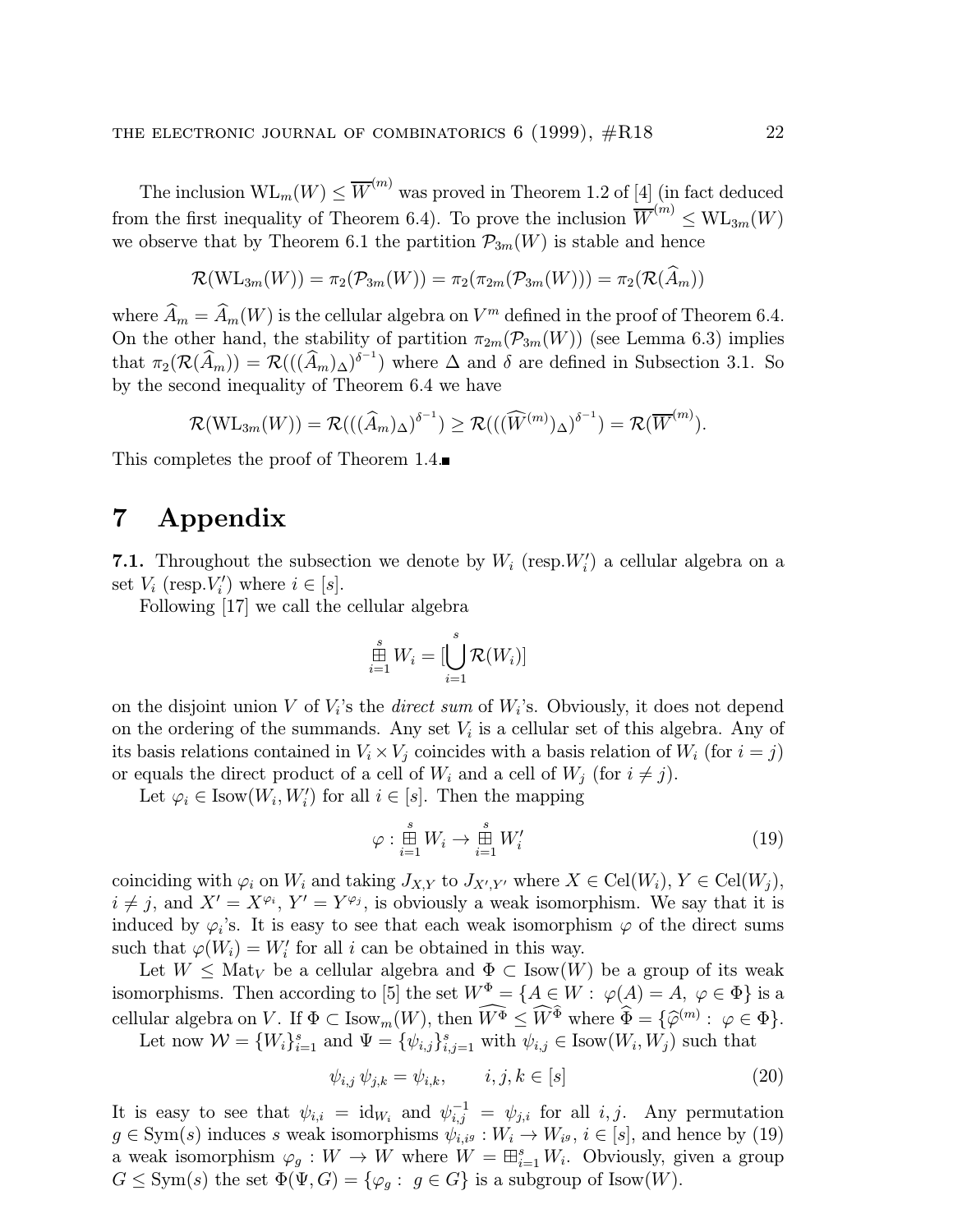**Definition 7.1** The cellular algebra  $W^{\Phi}$  with  $\Phi = \Phi(\Psi, G)$  is called the wreath product of the family W by the group G with respect to  $\Psi$  and is denoted by  $W \wr_{\Psi} G^{-1}$ .

The algebra  $W \wr_{\Psi} G$  contains two subalgebras

$$
\mathcal{W}^{\Psi} = \{ \sum_{i=1}^{s} A_i : A_i \in W_i, A_j = \psi_{i,j}(A_i), i, j \in [s] \}
$$
 (21)

and

$$
\mathcal{W}^G = \{ \sum_{O \in \text{Orb}_2(G)} \alpha_O A_O, \ \alpha_O \in \mathbb{C} \}, \qquad A_O = \sum_{(i,j) \in O} J_{V_i, V_j} \tag{22}
$$

closed under the Hadamard multiplication and the Hermitian conjugation. It is easy to see that

$$
\mathcal{W} \wr_{\Psi} G = [\mathcal{W}^{\Psi}, \mathcal{W}^G]. \tag{23}
$$

Let  $W = W_{\alpha} G$  with  $W = \{W_i\}_{i=1}^s$ ,  $\Psi = \{\psi_{i,j}\}_{i,j=1}^s$ ,  $W' = W'_{\alpha} G$  with  $\mathcal{W}' = \{W_i'\}_{i=1}^s$ ,  $\Psi' = \{\psi_{i,j}'\}_{i,j=1}^s$  and  $\varphi_i \in \text{Isow}(W_i, W_i')$  for all i. If

$$
\varphi_i \,\psi'_{i,j} = \psi_{i,j} \,\varphi_j, \quad i, j \in [s], \tag{24}
$$

then  $\varphi(\mathcal{W}^{\Psi})=(\mathcal{W}')^{\Psi'}$  and  $\varphi(\mathcal{W}^G)=(\mathcal{W}')^G$  where  $\varphi$  is the weak isomorphism (19). By  $(23)$  this defines by restriction a weak isomorphism from W to W' such that

$$
\varphi(A_O) = A'_O \quad \text{for all} \quad O \in \text{Orb}_2(G). \tag{25}
$$

In this case we say that it is induced by  $\varphi_i$ 's. Conversely, any  $\varphi \in \text{Isow}(W, W')$  for which (25) is satisfied can be obtained in this way with uniquely determined  $\varphi_i$ 's.

According to [17] the tensor product  $\bigotimes_{i=1}^s W_i$  can be considered as a cellular algebra on the set  $\prod_{i=1}^{s} V_i$ . The basis matrices (resp. cells) of this algebra are exactly the Kronecker (resp. direct) products of the basis matrices (resp. cells) of  $W_i$ 's.

7.2. Here given a cellular algebra  $W \leq \text{Mat}_V$  we define and study an auxiliary cellular algebra  $\widehat{W}^*$  on the set  $V^* = \bigcup_{I \subset [m]} V^I$ . Below we denote by  $\text{Mat}_{V_1, V_2}$  the linear space of all complex matrices the rows and columns of which are indexed by the elements of sets  $V_1$  and  $V_2$  respectively. The tensor product  ${\rm Mat}_{V_1, V_2} \otimes {\rm Mat}_{V_1', V_2'}$ is naturally identified with  $\text{Mat}_{V_1 \times V'_1, V_2 \times V'_2}$ .

Given  $I, J \subset [m]$  let  $D_{I,J} = D_{I,J}(V)$  denotes the adjacency matrix of the binary relation  $\{(\overline{u}, \overline{v}) \in V^I \times V^J : u_i = v_i, i \in I \cap J\}$ . Set  $D_I = D_I(V) = D_{I,[m]}(V)$ and  $d_I = d_I(V) = |V|^{m-|I|}$ . Then

$$
D_{I,I} = I_{V^I}, \quad (D_{I,J})^T = D_{J,I}, \quad d_{I \cup J} D_{I,J} = D_I D_J^T.
$$
\n(26)

Besides,

$$
D_I^T D_I = E_I, \quad D_I E_I = d_I D_I, \quad E_I^2 = d_I E_I \tag{27}
$$

<sup>&</sup>lt;sup>1</sup>We note that if G is transitive and  $W_i$  is homogeneous for all i, this is a special case of the corresponding construction of [17].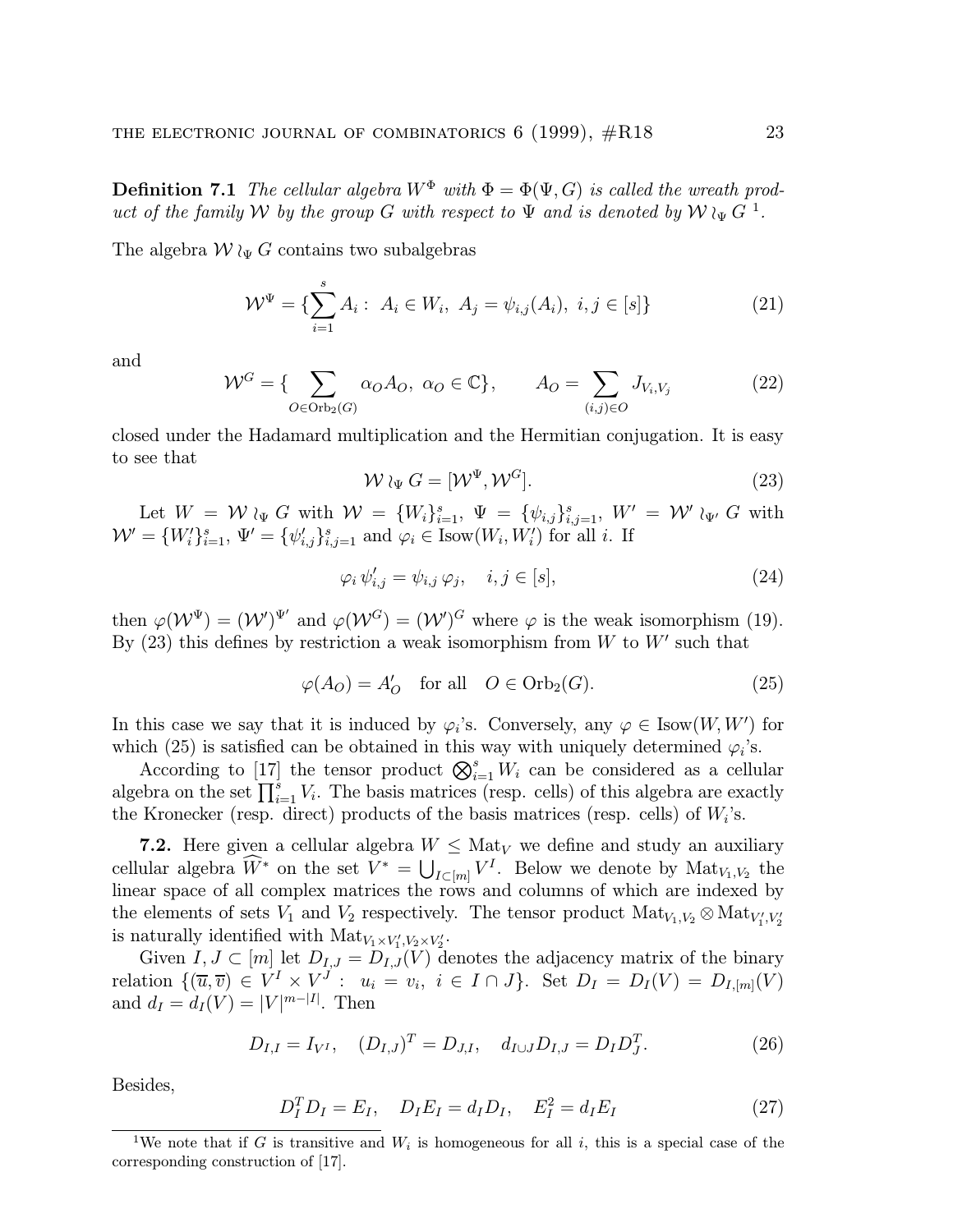where  $E_I$  is the adjacancy matrix of the relation  $\{(\overline{u}, \overline{v}) : V^m \times V^m : u_i = v_i, i \in I\}.$ We also observe that  $E_I \in \mathcal{Z}_m(V)$ .

For  $I, J \subset [m]$  set

$$
\widehat{W}_{I,J}=D_I\widehat{W}D_J^T, \qquad \widehat{\mathcal{R}}_{I,J}=\{R_{I,J}:\ R_{I,J}=(d_{I,J}^R)^{-1}D_I R D_J^T,\ R\in \widehat{\mathcal{R}}\}
$$

where  $\hat{\mathcal{R}} = \mathcal{R}(W)$  and  $d_{I,J}^R$  is the coefficient at R in the decomposition of the matrix  $E_I R E_J$  with respect to  $\widehat{\mathcal{R}}$ . Both of the sets are contained in Mat<sub>V</sub><sub>I</sub>  $_{V}$ , Set

$$
\widehat{W}^* = \sum_{I,J \subset [m]} \widehat{W}_{I,J}, \qquad \widehat{\mathcal{R}}^* = \bigcup_{I,J \subset [m]} \widehat{\mathcal{R}}_{I,J}(W).
$$

Obviously, the sum is meant to be direct and the union is meant to be disjoint.

Lemma 7.2 The following statements hold:

- (1) The linear space  $\tilde{W}^*$  is a cellular algebra on  $V^*$  and the set  $\tilde{\mathcal{R}}^*$  is its standard basis.
- (2)  $\hat{W}^* = [\hat{W}, \{D_I\}_{I \subset [m]}].$
- (3) For each  $I \subset [m]$  the set  $V^I$  is a cellular set of  $\overline{W}^*$ . Moreover,  $(\overline{W}^*)_{V^I} \ge \overline{W}^{(l)}$ for all  $l \in [m]$  and also  $(\tilde{W}^*)_{V^m} = \tilde{W}$ ,  $(\tilde{W}^*)_{V} = \overline{W}$ .
- (4) Let  $I, J \subset [m]$  and  $\{I_k\}_{k=1}^s$ ,  $\{J_k\}_{k=1}^s$  be partitions of I and J (with some of  $I_k, J_k$  possibly empty). Then  $\bigotimes_{k=1}^s \widehat{W}_{I_k,J_k} \subset \widehat{W}_{I,J}.$

**Proof.** Let us show that any matrix  $A = D_I R D_J^T$ ,  $R \in \hat{\mathcal{R}}$ , is a  $d_{I,J}^R$ -multiple of a  $\{0,1\}$ matrix. It is easy to see that given  $(\overline{u}, \overline{v}) \in V^I \times V^J$  the number  $A_{\overline{u}, \overline{v}}$  equals any  $(\overline{u}', \overline{v}')$ -element of the matrix  $B = E_I R E_J$  with  $(D_I)_{\overline{u}, \overline{u}'} > 0$ ,  $(D_J)_{\overline{v}, \overline{v}'} > 0$ . If  $A_{\overline{u}, \overline{v}} \neq 0$ , then  $\overline{u}', \overline{v}'$  can be chosen so that in addition  $R_{\overline{u}',\overline{v}'} > 0$ . So  $A_{\overline{u},\overline{v}} = B_{\overline{u}',\overline{v}'} = d_{I,J}^R$  by the definition of  $d_{I,J}^R$ . Thus  $\mathcal{R}_{I,J}$  consists of  $\{0,1\}$ -matrices. Moreover, any two of them are orthogonal with respect to the Hadamard multiplication or coincide. Indeed, let  $R_{I,J} \circ S_{I,J} \neq 0$  where  $R, S \in \widehat{\mathcal{R}}$ . Then  $S \circ (E_I R E_J) \neq 0$  and  $R \circ (E_I S E_J) \neq 0$ . Since the matrices  $E_I RE_J$ ,  $E_I SE_J$  belong to W and are multiples of  $\{0,1\}$ -matrices, they (and hence also  $D_I R D_J, D_I S D_J$ ) coincide up to a scalar factor. It follows from above that the set  $\hat{\mathcal{R}}^*$  consists of  $\{0,1\}$ -matrices summing up to  $J_{V^*}$ . Besides, it is easy to see that it is closed under transposition and linearly spans  $\widetilde{W}^*$ . Since  $W_{I,J}W_{J,K} \subset W_{I,K}$  (see (27)), statement (1) follows. Statement (2) is the consequence of the definition of  $\widehat{W}^*$ , statement (1) and the fact that  $D_I \in \widehat{W}_{I,[m]}$  for all  $I \subset [m]$ . To prove statement (3) it suffices to check that  $(\widetilde{W}^*)_{V^l} \ge \widetilde{W}^{(l)}$ . To do this we observe that

$$
I_{\Delta^{(l)}}=D_{[l]}I_{\Delta^{(m)}}D_{[l]},\quad R_1\otimes\ldots\otimes R_l=d_{[l]}^{-1}D_{[l]}(R_1\otimes\ldots\otimes R_l\otimes I_V\otimes\ldots\otimes I_V)D_{[l]} \tag{28}
$$

where  $R_i \in \mathcal{R}(W)$  for all  $i \in [l]$ . Thus we are done by Theorem 3.2 (with  $m = l$ ).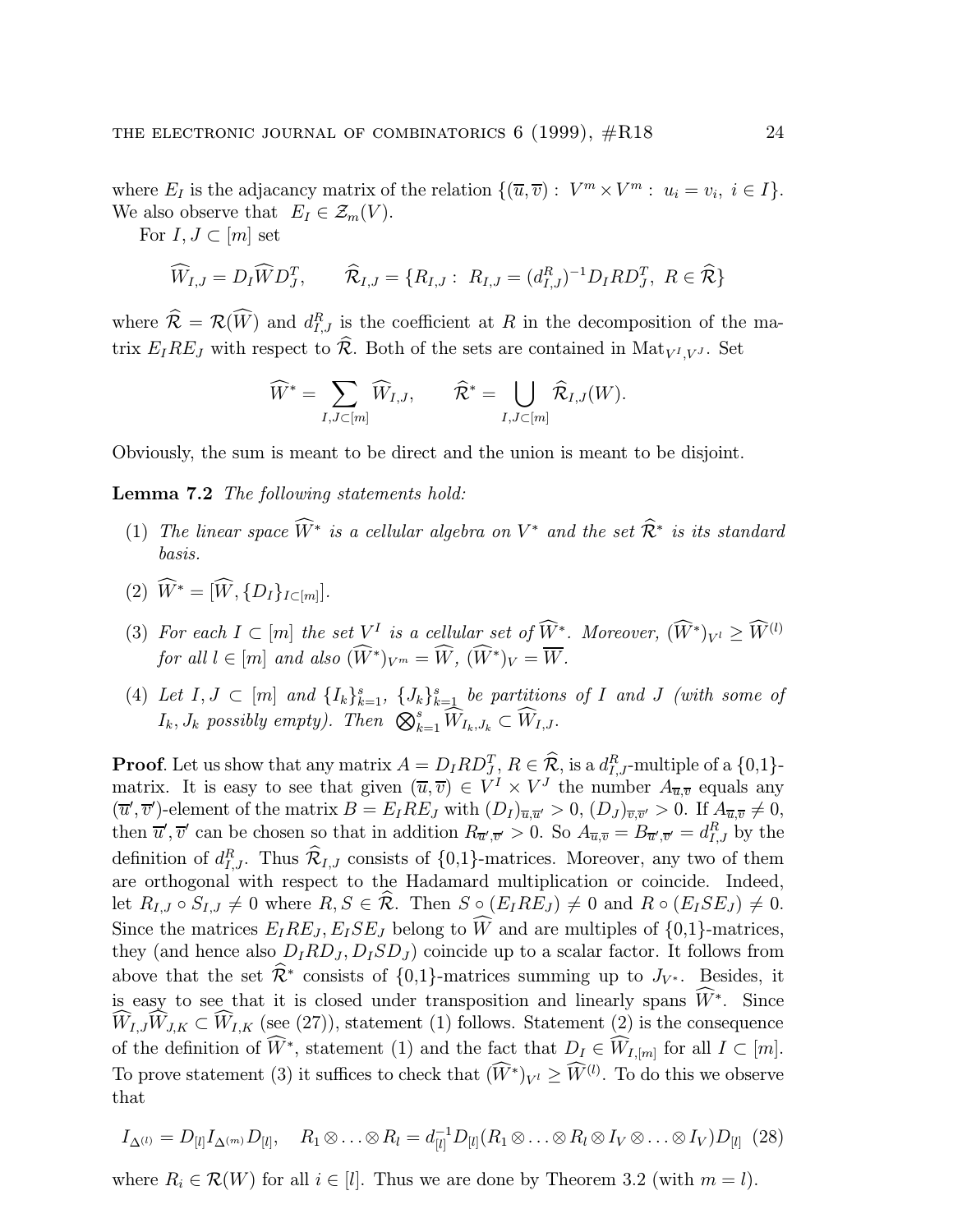Let us prove statement (4). First we observe that for all  $l \in [s]$ 

$$
D_{I,I_l} A_l D_{J_l,J} = \bigotimes_{k=1}^s C_k^{(l)}, \qquad A_l \in \text{Mat}_{V^{I_l}, V^{J_l}}
$$

where  $C_k^{(l)}$  is the all-one matrix of  $\text{Mat}_{V^{I_k}, V^{J_k}}$  if  $k \neq l$ , and  $C_l^{(l)} = A_l$ . Since the Hadamard multiplication in  $\text{Mat}_{V^I,V^J} = \bigotimes_{k=1}^s \text{Mat}_{V^I_{k},V^J_{k}}$  can be done factorwise, we come to the equality

$$
(D_{I,I_1}A_1D_{J_1,J}^T)\circ\cdots\circ(D_{I,I_s}A_sD_{J_s,J}^T)=\bigotimes_{k=1}^sA_k.
$$
 (29)

Thus, if  $A_k \in W_{I_k,J_k}$  for all k, then by statement (1) each Hadamard factor in the left side of (29) (and hence the whole product) belongs to  $W_{I,J}$ .

We complete the subsection by defining and studying some natural weak isomorphisms of our auxiliary algebras.

**Lemma 7.3** Let  $\varphi \in \text{Isow}_m(W, W')$  and  $\psi = \widehat{\varphi}$ . Then

- (1) There exists a uniquely determined weak isomorphism  $\psi^* : \widehat{W}^* \to \widehat{W'}^*$  such that  $(\psi^*)_{V^m} = \psi$  and  $\psi^*(D_I) = D'_I$  for all  $I \subset [m]$ .
- (2) The mapping  $(\psi^*)_{V^l}$  induces by restriction an l-extension of  $\varphi$  for all  $l \in [m]$ . In particular,  $(\psi^*)_V : \overline{W} \to \overline{W'}$  extends  $\varphi$ .

Proof. To prove statement (1) set

$$
\psi^*(A) = (d_I d_J)^{-1} D_I' \psi (D_I^T A D_J) (D_J')^T, \qquad A \in \widehat{W}_{I,J}.
$$

It immediately follows from (26) and (27) that  $\psi^*(A) = \psi(A)$  for all A from  $\overline{W} =$  $(W^*)_{V^m}$  and also  $\psi^*(D_I) = D'_I$  for all  $I \subset [m]$ . Moreover, making use of the same properties of the matrices  $D_I$  and  $E_I$  we have for  $A \in W_{I,J}, B \in W_{J,K}$ :

$$
d_I d_K \psi^*(AB) = D'_I \psi (D_I^T A B D_K) (D'_K)^T = d_J^{-1} D'_I \psi (D_I^T A D_J) \psi (D_J^T B D_K) (D'_K)^T = d_J^{-3} D'_I \psi (D_I^T A D_J E_J) \psi (E_J D_J^T B D_K) (D'_K)^T = d_J^{-2} D'_I \psi (D_I^T A D_J) E'_J \psi (D_J^T B D_K) (D'_K)^T = d_I^{-2} D'_I \psi (D_J^T A D_J) E'_J \psi (D_J^T B D_K) (D'_K)^T = d_I^{-2} D'_I \psi (D_J^T A D_J) E'_J \psi (D'_J B D_K) (D'_K)^T = d_I^{-2} D'_I \psi (D_J^T A D_J) E'_J \psi (D'_J B D_K) (D'_K)^T = d_I^{-2} D'_I \psi (D_J^T A D_J) E'_J \psi (D'_J B D_K) (D'_K)^T = d_I^{-2} D'_I \psi (D_J^T A D_J) E'_J \psi (D'_J B D_K) (D'_K)^T = d_I^{-2} D'_I \psi (D_J^T A D_J) E'_J \psi (D'_J B D_K) (D'_K)^T = d_I^{-2} D'_I \psi (D_J^T A D_J) E'_J \psi (D'_J B D_K) (D'_K)^T = d_I^{-2} D'_I \psi (D_J^T A D_J) E'_J \psi (D'_J B D_K) (D'_K)^T = d_I^{-2} D'_I \psi (D_J^T A D_J) E'_J \psi (D'_J B D_K) (D'_K)^T = d_I^{-2} D'_I \psi (D'_J B D_K) (D'_K)^T = d_I^{-2} D'_I \psi (D'_J B D_K) (D'_K)^T = d_I^{-2} D'_I \psi (D'_J B D_K) (D'_K)^T = d_I^{-2} D'_I \psi (D'_J B D_K) (D'_K)^T = d_I^{-2} D'_I \psi (D'_J B D_K) (D'_K)^T = d_I^{-2} D'_I \psi (D'_J B D_K) (D'_K)^T = d_I^{-2} D'_I \psi (D'_J B D_K) (D'_K)^T = d_I^{-2} D'_I \psi (D'_J B D_K) (D'_K)^T = d_I^{-2} D'_I \psi (D'_J B D_K) (D'_K)^T = d_I^{-2} D'_I \psi (D'_J B D_K) (D'_K)^T = d_I^{-2} D
$$

$$
d_J^{-2} D_I' \psi (D_I^T A D_J) (D_J')^T D_J' \psi (D_J^T B D_K) (D_K')^T = d_I d_K \psi^*(A) \psi^*(B).
$$

This shows that  $\psi^*$  is a matrix algebra isomorphism. In particular,

$$
\psi^*(R_{I,J}) = (d_{I,J}^R)^{-1} \psi^*(D_I) \psi(R) \psi^*(D_J^T) = (d_{I,J}^{\psi(R)})^{-1} D_I' \psi(R) (D_J')^T = \psi(R)_{I,J}
$$

for all  $R \in \hat{\mathcal{R}}$  and  $I, J \subset [m]$ . Thus  $\psi^*$  preserves the Hadamard multiplication and hence is a weak isomorphism. Since the uniqueness of  $\psi^*$  follows from statement (2) of Lemma 7.2, we are done.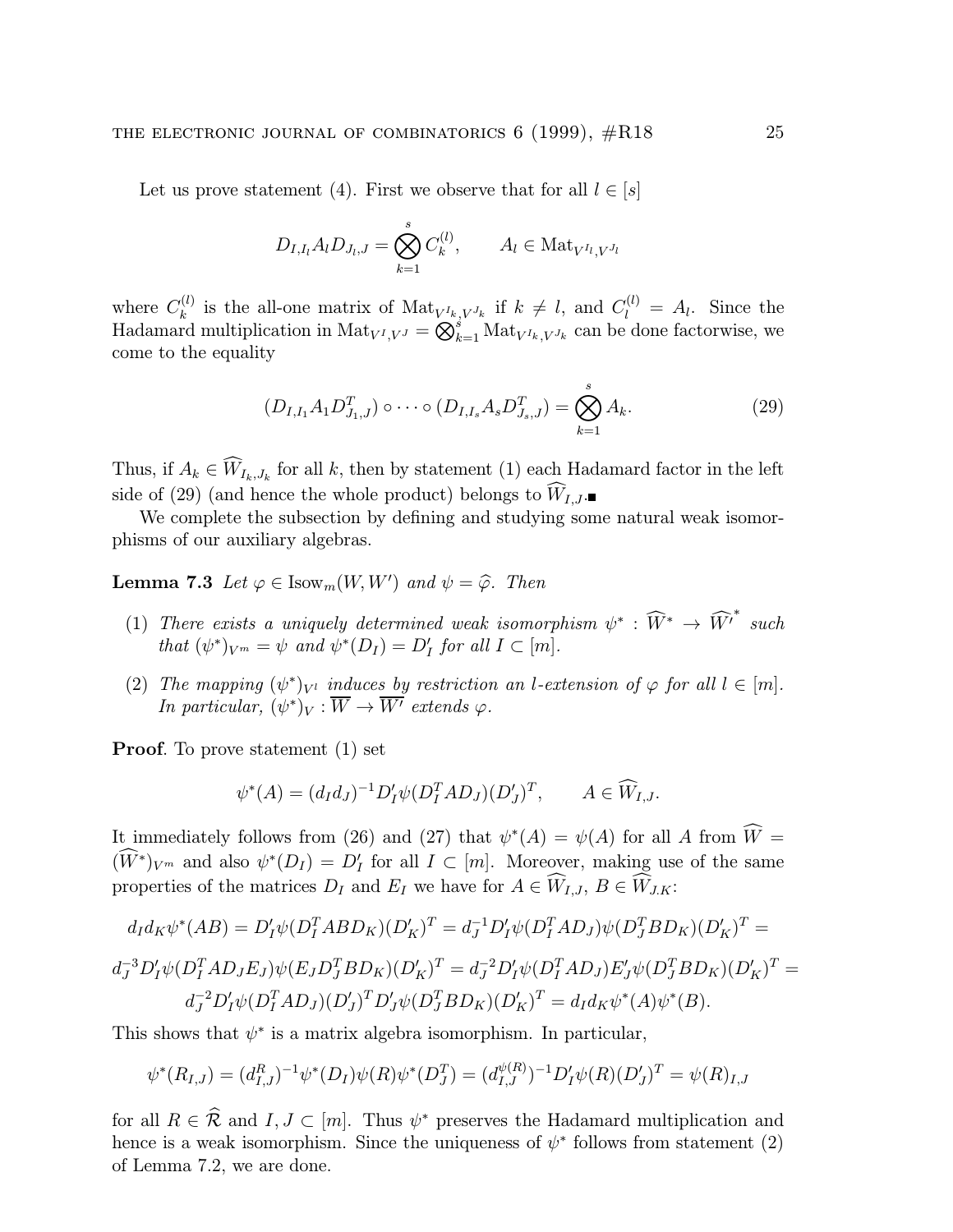The second statement of the lemma follows from the first one, statement (3) of Lemma 7.2 and formula  $(28)$ .

The isomorphism  $(\psi^*)_V$  will be denoted by  $\overline{\varphi}$  and called the m-closure of  $\varphi$ .

7.3. It is clear that the direct sum is Schurian iff so is any of its summands. In this subsection we generalize this observation to m-closed algebras. To do this we need to study the m-extended algebra of the direct sum.

**Theorem 7.4** Let  $W = \boxplus_{k=1}^{s} W_k$ . Then the set  $V^*$  is a cellular set of the alge $bra \otimes_{k=1}^s \widehat{W}_k$ ∗ and

$$
\widehat{W}^* = \left(\bigotimes_{k=1}^s \widehat{W}_k^*\right)_{V^*}.\tag{30}
$$

**Proof.** It is easy to see that given  $I \subset [m]$  we have  $V^I = \bigcup_{\mathcal{I}} V^{\mathcal{I}}$  where  $\mathcal{I} = \{I_k\}_{k=1}^s$ runs over all ordered partitions of the set I into s classes (possibly empty) and  $V^{\mathcal{I}} =$  $\prod_{k=1}^s V_k^{I_k}$ . Since  $V_k^{I_k}$  is a cellular set of the algebra  $\widehat{W}_k$ ∗ the first part of the theorem follows. Further, the right side of  $(30)$  denoted by  $W'$  below, coincides with the direct sum over all  $I, J \subset [m]$  and all partitions  $\{I_k\}_{k=1}^s$  and  $\{J_k\}_{k=1}^s$  of I an J of the linear spaces  $\bigotimes_{k=1}^s (\widehat{W}_k)_{I_k,J_k}$ . Since  $(\widehat{W}_k)_{I_k,J_k} \subset \widehat{W}_{I_k,J_k}$  for all k, we conclude by statement (4) of Lemma 7.2 that  $W'$  is a subalgebra of  $\widetilde{W}^*$ .

To prove the inverse inclusion it suffices to check by statement (2) of Lemma 7.2 and Theorem 3.2 that W' contains the algebra  $W^m$  and the matrices  $I_\Delta$  and  $D_I$ ,  $I \in [m]$ . Let us prove that  $I_{\Delta} \in W'$ . Since  $I_{\Delta} = \sum_{k=1}^{s} I_{\Delta_k}$  where  $\Delta_k = \Delta^{(m)}(V_k)$ , we need only to check that  $I_{\Delta_k} \in W'$  for all k. Given  $k \in [s]$  let us define a partition  $\{I_l\}$  of  $[m]$  so that  $I_l = \emptyset$  for  $l \neq k$  and  $I_k = [m]$ . Then, obviously,

$$
I_{\Delta_k} \in \widehat{W}_k = \bigotimes_{l=1}^s (\widehat{W}_l)_{I_l, I_l} \subset W'.
$$

Further, given  $I \subset [m]$  it is easy to see that

$$
D_I = \sum_{\{I_k\},\{J_k\}} \bigotimes_{k=1}^s D_{I_k,J_k}(V_k)
$$

where the sum is taken over all partitions of the sets I and  $[m]$  respectively with  $I_k$  ⊂  $J_k$  for all  $k \in [s]$ . Since  $D_{I_k,J_k}(V_k) = d_{J_k}(V_k)^{-1}D_{I_k}(V_k)D_{J_k}(V_k)^T$  (see (26)) and  $D_{I_k}(V_k)$ ,  $D_{J_k}(V_k)$  belong to  $W_k$  $*$  by statement (2) of Lemma 7.2, we conclude that  $D_I \in W'.$ 

Let us prove now that  $W^m \subset W'$ . It follows from the definition of the direct sum that W coincides with the cellular closure of the sets  $\mathcal{R}(W_k)$ ,  $k \in [s]$ , and the matrices  $J_{V_k,V_l}, k,l \in [s]$ . So it suffices to prove that W' contains any matrix  $A = \bigotimes_{i=1}^{m} A_i$  with  $A_i \in \mathcal{R}(W_k)$  for some k or  $A_i = J_{V_k, V_l} = J_{V_k, \emptyset} \otimes J_{\emptyset, V_l}$  for  $k \neq l$ . Let us define partitions  $\{I_k\}$  and  $\{J_k\}$  of  $[m]$  by

$$
I_k = \{i \in [m]: A_i \in Mat_{V_k, V}\}, \quad J_k = \{i \in [m]: A_i \in Mat_{V, V_k}\}.
$$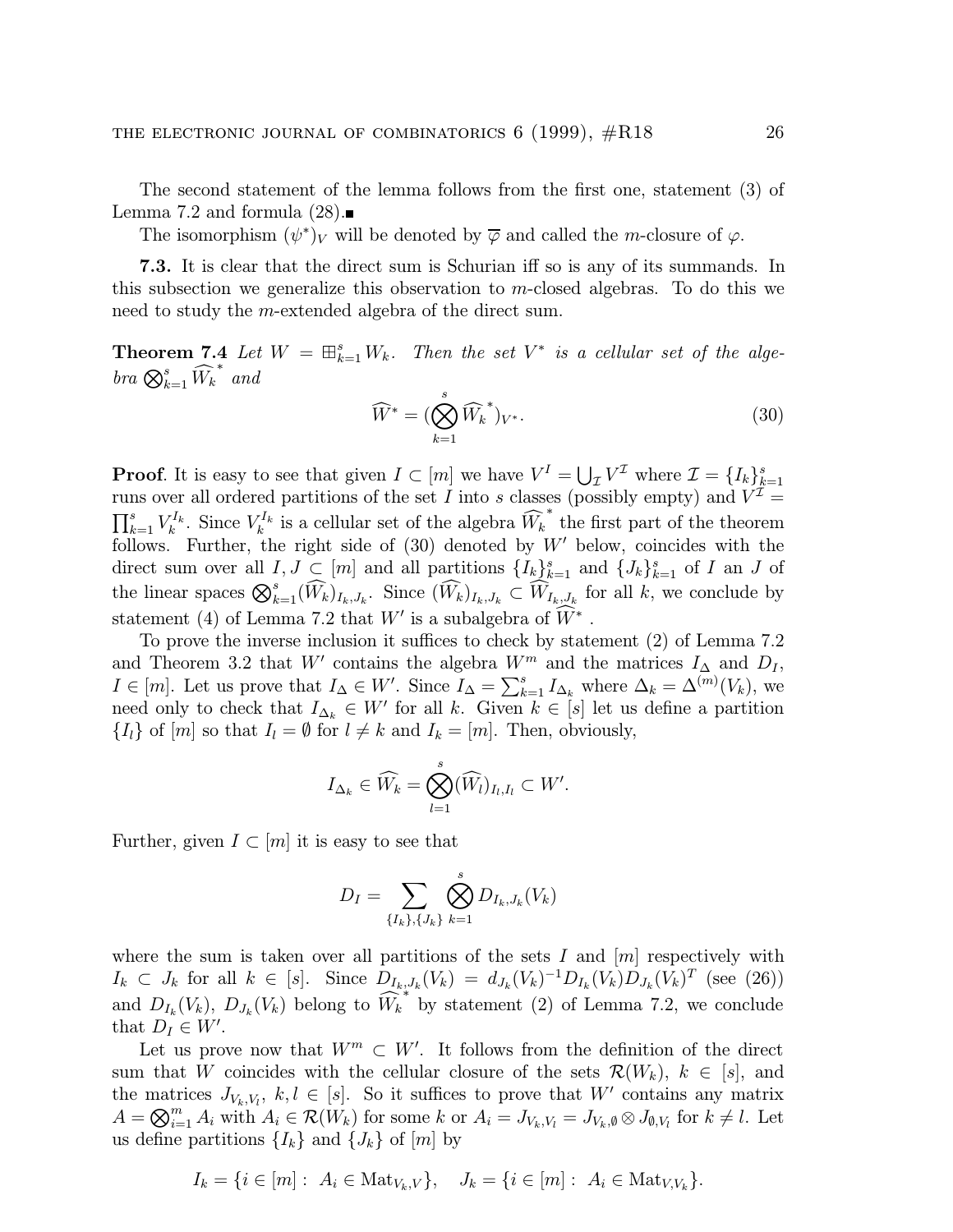Then

$$
A = \bigotimes_{k=1}^{s} A^{(k)} \quad \text{with} \quad A^{(k)} = A^{(k,0)} \otimes A^{(k,1)} \otimes A^{(k,2)}
$$

where  $A^{(k,0)} = \bigotimes_{i \in I_k \cap J_k} A_i$ ,  $A^{(k,1)} = D_{I_k \setminus J_k, \emptyset}(V_k)$ ,  $A^{(k,2)} = D_{\emptyset, J_k \setminus I_k}(V_k)$ . We only need to prove that  $A^{(k)} \in (W_k)_{I_k,J_k}$  for all  $k \in [s]$ . However, this follows from statement (4) of Lemma 7.2 applied to the partitions of  $I_k$  and  $J_k$  with 3 classes  $I_{k,0} = J_{k,0} = I_k \cap J_k$ ,  $I_{k,1} = I_k \setminus J_k$ ,  $I_{k,2} = J_{k,1} = \emptyset$  and  $J_{k,2} = J_k \setminus I_k$ .

Theorem 7.4 enables us to obtain the following decomposition of the m-extended algebra of the direct sum:

$$
\widehat{W} = \sum_{\mathcal{I}, \mathcal{J}} \widehat{W}_{\mathcal{I}, \mathcal{J}}, \qquad \widehat{W}_{\mathcal{I}, \mathcal{J}} = \bigotimes_{k=1}^{s} (\widehat{W}_{k})_{I_{k}, J_{k}}
$$
(31)

where  $\mathcal{I} = \{I_k\}_{k=1}^s$  and  $\mathcal{J} = \{J_k\}_{k=1}^s$  run over all ordered partitions of the set  $[m]$ into s classes (possibly empty). According to this each basis matrix of  $W$  can uniquely be represented as the Kronecker product over  $k \in [s]$  of the "basis" matrices of  $(W_k)_{I_k,J_k}$ .

For each  $k \in [s]$  let us define the partition  $\mathcal{I}^{(k)} = \{I_l^{(k)}\}_{l=1}^s$  of the set  $[m]$  by  $I_l^{(k)}$  $\emptyset$ , if  $l \neq k$ , and  $I_k^{(k)} = [m]$ . Then it is easy to see that  $V^{T^{(k)}} = V_k^m$ ,  $\widehat{W}_{T^{(k)},T^{(k)}} = \widehat{W}_k$ and  $W_{\mathcal{I}^{(k)},\mathcal{I}^{(l)}}$  for  $k \neq l$  coincides with the linear span of the matrices  $J_{X,Y}$  where  $X \in \text{Cell}(\widehat{W}_k), Y \in \text{Cell}(\widehat{W}_l)$ . Thus, restricting  $\widehat{W}$  to the union of  $V^{I^{(k)}}, k \in [s]$ , we come by (31) to the following statement.

**Theorem 7.5** Let  $W = \boxplus_{k=1}^{s} W_k$ . Then

- (1) The set  $U = \bigcup_{k=1}^{s} V_k^m$  is a cellular set of the algebra  $\widehat{W}$  and  $\widehat{W}_U = \boxplus_{k=1}^{s} \widehat{W}_k$ .
- (2)  $\overline{W} = \boxplus_{k=1}^{s} \overline{W}_{k}.$
- (3) The algebra W is m-closed iff so is  $W_k$  for all  $k$ .

Another consequence of Theorem 7.4 concerns the m-extensions of weak isomorphisms between direct sums.

**Theorem 7.6** Let  $W = \boxplus_{k=1}^s W_k$ ,  $W' = \boxplus_{k=1}^s W'_k$  and  $\varphi : W \to W'$  be the weak isomorphism induced by weak isomorphisms  $\varphi_k : W_k \to W'_k$ ,  $k \in [s]$ . Then  $\varphi \in$  $\text{Isow}_m(W, W')$  iff  $\varphi_k \in \text{Isow}_m(W_k, W'_k)$  for all k.

**Proof.** The necessity is obvious. Conversely, let  $\varphi_k \in \text{Isow}_m(W_k, W'_k)$  for all k. It follows from Theorem 7.4 and Lemma 7.2 that the algebras  $W$  and  $W'$  coincide with the restrictions to  $V^m$  and to  $(V')^m$  of the tensor products  $\bigotimes_{k=1}^s \widehat{W}_k$ \* and  $\bigotimes_{k=1}^s \widehat{W'_k}$ ∗ respectively. By statement (1) of Lemma 7.3 the isomorphism  $\widehat{\varphi_k}$  is extended to the weak isomorphism  $\widehat{\varphi_k}^* : \widehat{W}_k$ \*  $\rightarrow \widehat{W}'_k$ \* taking  $(V_k)^I$  to  $(V'_k)^I$  for all  $I \subset [m]$ . So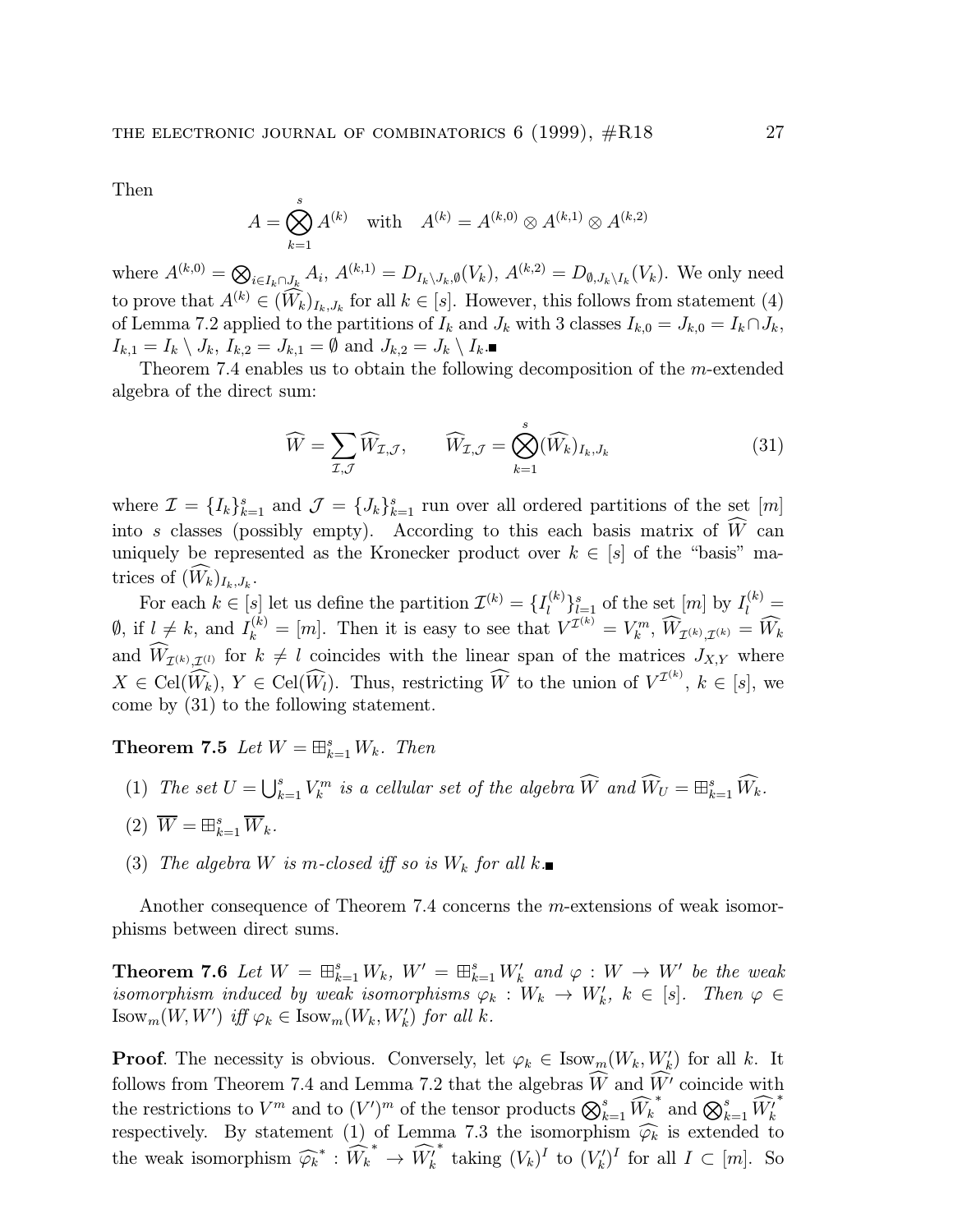the restriction to  $V^m$  of the weak isomorphism  $\bigotimes_{k=1}^s \widehat{\varphi_k}^*$  is a correctly defined weak isomorphism from W to W' being in fact the m-extension of  $\varphi$ .

7.4. Here we use the results of the previous subsection to give a sufficient condition for the wreath product  $\mathcal{W}_{\Psi}G$  to be m-closed. We note that if  $\psi_{i,j} \in \text{Isow}_m(W_i, W_j)$  for all *i*, *j*, then by Theorem 7.6  $\varphi_g \in \text{Isow}_m(W)$  for all  $g \in \text{Sym}(s)$  where  $W = \boxplus_{i=1}^s W_i$ . In this case we can consider the group  $\Phi(\Psi, G) = {\varphi_g : g \in G} \subset \text{Isow}(W)$ .

**Theorem 7.7** Let  $W \nvert_{\Psi} G$  be the wreath product of  $W = \{W_i\}_{i=1}^s$  by  $G \le \text{Sym}(s)$ with respect to  $\Psi = {\psi_{i,j}}_{i,j=1}^s$ . Suppose that  $\psi_{i,j} \in \text{Isow}_m(W_i, W_j)$  for all i, j. Then

- (1) The set  $U = \bigcup_{i=1}^s V_i^m$  is a cellular set of  $\widehat{W \wr_{\Psi} G}$  and  $(\widehat{W \wr_{\Psi} G})_U = \widehat{W} \wr_{\widehat{\Psi}} G$ where  $\hat{\mathcal{W}} = {\hat{W}_i}_{i=1}^s$  and  $\hat{\Psi} = {\hat{\psi}_{i,j}}_{i,j=1}^s$ .
- (2)  $\overline{\mathcal{W}}\wr_{\Psi} G = \overline{\mathcal{W}}\wr_{\overline{\Psi}} G$  where  $\overline{\mathcal{W}} = {\{\overline{W}_i\}}_{i=1}^s$  and  $\overline{\Psi} = {\{\overline{\psi_{i,j}}\}}_{i,j=1}^s$  with  $\overline{\psi_{i,j}}$  being the m-closure of  $\psi_i$ .
- (3) The algebra  $W \wr_{\Psi} G$  is m-closed iff so is  $W_i$  for all i.

**Proof.** We prove only the first statement since the others are straightforward from it. It is easy to see that the adjacency matrix of the relation  $\bigcup_{i=1}^s V_i^m \times V_i^m \subset V^m \times V^m$ is a multiple of  $AI_{\Delta}A$  where A is the m-fold tensor product of the matrix  $\sum_{i=1}^{s} J_{V_i}$ belonging to  $W \wr_{\Psi} G$ , and so belongs to  $W \wr_{\Psi} G$ . Thus the first part of statement (1) follows. Further, since  $W \wr_{\Psi} G \leq \boxplus_{i=1}^{s} W_i$ , we have

$$
(\widehat{\mathcal{W}\wr_\Phi G})_U\leq \textstyle\mathop{\boxplus}\limits_{i=1}^s \widehat{W_i}
$$

by statement (1) of Theorem 7.5. The group  $\widehat{\Phi} = \widehat{\Phi}(\Psi, \widehat{G})$  acts trivially on the algebra  $(W \wr_{\Psi} G)^m$  and leaves the matrix  $I_{\Delta}$  fixed. So it acts trivially also on  $\hat{W} \wr_{\Psi} \hat{G}$  by Theorem 3.2, which implies that the group  $\Phi(\widehat{\Psi}, G)$  coinciding with  $\widehat{\Phi}_U$  acts trivially on  $(\widehat{W}\wr_{\Psi}\widehat{G})_U$ . Since  $\widehat{W}\wr_{\widehat{\Psi}}G$  is obviously the largest subalgebra of  $\boxplus_{i=1}^s \widehat{W}_i$  with this property, we conclude that

$$
(\widehat{{\mathcal W}}\wr_\Psi \widehat{G})_U \leq \widehat{{\mathcal W}}\wr_{\widehat{\Psi}} G.
$$

To prove the converse inclusion we make use of the equality (23) with W and  $\Psi$ replaced by  $\widehat{W}$  and  $\Psi$  and verify that  $\widehat{W}^{\Psi}, \widehat{W}^G \subset (\widehat{W}\wr_{\Psi}\widehat{G})_U$ . A straightforward check shows that  $I_U(\mathcal{W}^{\Psi})^m I_U = (\mathcal{W}^m)^{\Psi^m}$  where  $\mathcal{W}^m = \{W_i^m\}, \Psi^m = \{\psi_{i,j}^m\}.$  So  $({\mathcal W}^m)^{\Psi^m} \subset (\widehat{{\mathcal W}}\wr_{\Psi}G)_U$ . Since  $I_{\Delta}$  also belongs to  $({\mathcal W}\wr_{\Psi}G)_U$ , this algebra contains the smallest algebra satisfying (C2) and (C3) and containing  $(W^m)^{\Psi^m}$  and  $I_\Delta = \sum_{i=1}^s I_{\Delta_i}$ . The last algebra coincides with  $\hat{W}^{\Psi}$  by Theorem 3.2 applied to  $\hat{W}_i$ ,  $i \in [s]$  (see (21)). On the other hand, for any  $O \in \mathrm{Orb}_2(G)$  we have

$$
\widehat{A}_O = \sum_{(i,j)\in O} J_{V_i^m, V_j^m} = I_U (\sum_{(i,j)\in O} J_{V_i, V_j})^m I_U = I_U A_O^m I_U
$$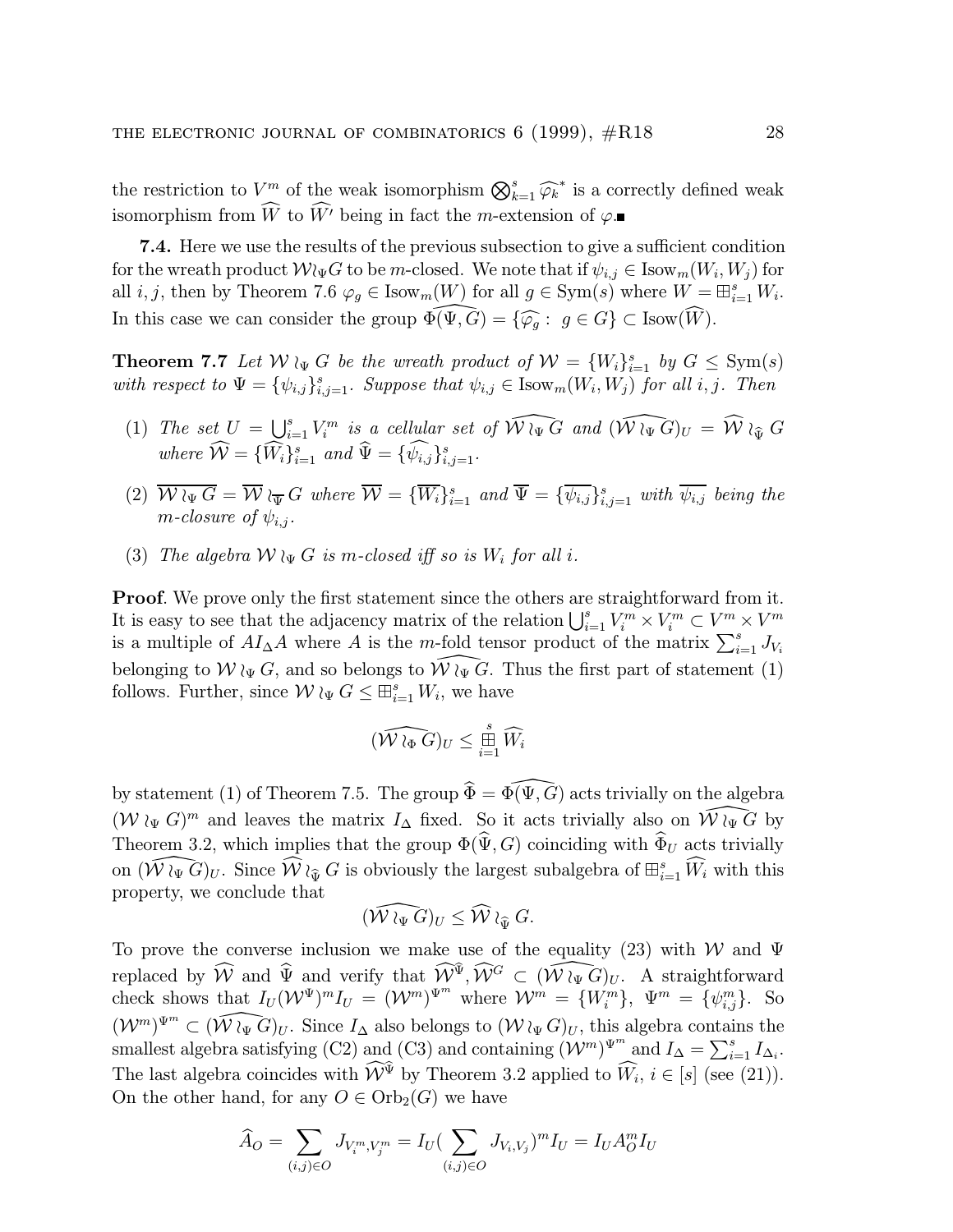where  $A_{\mathcal{O}}^{m}$  is the *m*-fold tensor product of the matrix  $A_{\mathcal{O}}$  (see (22)). This implies that the algebra  $\widehat{W}^G$  spanned by  $\widehat{A}_O$ 's is contained in  $(\widehat{W}\wr_{\Psi}\widehat{G})_U$ , which completes the proof.

**Remark 7.8** It follows from the above proof that  $\widehat{W} \wr_{\Psi} \widehat{G} \leq (\widehat{\mathbb{H}^s_{i=1} \ W_i})^{\Phi}$ . On the other hand, it is easy to see that each Schurian algebra is strongly isomorphic to the wreath product of one-point matrix algebras by its automorphism group. So the equality would imply in particular that the m-extended algebra of a Schurian algebra is also Schurian. However, this does not seem to be true.

**Corollary 7.9** Let G be a transitive group. Then the algebra  $W \n\downarrow_{\Psi} G$  is Schurian iff so is  $W_i$  for all i and  $\psi_{i,j} \in \text{Isow}_{\infty}(W_i, W_j)$  for all i, j.

**Proof.** By statement (3), Theorem 4.5 and the fact that  $\overline{W}^{(m)} = Sch(W)$  for all  $W \leq \text{Mat}_V$  and  $m \geq n$  (see Proposition 3.1) it suffices to prove that if  $W \wr_{\Psi} G$  is Schurian, then  $\psi_{i,j}$  is induced by a bijection  $g_{i,j}$  from  $V_i$  to  $V_j$  for all  $i, j$ . Since the group G is transitive, each cell of  $W \wr_{\Psi} G$  meets any set  $V_i$ . The Schurity of  $W \wr_{\Psi} G$ implies then that so does each orbit of its automorphism group. However, the relation  $\bigcup_{i=1}^s V_i \times V_i$  is invariant with respect to this group. So given  $i, j \in [s]$  there exists an automorphism of  $W \wr_{\Psi} G$  taking  $V_i$  to  $V_j$ , which produces the required bijection  $g_{i,j}$ .

The analog of Theorem 7.6 for wreath products is the following statement in which we use the notation of Subsection 7.1.

**Theorem 7.10** Let  $W = W \wr_{\Psi} G$ ,  $W' = W' \wr_{\Psi'} G$  and  $\varphi : W \to W'$  be the weak isomorphism induced by weak isomorphisms  $\varphi_i : W_i \to W'_i$ ,  $i \in [s]$ , satisfying (24). Suppose that  $\psi_{i,j} \in \text{Isow}_m(W_i, W_j)$  for all  $i, j$ . Then  $\varphi \in \text{Isow}_m(W, W')$  iff  $\varphi_i \in$  $\text{Isow}_m(W_i, W'_i)$  for all i.

**Proof.** Let us prove the necessity. Since  $U = \bigcup_{i=1}^{s} V_i^m$  and  $U' = \bigcup_{i=1}^{s} (V_i')^m$  are cellular sets of the algebras  $\widehat{W}$  and  $\widehat{W'}$  and  $U^{\widehat{\varphi}} = U'$ , we have  $\widehat{\varphi}(\widehat{W}_U) = \widehat{W'}_{U'}$ . By statement (1) of Theorem 7.7  $W_U = \mathcal{W} \wr_{\widehat{\Psi}} G$  where  $\mathcal{W} = \{W_i\}$ ,  $\Psi = \{\psi_{i,j}\}\$ . It is easy to see that  $\widehat{\varphi}(\widehat{W}^{\widehat{\Psi}}) = (\widehat{W}')^{\widetilde{\Psi}'}$  for some  $\widehat{W}' = {\{\widetilde{W}'_i\}_{i=1}^s}$  with  $\widetilde{W}'_i \leq \text{Mat}_{(V'_i)^m}$  and  $\widetilde{\Psi}' = {\{\psi'_{i,j}\}}_{i,j=1}^m$  with  $\psi'_{i,j} \in \text{Isow}(\widetilde{W}'_i, \widetilde{W}'_j)$ . Moreover,  $\widehat{\varphi}$  takes  $\widehat{\mathcal{W}}^G$  to  $(\widetilde{\mathcal{W}}')^G$  so that condition (25) is satisfied. So  $\hat{W'}_{U'} = \mathcal{W'} \wr_{\tilde{\Psi}'} G$  and the weak isomorphism

$$
\widehat{\varphi}_U : \widehat{\mathcal{W}} \wr_{\widehat{\Psi}} G \to \widetilde{\mathcal{W}}' \wr_{\widetilde{\Psi}'} G
$$

is induced by some weak isomorphisms  $\widetilde{\varphi}_i : \widetilde{W}_i \to \widetilde{W}'_i, i \in [s]$ . It suffices to check that  $W_i' = W_i'$  and  $\tilde{\varphi}_i$  is an *m*-extension of  $\varphi_i$  for all *i*.

First we observe that  $\hat{\varphi}(E) = E'$  where E (resp. E') is the adjacency matrix of the equivalence relation  $\bigcup_{i=1}^s V_i^m \times V_i^m$  (resp.  $\bigcup_{i=1}^s (V_i')^m \times (V_i')^m$ ). So,

$$
\sum_i \widetilde{\varphi}_i \left( \bigotimes_j A_i^{(j)} \right) = \widehat{\varphi} \left( \sum_i \bigotimes_j A_i^{(j)} \right) = \widehat{\varphi} \left( E \circ \left( \bigotimes_j \sum_i A_i^{(j)} \right) \right) =
$$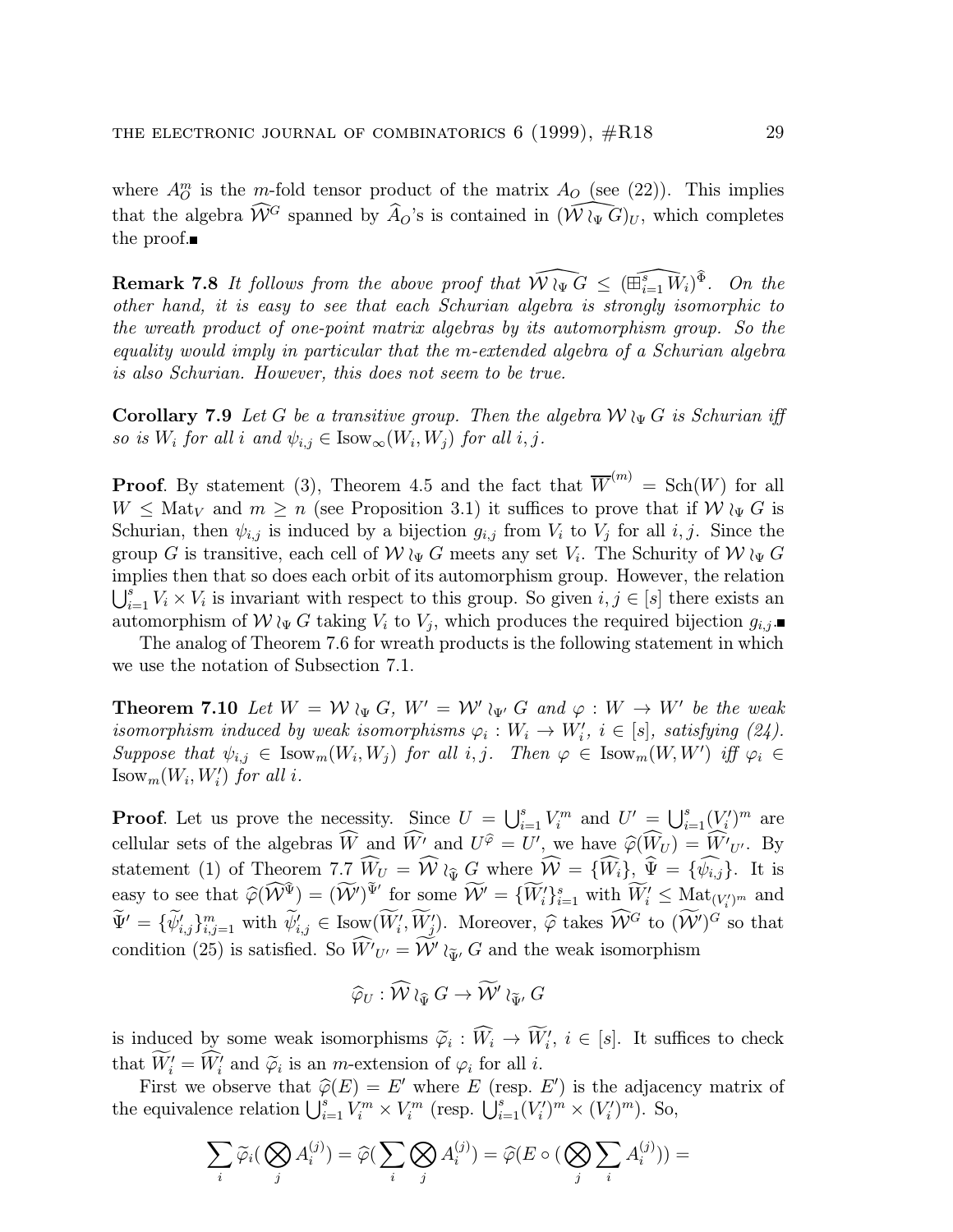$$
\widehat{\varphi}(E) \circ \widehat{\varphi}(\bigotimes_j \sum_i A_i^{(j)}) = E' \circ (\bigotimes_j \varphi(\sum_i A_i^{(j)})) = E' \circ (\bigotimes_j \sum_i \varphi(A_i^{(j)})) = \sum_i \bigotimes_j \varphi_i(A_i^{(j)})
$$

where i runs over [s], j runs over [m] and  $A_i^{(j)} \in W_i$  with  $\sum_i A_i^{(j)} \in \mathcal{W}^{\Psi}$  for all j. Thus  $\widetilde{\varphi}_i(A) = \varphi_i^m(A)$  for all  $A \in W_i^m$  and all  $i \in [s]$ . Finally,

$$
\sum_{i=1}^{s} \widetilde{\varphi}_i(I_{\Delta_i}) = \varphi(I_{\Delta}) = I_{\Delta'} = \sum_{i=1}^{s} I_{\Delta'_i}
$$

where  $\Delta_i$  (resp.  $\Delta'_i$ ) is the diagonal of  $V_i^m$  (resp.  $(V_i')^m$ ). So  $\widetilde{\varphi}_i(I_{\Delta_i}) = I_{\Delta'_i}$  for all *i*. Therefore,  $W_i' = [(W_i')^m, I_{\Delta'}] = W_i'$  and  $\tilde{\varphi}_i$  is an *m*-extension of  $\varphi_i$  (see Theorem 3.2) and Definition 4.2).

Conversely, let  $\varphi_i \in \text{Isow}_m(W_i, W'_i)$  for all  $i \in [s]$ . Then the weak isomorphism from  $\boxplus_{i=1}^{s} W_i$  to  $\boxplus_{i=1}^{s} W_i'$  induced by  $\varphi_i$ 's is an m-isomorphism by Theorem 7.6. The m-extension of it takes  $I_{\Delta}$  to  $I_{\Delta'}$  and coincides with  $\varphi^m$  on  $W^m$  (we use Definition 4.2 and the fact that  $\varphi$  is induced by  $\varphi_i$ 's). Thus we are done by Theorem 3.2.

#### References

- [1] C. Berge, Graphs and Hypergraphs, North-Holland Publ. Co., London, 1973.
- [2] E. Bannai, T. Ito, Algebraic Combinatorics I. Association schemes, Benjamin/Cummings, London, 1984.
- [3] J. Cai, M. Fürer, N. Immerman, *Optimal lower bound on the number of variables* for graph identification, Combinatorica 12 (1992), 389–410.
- [4] S. A. Evdokimov, M. Karpinski, I. N. Ponomarenko, On a New High Dimensional Weisfeiler-Lehman Algorithm, (accepted to J. of Algebraic Combinatorics).
- [5] S. A. Evdokimov, I. N. Ponomarenko, On primitive cellular algebras, to appear in Zapiski Nauchnykh Seminarov POMI, 256 (1999).
- [6] S. A. Evdokimov, I. N. Ponomarenko, Two Inequalities for the Parameters of a Cellular Algebra, Zapiski Nauchnykh Seminarov POMI, 240 (1997), 82–95.
- [7] I. A. Faradžev, M. H. Klin, M. E. Muzichuk, Cellular rings and groups of automorphisms of graphs, in: I. A. Faradžev et al. (eds): Investigations in algebraic theory of combinatorial objects, Kluwer Acad. Publ., Dordrecht, 1994, 1–152.
- [8] S. Friedland, Coherent algebras and the graph isomorphism problem, Discrete Appl. Math., 25 (1989), 73–98.
- [9] M. D. Hestens, D. G. Higman, Rank 3 groups and strongly regular graphs, SIAM-AMS Proc., 4 (1971), 141–159.
- [10] D. G. Higman, Coherent algebras, Linear Algebra Appl., 93 (1987), 209–239.